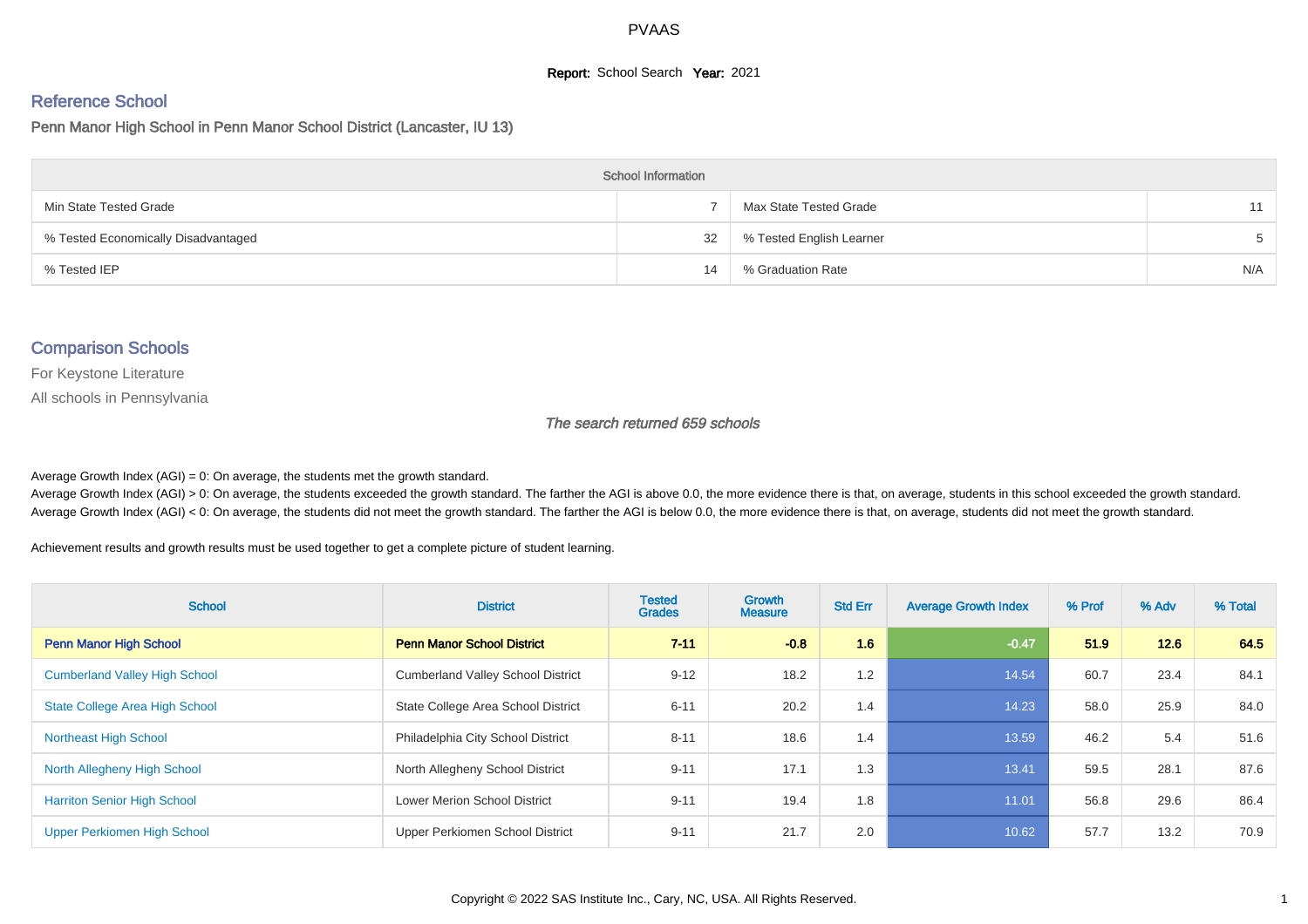| <b>School</b>                          | <b>District</b>                      | <b>Tested</b><br><b>Grades</b> | <b>Growth</b><br><b>Measure</b> | <b>Std Err</b> | <b>Average Growth Index</b> | % Prof | % Adv | % Total |
|----------------------------------------|--------------------------------------|--------------------------------|---------------------------------|----------------|-----------------------------|--------|-------|---------|
| <b>Penn Manor High School</b>          | <b>Penn Manor School District</b>    | $7 - 11$                       | $-0.8$                          | 1.6            | $-0.47$                     | 51.9   | 12.6  | 64.5    |
| Upper Saint Clair High School          | Upper Saint Clair School District    | $9 - 11$                       | 18.3                            | 1.7            | 10.57                       | 61.8   | 30.1  | 91.9    |
| <b>Lower Merion High School</b>        | <b>Lower Merion School District</b>  | $8 - 10$                       | 17.6                            | 1.7            | 10.41                       | 54.4   | 30.2  | 84.6    |
| Norwin Senior High School              | Norwin School District               | $8 - 11$                       | 17.7                            | 1.7            | 10.26                       | 58.5   | 27.0  | 85.4    |
| Dallastown Area Senior High School     | Dallastown Area School District      | $9 - 11$                       | 13.2                            | 1.5            | 8.66                        | 56.0   | 17.9  | 73.8    |
| <b>Upper Dublin High School</b>        | Upper Dublin School District         | $9 - 12$                       | 15.2                            | 1.8            | 8.43                        | 60.8   | 24.8  | 85.6    |
| North Penn Senior High School          | North Penn School District           | $9 - 11$                       | 8.8                             | 1.1            | 8.14                        | 55.8   | 17.0  | 72.8    |
| Souderton Area Senior High School      | Souderton Area School District       | $9 - 11$                       | 12.0                            | 1.5            | 8.13                        | 61.7   | 15.2  | 76.9    |
| Plymouth-Whitemarsh Senior High School | <b>Colonial School District</b>      | $9 - 11$                       | 13.7                            | 1.7            | 8.09                        | 60.2   | 19.6  | 79.8    |
| Downingtown Stem Academy               | Downingtown Area School District     | $9 - 10$                       | 17.1                            | 2.1            | 7.97                        | 44.0   | 54.5  | 98.5    |
| <b>Great Valley High School</b>        | <b>Great Valley School District</b>  | $9 - 11$                       | 14.8                            | 1.9            | 7.89                        | 50.0   | 35.0  | 85.0    |
| <b>Springfield High School</b>         | Springfield School District          | $9 - 11$                       | 13.5                            | 1.7            | 7.86                        | 60.9   | 21.5  | 82.4    |
| Northern High School                   | Northern York County School District | $9 - 11$                       | 15.3                            | 1.9            | 7.83                        | 57.4   | 11.5  | 68.8    |
| <b>Tyrone Area High School</b>         | Tyrone Area School District          | $9 - 12$                       | 19.4                            | 2.5            | 7.78                        | 60.4   | 16.7  | 77.1    |
| <b>Pennsbury High School</b>           | Pennsbury School District            | $7 - 11$                       | 11.4                            | 1.5            | 7.75                        | 60.1   | 21.3  | 81.3    |
| Penn Trafford High School              | Penn-Trafford School District        | $9 - 11$                       | 13.1                            | 1.7            | 7.75                        | 62.3   | 21.9  | 84.2    |
| Pennsylvania Cyber Charter School      | Pennsylvania Cyber Charter School    | $3 - 11$                       | 11.6                            | 1.5            | 7.54                        | 46.3   | 5.0   | 51.3    |
| <b>Upper Merion High School</b>        | Upper Merion Area School District    | $9 - 11$                       | 14.9                            | $2.0\,$        | 7.50                        | 59.3   | 19.3  | 78.6    |
| <b>Valley View High School</b>         | Valley View School District          | $9 - 11$                       | 17.7                            | 2.4            | 7.30                        | 53.7   | 14.7  | 68.4    |
| <b>Central York High School</b>        | Central York School District         | $9 - 12$                       | 11.9                            | 1.7            | 7.02                        | 55.5   | 11.5  | 67.0    |
| <b>Reading Senior High School</b>      | Reading School District              | $9 - 11$                       | 9.6                             | 1.4            | 6.95                        | 24.7   | 2.4   | 27.2    |
| Council Rock High School - North       | <b>Council Rock School District</b>  | $9 - 11$                       | 11.4                            | 1.6            | 6.93                        | 62.0   | 18.8  | 80.7    |
| <b>Delaware Valley High School</b>     | Delaware Valley School District      | $9 - 11$                       | 12.2                            | 1.8            | 6.78                        | 55.2   | 16.2  | 71.4    |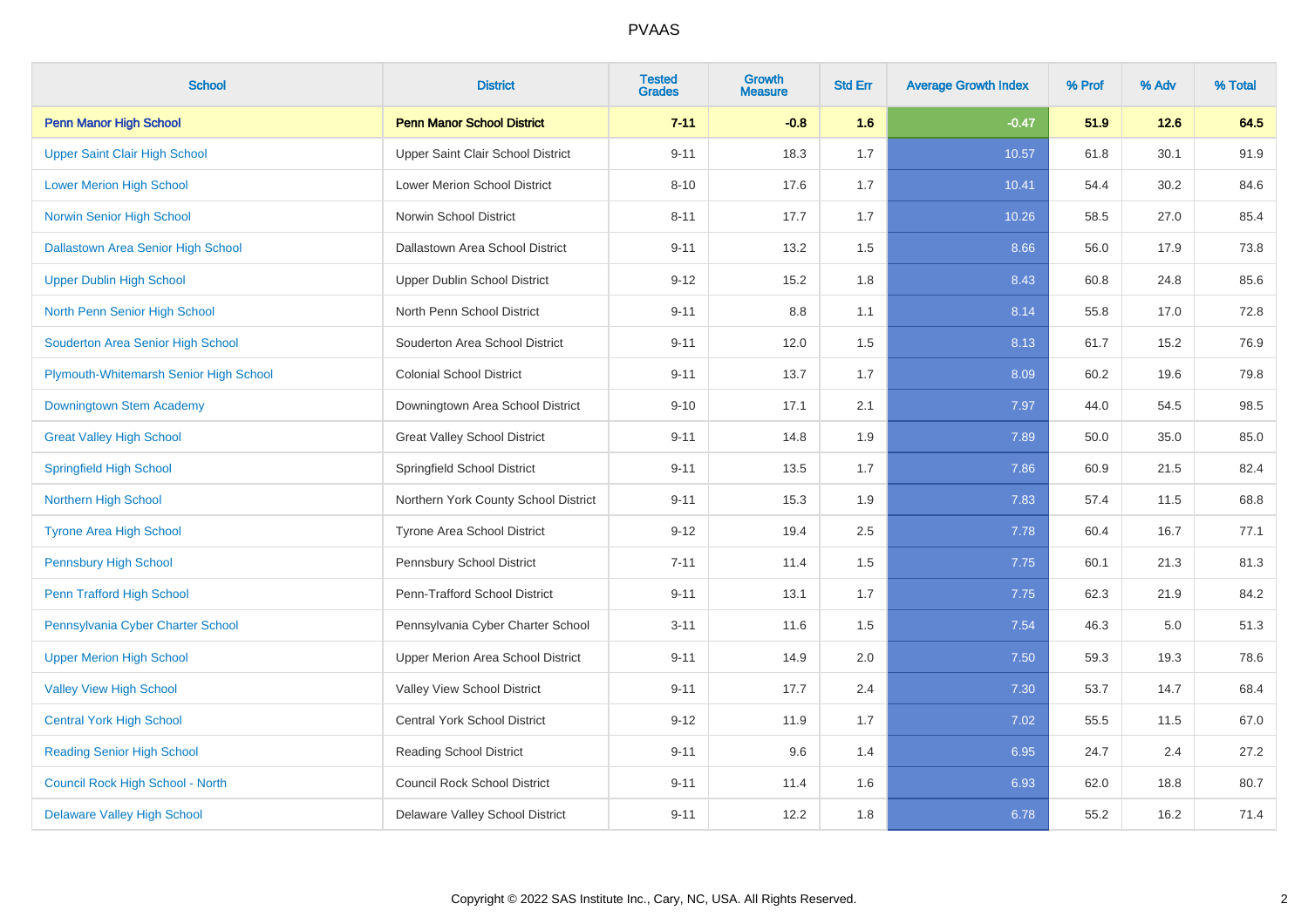| <b>School</b>                           | <b>District</b>                                  | <b>Tested</b><br><b>Grades</b> | Growth<br><b>Measure</b> | <b>Std Err</b> | <b>Average Growth Index</b> | % Prof | % Adv | % Total |
|-----------------------------------------|--------------------------------------------------|--------------------------------|--------------------------|----------------|-----------------------------|--------|-------|---------|
| <b>Penn Manor High School</b>           | <b>Penn Manor School District</b>                | $7 - 11$                       | $-0.8$                   | 1.6            | $-0.47$                     | 51.9   | 12.6  | 64.5    |
| <b>Susquehannock High School</b>        | Southern York County School<br><b>District</b>   | $9 - 11$                       | 13.9                     | 2.0            | 6.78                        | 55.1   | 18.1  | 73.1    |
| <b>West Chester East High School</b>    | West Chester Area School District                | $9 - 11$                       | 13.3                     | 2.0            | 6.76                        | 63.1   | 22.0  | 85.1    |
| <b>Wissahickon Senior High School</b>   | Wissahickon School District                      | $9 - 10$                       | 12.2                     | 1.8            | 6.73                        | 58.3   | 22.4  | 80.7    |
| <b>Hazleton Area High School</b>        | Hazleton Area School District                    | $9 - 11$                       | 9.1                      | 1.4            | 6.52                        | 45.0   | 7.8   | 52.9    |
| West Chester Bayard Rustin High School  | West Chester Area School District                | $9 - 10$                       | 13.1                     | 2.0            | 6.43                        | 67.1   | 21.9  | 89.0    |
| <b>Garnet Valley High School</b>        | <b>Garnet Valley School District</b>             | $9 - 10$                       | 10.6                     | 1.7            | 6.40                        | 67.1   | 19.0  | 86.1    |
| <b>Hershey High School</b>              | Derry Township School District                   | $9 - 10$                       | 12.6                     | 2.0            | 6.29                        | 54.8   | 25.8  | 80.6    |
| Abington Heights High School            | Abington Heights School District                 | $8 - 11$                       | 13.5                     | 2.2            | 6.26                        | 58.4   | 16.3  | 74.7    |
| <b>Pine-Richland High School</b>        | Pine-Richland School District                    | $8 - 11$                       | 11.2                     | 1.8            | 6.21                        | 60.6   | 24.4  | 85.0    |
| Deer Lakes High School                  | Deer Lakes School District                       | $9 - 11$                       | 16.7                     | 2.7            | 6.21                        | 61.5   | 16.4  | 77.9    |
| <b>Girls High School</b>                | Philadelphia City School District                | $8 - 11$                       | 14.6                     | 2.4            | 6.11                        | 69.5   | 5.4   | 74.8    |
| <b>Avon Grove High School</b>           | Avon Grove School District                       | $9 - 10$                       | 9.7                      | 1.6            | 6.11                        | 56.3   | 18.6  | 74.9    |
| <b>Freedom High School</b>              | Bethlehem Area School District                   | $9 - 11$                       | 10.3                     | 1.7            | 6.10                        | 43.3   | 12.0  | 55.3    |
| Downingtown High School East Campus     | Downingtown Area School District                 | $9 - 11$                       | 11.0                     | 1.8            | 6.06                        | 67.6   | 17.1  | 84.6    |
| <b>Franklin LC</b>                      | Philadelphia City School District                | $9 - 11$                       | 13.8                     | 2.3            | 5.97                        | 51.9   | 3.7   | 55.6    |
| <b>Ridley High School</b>               | <b>Ridley School District</b>                    | $9 - 12$                       | 9.6                      | 1.6            | 5.90                        | 45.6   | 8.2   | 53.8    |
| Saucon Valley Senior High School        | Saucon Valley School District                    | $9 - 11$                       | 14.4                     | 2.5            | 5.87                        | 48.7   | 20.2  | 69.0    |
| Mountain View Junior/Senior High School | Mountain View School District                    | $7 - 11$                       | 20.6                     | 3.5            | 5.85                        | 57.8   | 20.3  | 78.1    |
| <b>Wilson High School</b>               | <b>Wilson School District</b>                    | $8 - 12$                       | 8.5                      | 1.5            | 5.78                        | 52.6   | 14.6  | 67.2    |
| <b>Fleetwood Senior High School</b>     | Fleetwood Area School District                   | $9 - 10$                       | 11.9                     | 2.1            | 5.54                        | 53.5   | 11.6  | 65.2    |
| <b>Liberty High School</b>              | Bethlehem Area School District                   | $9 - 11$                       | 7.7                      | 1.4            | 5.44                        | 45.6   | 12.0  | 57.6    |
| <b>Unionville High School</b>           | Unionville-Chadds Ford School<br><b>District</b> | $8 - 11$                       | 16.8                     | 3.1            | 5.44                        | 68.1   | 13.2  | 81.3    |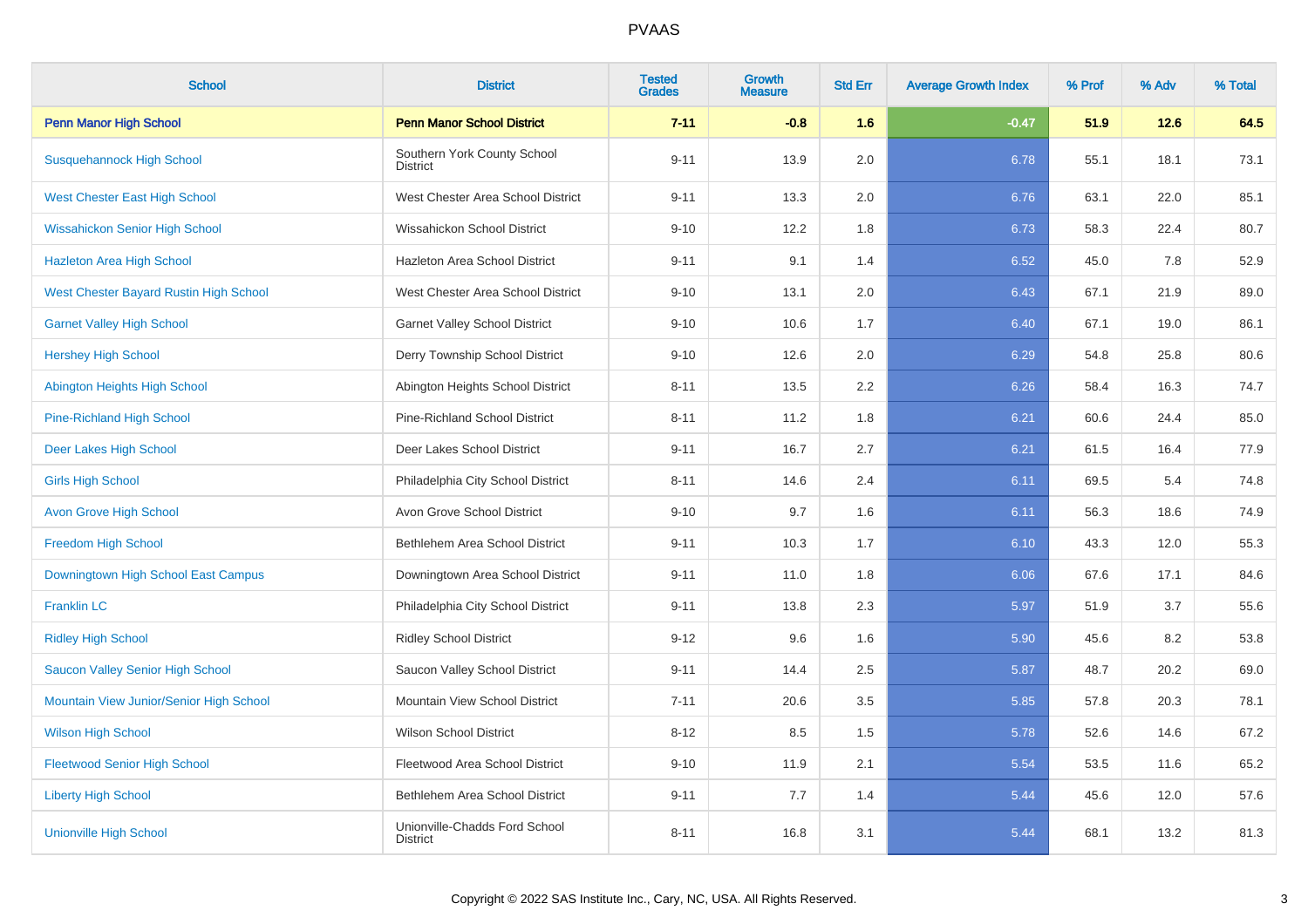| <b>School</b>                                      | <b>District</b>                                       | <b>Tested</b><br><b>Grades</b> | <b>Growth</b><br><b>Measure</b> | <b>Std Err</b> | <b>Average Growth Index</b> | % Prof | % Adv | % Total |
|----------------------------------------------------|-------------------------------------------------------|--------------------------------|---------------------------------|----------------|-----------------------------|--------|-------|---------|
| <b>Penn Manor High School</b>                      | <b>Penn Manor School District</b>                     | $7 - 11$                       | $-0.8$                          | 1.6            | $-0.47$                     | 51.9   | 12.6  | 64.5    |
| Downingtown High School West Campus                | Downingtown Area School District                      | $9 - 11$                       | 8.7                             | 1.6            | 5.28                        | 62.6   | 11.8  | 74.4    |
| <b>Mifflin County High School</b>                  | Mifflin County School District                        | $10 - 11$                      | 8.7                             | 1.6            | 5.28                        | 47.1   | 6.7   | 53.8    |
| Fox Chapel Area High School                        | Fox Chapel Area School District                       | $9 - 11$                       | 9.6                             | 1.8            | 5.26                        | 56.6   | 28.6  | 85.2    |
| <b>City Charter High School</b>                    | City CHS                                              | $10 - 11$                      | 13.6                            | 2.7            | 5.12                        | 45.8   | 3.0   | 48.8    |
| <b>Haverford Senior High School</b>                | Haverford Township School District                    | $9 - 11$                       | 7.7                             | 1.5            | 5.11                        | 53.0   | 25.5  | 78.6    |
| <b>Cocalico Senior High School</b>                 | <b>Cocalico School District</b>                       | $9 - 11$                       | 10.3                            | 2.0            | 5.04                        | 50.8   | 14.1  | 64.8    |
| West Chester Henderson High School                 | West Chester Area School District                     | $9 - 10$                       | 9.7                             | 1.9            | 4.99                        | 70.3   | 16.8  | 87.1    |
| <b>Commonwealth Charter Academy Charter School</b> | Commonwealth Charter Academy<br><b>Charter School</b> | $3 - 10$                       | 9.1                             | 1.9            | 4.90                        | 47.2   | 9.1   | 56.3    |
| <b>Cedar Crest High School</b>                     | Cornwall-Lebanon School District                      | $9 - 11$                       | 8.0                             | 1.6            | 4.90                        | 47.2   | 8.4   | 55.6    |
| <b>Red Land Senior High School</b>                 | <b>West Shore School District</b>                     | $9 - 11$                       | 9.4                             | 1.9            | 4.86                        | 53.0   | 10.3  | 63.2    |
| <b>West Perry Senior High School</b>               | West Perry School District                            | $7 - 11$                       | 12.1                            | 2.5            | 4.86                        | 56.6   | 8.4   | 65.0    |
| <b>York Suburban Senior High School</b>            | York Suburban School District                         | $8 - 11$                       | 9.9                             | 2.0            | 4.82                        | 53.5   | 27.8  | 81.3    |
| Penns Valley Area Junior/Senior High School        | Penns Valley Area School District                     | $6 - 12$                       | 13.7                            | 2.9            | 4.71                        | 41.9   | 23.1  | 65.0    |
| Shippensburg Area Senior High School               | Shippensburg Area School District                     | $9 - 11$                       | 9.0                             | 1.9            | 4.69                        | 53.1   | 10.2  | 63.3    |
| <b>Fort Leboeuf Senior High School</b>             | Fort Leboeuf School District                          | $8 - 11$                       | 11.4                            | 2.5            | 4.62                        | 48.5   | 21.1  | 69.6    |
| Derry Area Senior High School                      | Derry Area School District                            | $9 - 11$                       | 12.9                            | 2.8            | 4.59                        | 60.0   | 12.5  | 72.5    |
| Conestoga Valley Senior High School                | Conestoga Valley School District                      | $9 - 11$                       | 8.3                             | 1.8            | 4.54                        | 60.3   | 13.5  | 73.8    |
| The Science Leadership Academy At Beeber           | Philadelphia City School District                     | $5 - 12$                       | 13.0                            | 2.9            | 4.52                        | 54.5   | 5.4   | 59.8    |
| Northern Bedford County High School                | Northern Bedford County School<br><b>District</b>     | $9 - 11$                       | 16.2                            | 3.6            | 4.51                        | 51.7   | 20.0  | 71.7    |
| <b>Littlestown Senior High School</b>              | Littlestown Area School District                      | $9 - 11$                       | 11.0                            | 2.5            | 4.49                        | 55.2   | 10.4  | 65.6    |
| <b>Upper Darby Senior High School</b>              | <b>Upper Darby School District</b>                    | $9 - 12$                       | 6.5                             | 1.5            | 4.37                        | 45.0   | 6.7   | 51.7    |
| Spring-Ford Senior High School 9-12 Center         | Spring-Ford Area School District                      | $9 - 11$                       | 5.7                             | 1.3            | 4.27                        | 60.8   | 16.5  | 77.4    |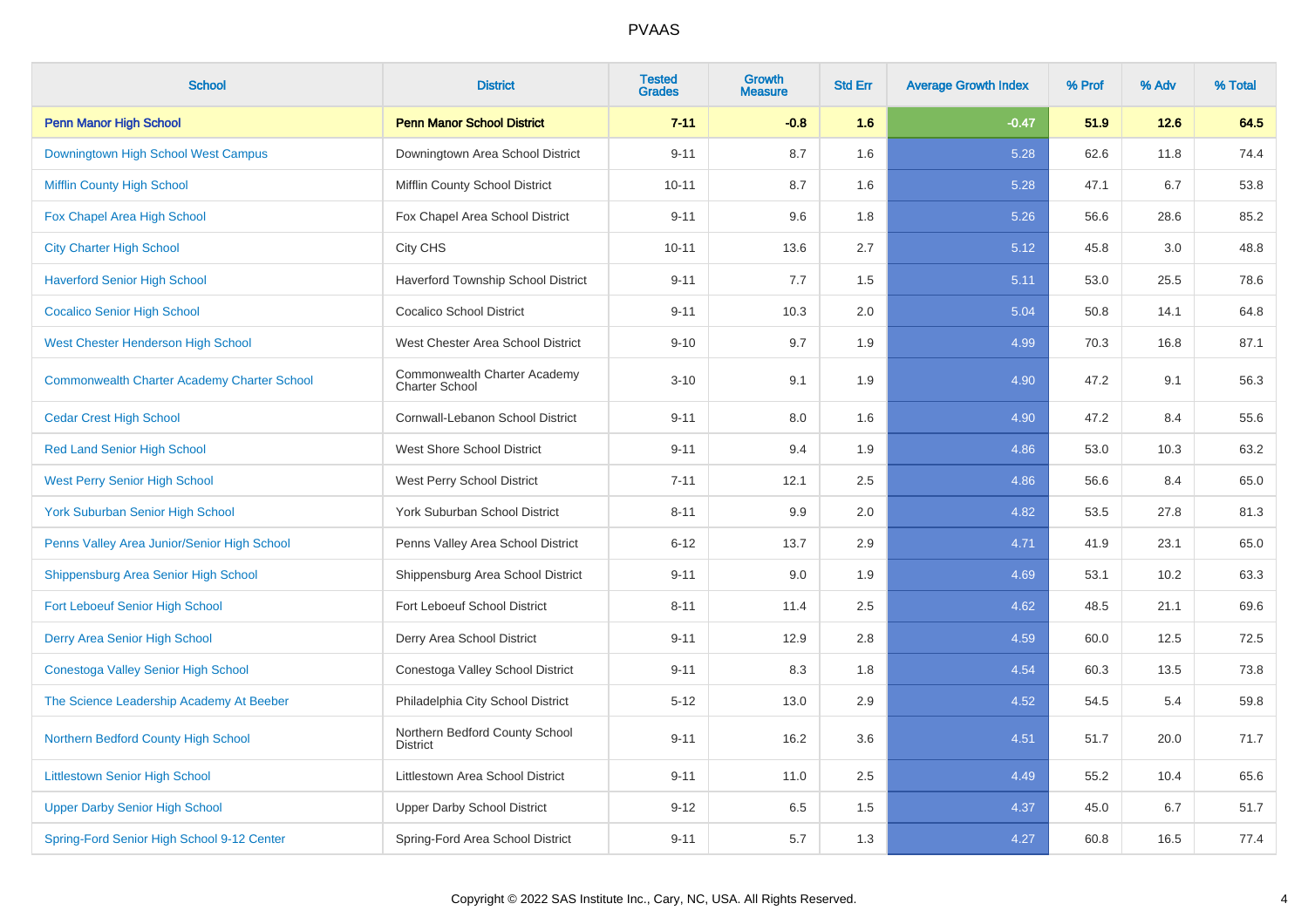| <b>School</b>                               | <b>District</b>                                  | <b>Tested</b><br><b>Grades</b> | Growth<br><b>Measure</b> | <b>Std Err</b> | <b>Average Growth Index</b> | % Prof | % Adv | % Total |
|---------------------------------------------|--------------------------------------------------|--------------------------------|--------------------------|----------------|-----------------------------|--------|-------|---------|
| <b>Penn Manor High School</b>               | <b>Penn Manor School District</b>                | $7 - 11$                       | $-0.8$                   | 1.6            | $-0.47$                     | 51.9   | 12.6  | 64.5    |
| Iroquois Junior/Senior High School          | <b>Iroquois School District</b>                  | $7 - 11$                       | 12.7                     | 3.0            | 4.24                        | 48.2   | 7.8   | 56.0    |
| Masterman Julia R Sec School                | Philadelphia City School District                | $5 - 10$                       | 11.6                     | 2.8            | 4.21                        | 27.7   | 72.3  | 100.0   |
| <b>Central High School</b>                  | Philadelphia City School District                | $9 - 10$                       | 5.6                      | 1.3            | 4.19                        | 67.3   | 31.5  | 98.8    |
| <b>Hill Freedman World Academy</b>          | Philadelphia City School District                | $6 - 10$                       | 16.2                     | 3.9            | 4.18                        | 63.6   | 0.0   | 63.6    |
| <b>Mastbaum Jules E AVTS</b>                | Philadelphia City School District                | $9 - 10$                       | 11.5                     | 2.8            | 4.16                        | 19.3   | 0.0   | 19.3    |
| <b>Frankford High School</b>                | Philadelphia City School District                | $9 - 11$                       | 16.8                     | 4.1            | 4.14                        | 18.5   | 0.0   | 18.5    |
| <b>William Allen High School</b>            | Allentown City School District                   | $8 - 12$                       | 8.2                      | 2.0            | 4.13                        | 23.7   | 5.0   | 28.7    |
| Montoursville Area Senior High School       | Montoursville Area School District               | $9 - 12$                       | 10.5                     | 2.5            | 4.13                        | 44.6   | 20.1  | 64.8    |
| Moon Senior High School                     | Moon Area School District                        | $9 - 11$                       | 7.9                      | 1.9            | 4.11                        | 58.7   | 18.5  | 77.2    |
| <b>William Tennent High School</b>          | <b>Centennial School District</b>                | $6 - 10$                       | $6.8\,$                  | 1.7            | 4.10                        | 50.1   | 8.7   | 58.9    |
| <b>Parkland High School</b>                 | <b>Parkland School District</b>                  | $9 - 11$                       | 5.0                      | $1.2$          | 4.09                        | 58.0   | 22.3  | 80.4    |
| Pocono Mountain East High School            | Pocono Mountain School District                  | $9 - 12$                       | 8.3                      | 2.0            | 4.09                        | 50.6   | 6.0   | 56.6    |
| <b>Greenwood High School</b>                | <b>Greenwood School District</b>                 | $9 - 11$                       | 15.6                     | 3.9            | 4.05                        | 50.0   | 25.0  | 75.0    |
| Arts Academy At Benjamin Rush               | Philadelphia City School District                | $9 - 10$                       | 10.0                     | 2.5            | 4.04                        | 68.7   | 12.9  | 81.6    |
| <b>Council Rock High School South</b>       | <b>Council Rock School District</b>              | $9 - 11$                       | 6.1                      | 1.5            | 4.01                        | 63.5   | 14.8  | 78.3    |
| Greater Nanticoke Area Senior High School   | Greater Nanticoke Area School<br><b>District</b> | $9 - 12$                       | 10.8                     | 2.8            | 3.88                        | 38.0   | 12.4  | 50.4    |
| <b>Carver High School</b>                   | Philadelphia City School District                | $7 - 11$                       | 8.7                      | 2.2            | 3.87                        | 75.0   | 13.6  | 88.6    |
| Lake-Lehman Junior/Senior High School       | Lake-Lehman School District                      | $7 - 11$                       | 10.4                     | 2.7            | 3.81                        | 55.3   | 7.9   | 63.2    |
| <b>Freeport Area Senior High School</b>     | Freeport Area School District                    | $9 - 10$                       | 9.4                      | 2.5            | 3.80                        | 57.5   | 17.8  | 75.3    |
| Penn Wood High School                       | William Penn School District                     | $9 - 12$                       | 7.9                      | 2.1            | 3.78                        | 35.6   | 3.0   | 38.7    |
| Paul Robeson High School for Human Services | Philadelphia City School District                | $9 - 11$                       | 12.5                     | 3.3            | 3.75                        | 30.1   | 0.0   | 30.1    |
| Eastern Lebanon County Senior High School   | Eastern Lebanon County School<br><b>District</b> | $9 - 11$                       | 8.2                      | 2.2            | 3.68                        | 48.8   | 11.4  | 60.3    |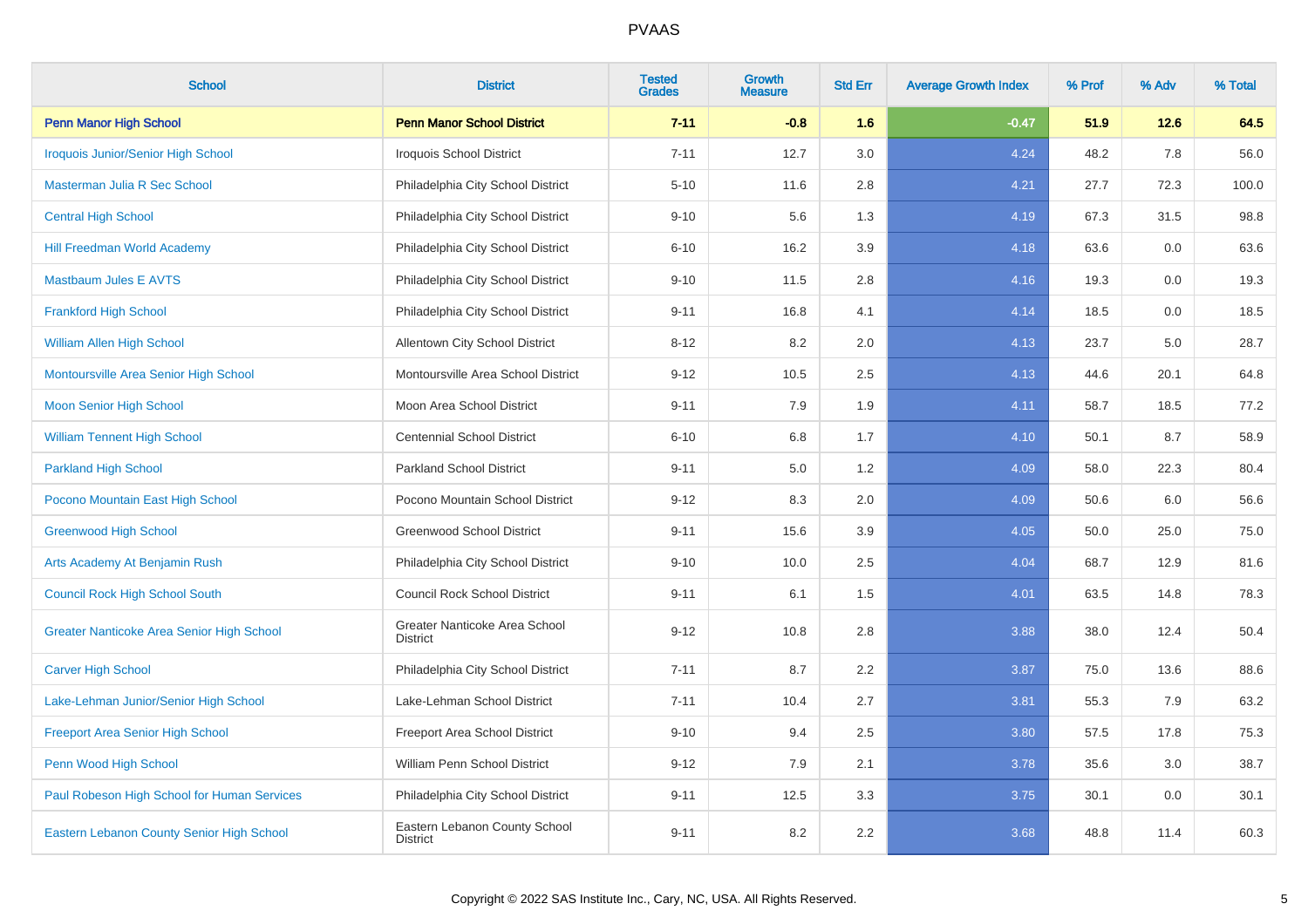| <b>School</b>                                  | <b>District</b>                            | <b>Tested</b><br><b>Grades</b> | Growth<br><b>Measure</b> | <b>Std Err</b> | <b>Average Growth Index</b> | % Prof | % Adv  | % Total |
|------------------------------------------------|--------------------------------------------|--------------------------------|--------------------------|----------------|-----------------------------|--------|--------|---------|
| <b>Penn Manor High School</b>                  | <b>Penn Manor School District</b>          | $7 - 11$                       | $-0.8$                   | 1.6            | $-0.47$                     | 51.9   | $12.6$ | 64.5    |
| <b>Midd-West High School</b>                   | Midd-West School District                  | $7 - 11$                       | 10.0                     | 2.7            | 3.68                        | 58.0   | 13.4   | 71.4    |
| Octorara Area Junior/Senior High School        | Octorara Area School District              | $7 - 11$                       | 8.7                      | 2.4            | 3.67                        | 52.1   | 8.5    | 60.6    |
| Eastern York High School                       | Eastern York School District               | $9 - 11$                       | 9.2                      | 2.6            | 3.60                        | 56.3   | 12.6   | 68.9    |
| <b>Mckeesport Area Senior High School</b>      | Mckeesport Area School District            | $9 - 12$                       | 8.5                      | 2.4            | 3.55                        | 31.0   | 4.5    | 35.5    |
| <b>Hamburg Area High School</b>                | Hamburg Area School District               | $9 - 11$                       | 8.5                      | 2.4            | 3.48                        | 43.5   | 8.2    | 51.7    |
| <b>School Lane Charter School</b>              | School Lane Charter School                 | $3 - 11$                       | 12.4                     | 3.6            | 3.43                        | 59.1   | 9.8    | 68.9    |
| Selinsgrove Area High School                   | Selinsgrove Area School District           | $8 - 12$                       | 7.9                      | 2.3            | 3.41                        | 56.8   | 10.0   | 66.8    |
| Pennsylvania Virtual Charter School            | Pennsylvania Virtual Charter School        | $3 - 11$                       | 11.8                     | 3.5            | 3.37                        | 56.5   | 11.1   | 67.6    |
| Pen Argyl Area High School                     | Pen Argyl Area School District             | $8 - 12$                       | 8.8                      | 2.6            | 3.34                        | 50.0   | 12.6   | 62.6    |
| <b>Mastery Charter School - Hardy Williams</b> | Mastery Charter School - Hardy<br>Williams | $3 - 11$                       | 11.4                     | 3.4            | 3.33                        | 44.3   | 5.7    | 50.0    |
| Ambridge Area High School                      | Ambridge Area School District              | $9 - 12$                       | 8.7                      | 2.6            | 3.32                        | 50.4   | 10.7   | 61.1    |
| Saegertown Junior/Senior High School           | <b>Penncrest School District</b>           | $7 - 11$                       | 11.4                     | 3.5            | 3.31                        | 50.0   | 8.6    | 58.6    |
| <b>Whitehall High School</b>                   | Whitehall-Coplay School District           | $9 - 11$                       | 5.8                      | 1.8            | 3.26                        | 49.3   | 7.4    | 56.6    |
| <b>Tech Freire Charter School</b>              | <b>Tech Freire Charter School</b>          | $9 - 11$                       | 9.3                      | 2.9            | 3.26                        | 18.0   | 1.1    | 19.1    |
| Jamestown Area Junior/Senior High School       | Jamestown Area School District             | $7 - 11$                       | 13.3                     | 4.2            | 3.14                        | 64.4   | 13.3   | 77.8    |
| <b>Avon Grove Charter School</b>               | Avon Grove Charter School                  | $3 - 11$                       | 9.0                      | 2.9            | 3.13                        | 58.8   | 16.7   | 75.5    |
| Mechanicsburg Area Senior High School          | Mechanicsburg Area School District         | $9 - 11$                       | 5.6                      | 1.8            | 3.13                        | 57.2   | 13.7   | 70.9    |
| Honesdale High School                          | Wayne Highlands School District            | $9 - 11$                       | $7.5\,$                  | 2.4            | 3.11                        | 52.3   | 13.1   | 65.4    |
| Sayre Area High School                         | Sayre Area School District                 | $7 - 11$                       | 10.8                     | 3.5            | 3.10                        | 52.2   | 7.5    | 59.7    |
| <b>Bethel Park High School</b>                 | <b>Bethel Park School District</b>         | $8 - 11$                       | 5.3                      | 1.8            | 3.04                        | 65.3   | 18.6   | 83.9    |
| <b>Emmaus High School</b>                      | East Penn School District                  | $9 - 11$                       | 3.8                      | 1.3            | 3.02                        | 55.8   | 11.5   | 67.3    |
| Swenson Arts & Technology High School          | Philadelphia City School District          | $9 - 10$                       | 7.2                      | 2.4            | 2.96                        | 44.9   | 2.0    | 46.9    |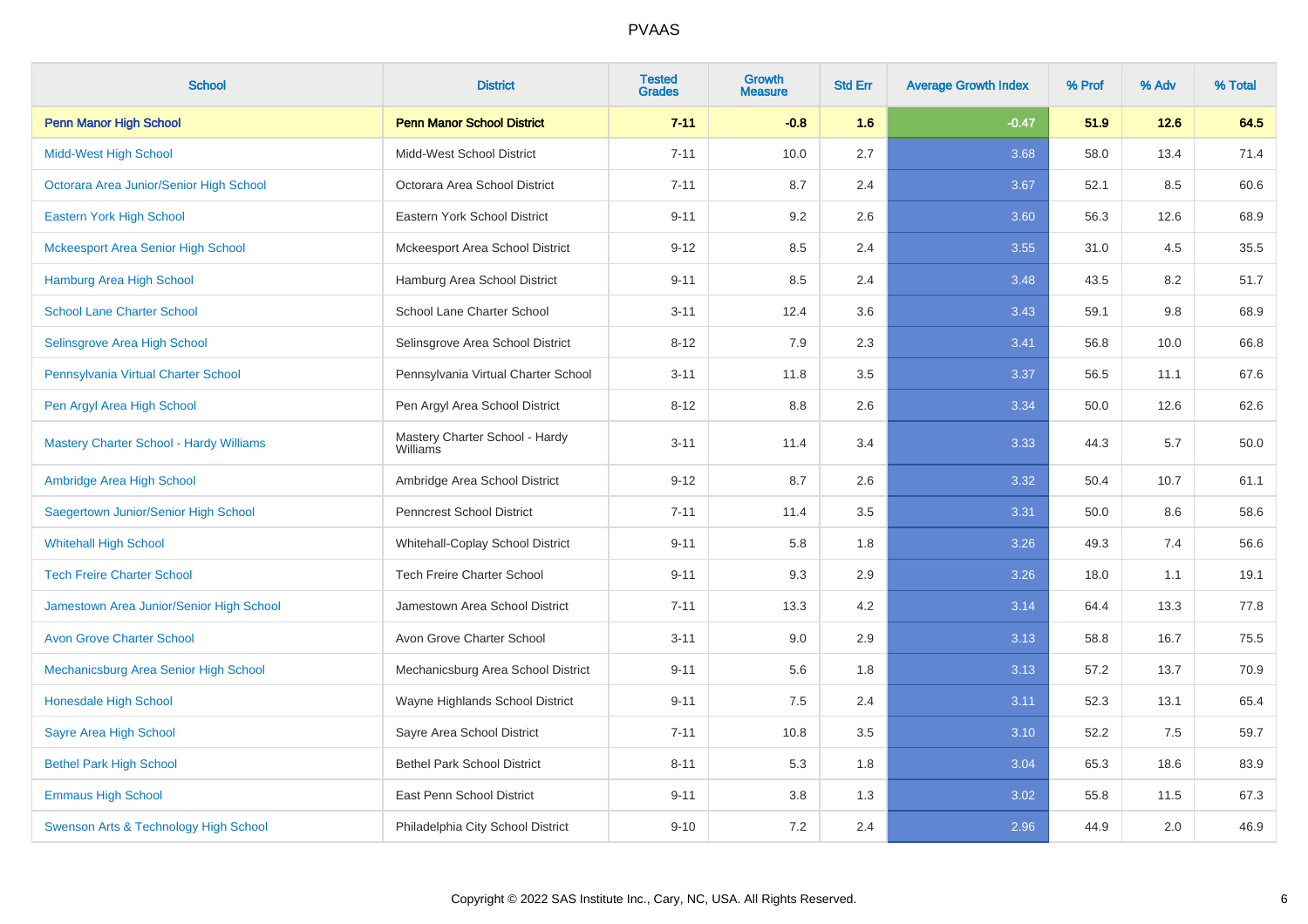| <b>School</b>                                   | <b>District</b>                                   | <b>Tested</b><br><b>Grades</b> | <b>Growth</b><br><b>Measure</b> | <b>Std Err</b> | <b>Average Growth Index</b> | % Prof | % Adv | % Total |
|-------------------------------------------------|---------------------------------------------------|--------------------------------|---------------------------------|----------------|-----------------------------|--------|-------|---------|
| <b>Penn Manor High School</b>                   | <b>Penn Manor School District</b>                 | $7 - 11$                       | $-0.8$                          | 1.6            | $-0.47$                     | 51.9   | 12.6  | 64.5    |
| Northern Cambria High School                    | Northern Cambria School District                  | $9 - 11$                       | 9.7                             | 3.3            | 2.94                        | 48.0   | 5.2   | 53.2    |
| <b>Ephrata Senior High School</b>               | Ephrata Area School District                      | $9 - 11$                       | 5.2                             | 1.8            | 2.93                        | 54.7   | 9.5   | 64.2    |
| <b>Parkway Center City Middle College</b>       | Philadelphia City School District                 | $9 - 10$                       | 8.1                             | 2.8            | 2.93                        | 77.0   | 4.4   | 81.4    |
| <b>Cranberry Area Junior/Senior High School</b> | Cranberry Area School District                    | $7 - 12$                       | 8.8                             | 3.0            | 2.92                        | 47.5   | 10.2  | 57.6    |
| St Marys Area Senior High School                | Saint Marys Area School District                  | $9 - 11$                       | 7.4                             | 2.6            | 2.92                        | 57.0   | 8.2   | 65.2    |
| Northeastern Senior High School                 | Northeastern York School District                 | $8 - 11$                       | 5.6                             | 1.9            | 2.88                        | 51.1   | 16.6  | 67.6    |
| Montgomery Junior/Senior High School            | Montgomery Area School District                   | $7 - 11$                       | 10.4                            | 3.6            | 2.88                        | 48.7   | 12.4  | 61.1    |
| <b>Connellsville Area Senior High School</b>    | Connellsville Area School District                | $9 - 11$                       | 5.7                             | 2.0            | 2.87                        | 45.4   | 7.8   | 53.2    |
| Lehigh Valley Charter High School For The Arts  | Lehigh Valley Charter High School<br>For The Arts | $9 - 10$                       | 7.3                             | 2.6            | 2.82                        | 62.3   | 18.2  | 80.5    |
| The Linc                                        | Philadelphia City School District                 | $9 - 11$                       | 11.9                            | 4.2            | 2.81                        | 29.3   | 0.0   | 29.3    |
| <b>Neshaminy High School</b>                    | <b>Neshaminy School District</b>                  | $9 - 11$                       | 3.7                             | 1.3            | 2.80                        | 58.7   | 9.5   | 68.2    |
| Palmyra Area Senior High School                 | Palmyra Area School District                      | $9 - 11$                       | 5.3                             | 1.9            | 2.80                        | 56.4   | 15.6  | 72.0    |
| Jenkintown Middle/High School                   | Jenkintown School District                        | $6 - 11$                       | 12.2                            | 4.4            | 2.79                        | 54.6   | 29.6  | 84.1    |
| Dover Area High School                          | Dover Area School District                        | $9 - 12$                       | 5.6                             | 2.0            | 2.76                        | 52.2   | 6.0   | 58.2    |
| Hollidaysburg Area Senior High School           | Hollidaysburg Area School District                | $10 - 11$                      | 5.6                             | 2.1            | 2.74                        | 57.1   | 12.3  | 69.4    |
| <b>Central Dauphin Senior High School</b>       | Central Dauphin School District                   | $9 - 11$                       | 4.4                             | 1.6            | 2.73                        | 63.3   | 10.1  | 73.4    |
| <b>Dobbins Avt High School</b>                  | Philadelphia City School District                 | $9 - 10$                       | 7.0                             | 2.6            | 2.70                        | 12.6   | 0.8   | 13.4    |
| Daniel Boone Area High School                   | Daniel Boone Area School District                 | $9 - 12$                       | 5.3                             | $2.0\,$        | 2.70                        | 51.0   | 11.5  | 62.6    |
| <b>Stroudsburg High School</b>                  | Stroudsburg Area School District                  | $10 - 11$                      | 5.2                             | 1.9            | 2.70                        | 48.1   | 4.2   | 52.3    |
| <b>Lincoln High School</b>                      | Philadelphia City School District                 | $9 - 12$                       | 5.9                             | 2.2            | 2.69                        | 25.0   | 0.9   | 25.9    |
| Multicultural Academy Charter School            | Multicultural Academy Charter<br>School           | $9 - 11$                       | 9.5                             | 3.5            | 2.69                        | 22.0   | 0.0   | 22.0    |
| Hempfield Area Senior High School               | Hempfield Area School District                    | $9 - 12$                       | 4.3                             | 1.6            | 2.68                        | 53.5   | 20.1  | 73.6    |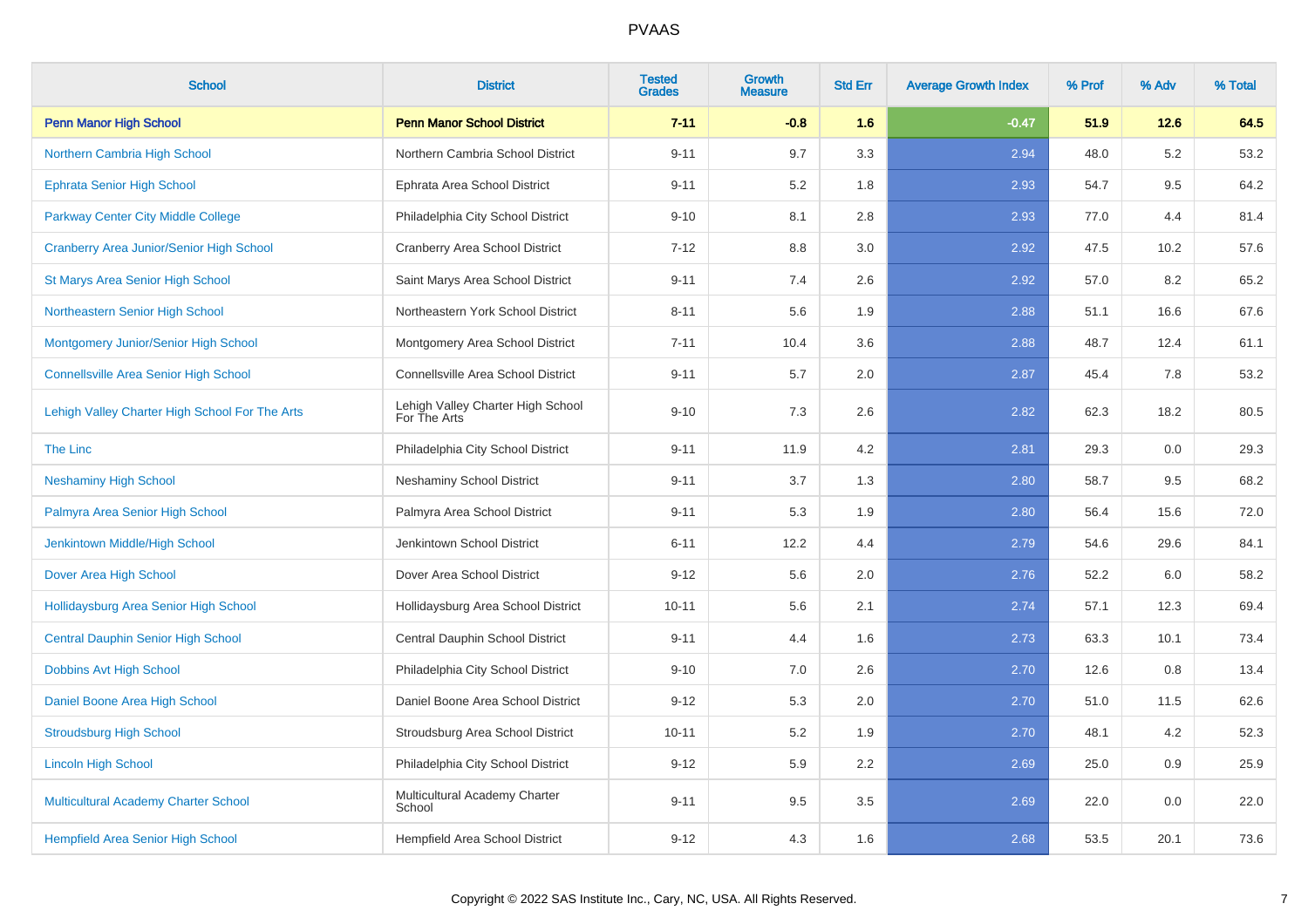| <b>School</b>                                     | <b>District</b>                        | <b>Tested</b><br><b>Grades</b> | Growth<br><b>Measure</b> | <b>Std Err</b> | <b>Average Growth Index</b> | % Prof | % Adv | % Total |
|---------------------------------------------------|----------------------------------------|--------------------------------|--------------------------|----------------|-----------------------------|--------|-------|---------|
| <b>Penn Manor High School</b>                     | <b>Penn Manor School District</b>      | $7 - 11$                       | $-0.8$                   | 1.6            | $-0.47$                     | 51.9   | 12.6  | 64.5    |
| <b>Central Bucks High School -South</b>           | Central Bucks School District          | $10 - 11$                      | 3.8                      | 1.4            | 2.66                        | 63.3   | 18.0  | 81.4    |
| <b>Mars Area Senior High School</b>               | Mars Area School District              | $8 - 10$                       | 5.4                      | 2.0            | 2.64                        | 57.9   | 18.2  | 76.1    |
| <b>Peters Township High School</b>                | <b>Peters Township School District</b> | $8 - 11$                       | 4.8                      | 1.8            | 2.63                        | 59.8   | 26.1  | 85.9    |
| Homer-Center Junior/Senior High School            | Homer-Center School District           | $7 - 11$                       | 9.4                      | 3.6            | 2.62                        | 45.1   | 17.2  | 62.3    |
| <b>Building 21</b>                                | Philadelphia City School District      | $9 - 11$                       | 8.2                      | 3.2            | 2.59                        | 6.9    | 0.0   | 6.9     |
| <b>Wyalusing Valley Junior/Senior High School</b> | <b>Wyalusing Area School District</b>  | $7 - 12$                       | 8.4                      | 3.3            | 2.58                        | 54.6   | 11.7  | 66.2    |
| <b>Warwick Senior High School</b>                 | <b>Warwick School District</b>         | $9 - 11$                       | 4.8                      | 1.9            | 2.57                        | 46.4   | 17.0  | 63.3    |
| <b>Academy At Palumbo</b>                         | Philadelphia City School District      | $8 - 11$                       | 5.3                      | 2.1            | 2.57                        | 65.9   | 6.6   | 72.5    |
| <b>Spring Grove Area High School</b>              | Spring Grove Area School District      | $9 - 11$                       | 5.3                      | 2.1            | 2.54                        | 55.1   | 15.0  | 70.1    |
| Renaissance Academy Charter School                | Renaissance Academy Charter<br>School  | $3 - 11$                       | 8.3                      | 3.3            | 2.54                        | 45.6   | 22.8  | 68.4    |
| 21st Century Cyber Charter School                 | 21st Century Cyber Charter School      | $6 - 12$                       | 5.7                      | 2.3            | 2.50                        | 56.7   | 8.3   | 65.0    |
| New Hope-Solebury High School                     | New Hope-Solebury School District      | $9 - 11$                       | 7.3                      | 2.9            | 2.50                        | 68.2   | 22.7  | 90.9    |
| <b>Kennett High School</b>                        | Kennett Consolidated School District   | $9 - 11$                       | 4.4                      | 1.8            | 2.45                        | 52.5   | 10.7  | 63.2    |
| <b>Belmont Charter School</b>                     | <b>Belmont Charter School</b>          | $3 - 10$                       | 16.0                     | 6.5            | 2.45                        | 64.3   | 0.0   | 64.3    |
| <b>People For People Charter School</b>           | People For People Charter School       | $3 - 12$                       | 13.3                     | 5.5            | 2.43                        | 13.5   | 0.0   | 13.5    |
| <b>Clarion Area Junior/Senior High School</b>     | Clarion Area School District           | $7 - 11$                       | 9.9                      | 4.1            | 2.43                        | 45.4   | 14.6  | 60.0    |
| <b>New Foundations Charter School</b>             | New Foundations Charter School         | $3 - 11$                       | 5.4                      | 2.2            | 2.41                        | 47.2   | 2.5   | 49.8    |
| Shenandoah Valley Junior/Senior High School       | Shenandoah Valley School District      | $7 - 11$                       | 9.4                      | 3.9            | 2.40                        | 28.3   | 5.0   | 33.3    |
| <b>Wilmington Area High School</b>                | Wilmington Area School District        | $8 - 11$                       | 7.1                      | 3.0            | 2.38                        | 55.1   | 5.1   | 60.2    |
| Bethlehem-Center Senior High School               | Bethlehem-Center School District       | $9 - 10$                       | 7.7                      | 3.3            | 2.35                        | 35.1   | 1.4   | 36.5    |
| <b>Collegium Charter School</b>                   | Collegium Charter School               | $3 - 10$                       | 5.9                      | 2.5            | 2.33                        | 38.1   | 7.9   | 46.0    |
| <b>Belle Vernon Area High School</b>              | Belle Vernon Area School District      | $9 - 11$                       | 6.1                      | 2.6            | 2.32                        | 55.6   | 11.1  | 66.7    |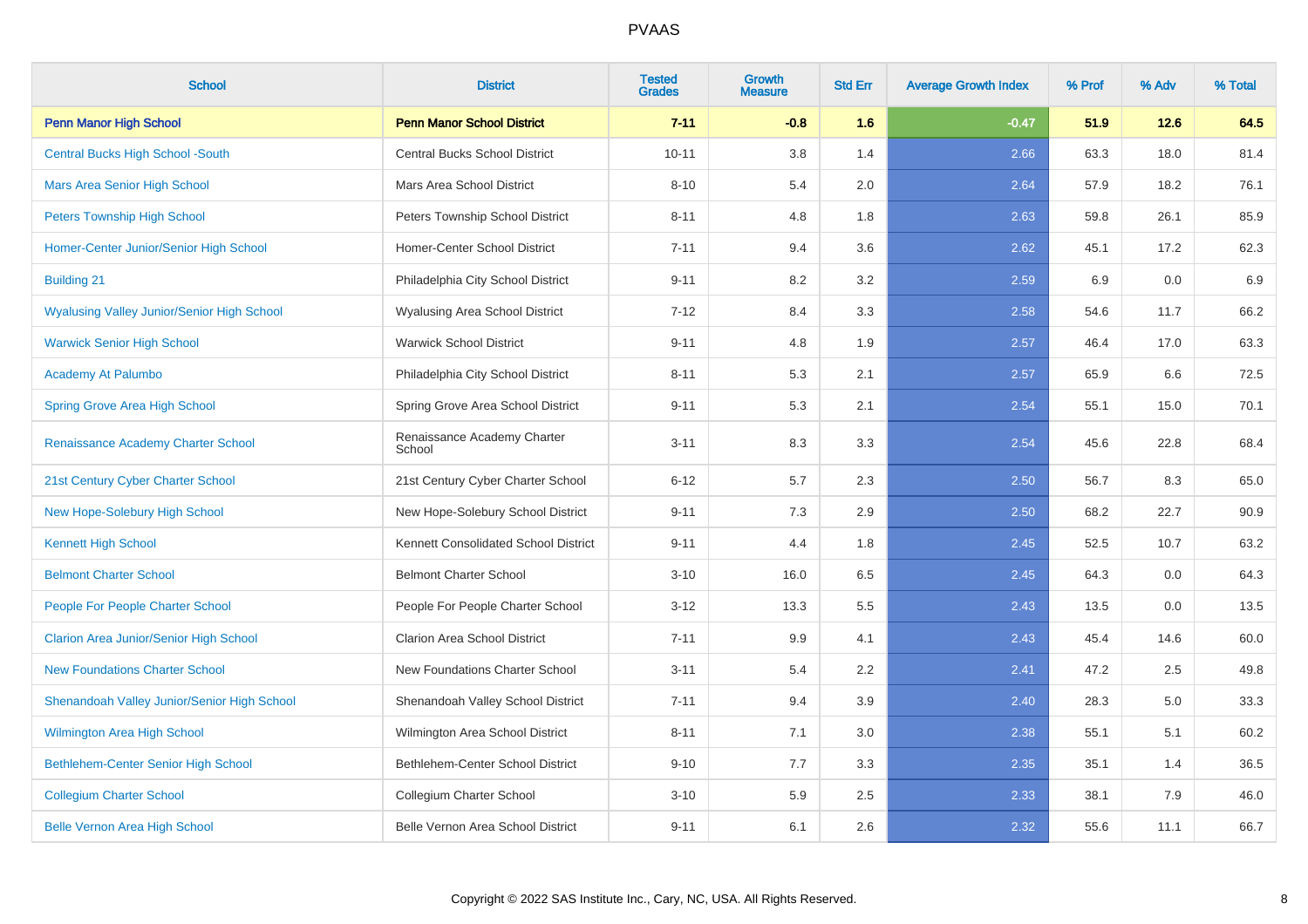| <b>School</b>                                    | <b>District</b>                                         | <b>Tested</b><br><b>Grades</b> | Growth<br><b>Measure</b> | <b>Std Err</b> | <b>Average Growth Index</b> | % Prof | % Adv | % Total |
|--------------------------------------------------|---------------------------------------------------------|--------------------------------|--------------------------|----------------|-----------------------------|--------|-------|---------|
| <b>Penn Manor High School</b>                    | <b>Penn Manor School District</b>                       | $7 - 11$                       | $-0.8$                   | 1.6            | $-0.47$                     | 51.9   | 12.6  | 64.5    |
| Seneca High School                               | Wattsburg Area School District                          | $9 - 11$                       | 6.2                      | 2.7            | 2.31                        | 42.7   | 7.6   | 50.3    |
| Northampton Area High School                     | Northampton Area School District                        | $9 - 11$                       | 3.6                      | 1.6            | 2.30                        | 52.3   | 10.8  | 63.1    |
| <b>Agora Cyber Charter School</b>                | Agora Cyber Charter School                              | $3 - 11$                       | 5.8                      | 2.6            | 2.28                        | 42.8   | 6.6   | 49.4    |
| <b>Hampton High School</b>                       | Hampton Township School District                        | $9 - 11$                       | 4.8                      | 2.1            | 2.25                        | 54.0   | 28.2  | 82.2    |
| <b>Eisenhower M/Hs</b>                           | Warren County School District                           | $6 - 11$                       | 7.9                      | 3.5            | 2.24                        | 37.7   | 1.4   | 39.0    |
| Pennsylvania Distance Learning Charter School    | Pennsylvania Distance Learning<br><b>Charter School</b> | $3 - 12$                       | 9.3                      | 4.2            | 2.22                        | 42.2   | 3.1   | 45.3    |
| Lincoln Leadership Academy Charter School        | Lincoln Leadership Academy<br><b>Charter School</b>     | $3 - 12$                       | 14.2                     | 6.4            | 2.22                        | 23.5   | 0.0   | 23.5    |
| Franklin Area Junior/Senior High School          | Franklin Area School District                           | $7 - 11$                       | 6.2                      | 2.8            | 2.21                        | 48.2   | 4.5   | 52.7    |
| <b>Richland High School</b>                      | <b>Richland School District</b>                         | $7 - 11$                       | 6.3                      | 2.9            | 2.21                        | 62.2   | 19.2  | 81.4    |
| <b>Brookville Junior/Senior High School</b>      | <b>Brookville Area School District</b>                  | $7 - 11$                       | 6.6                      | 3.0            | 2.19                        | 55.2   | 15.6  | 70.8    |
| <b>Wilson Area High School</b>                   | <b>Wilson Area School District</b>                      | $9 - 11$                       | 5.6                      | 2.6            | 2.18                        | 48.7   | 8.5   | 57.2    |
| Saul W B Agricultural School                     | Philadelphia City School District                       | $9 - 10$                       | 5.6                      | 2.6            | 2.17                        | 29.5   | 0.8   | 30.2    |
| Pocono Mountain West High School                 | Pocono Mountain School District                         | $9 - 11$                       | 4.3                      | 2.0            | 2.15                        | 41.2   | 4.0   | 45.1    |
| Carbondale Area Junior/Senior High School        | Carbondale Area School District                         | $7 - 10$                       | 7.1                      | 3.3            | 2.14                        | 56.6   | 2.6   | 59.2    |
| Pennsylvania Leadership Charter School           | Pennsylvania Leadership Charter<br>School               | $3 - 11$                       | 4.6                      | 2.2            | 2.13                        | 55.4   | 11.2  | 66.7    |
| <b>Governor Mifflin Senior High School</b>       | Governor Mifflin School District                        | $9 - 11$                       | 3.7                      | 1.8            | 2.12                        | 42.5   | 7.2   | 49.7    |
| Carlynton Junior/Senior High School              | Carlynton School District                               | $7 - 11$                       | 6.9                      | 3.3            | 2.12                        | 41.0   | 10.5  | 51.6    |
| Community Academy Of Philadelphia Charter School | Community Academy Of<br>Philadelphia Charter School     | $3 - 11$                       | 5.8                      | 2.7            | 2.12                        | 26.7   | 0.9   | 27.6    |
| Springdale Junior/Senior High School             | Allegheny Valley School District                        | $7 - 11$                       | 8.2                      | 3.9            | 2.09                        | 53.1   | 12.2  | 65.3    |
| <b>Kensington Health Sciences</b>                | Philadelphia City School District                       | $9 - 10$                       | 13.7                     | 6.5            | 2.09                        | 30.8   | 7.7   | 38.5    |
| <b>Parkway West</b>                              | Philadelphia City School District                       | $9 - 10$                       | 7.4                      | 3.6            | 2.06                        | 24.6   | 0.0   | 24.6    |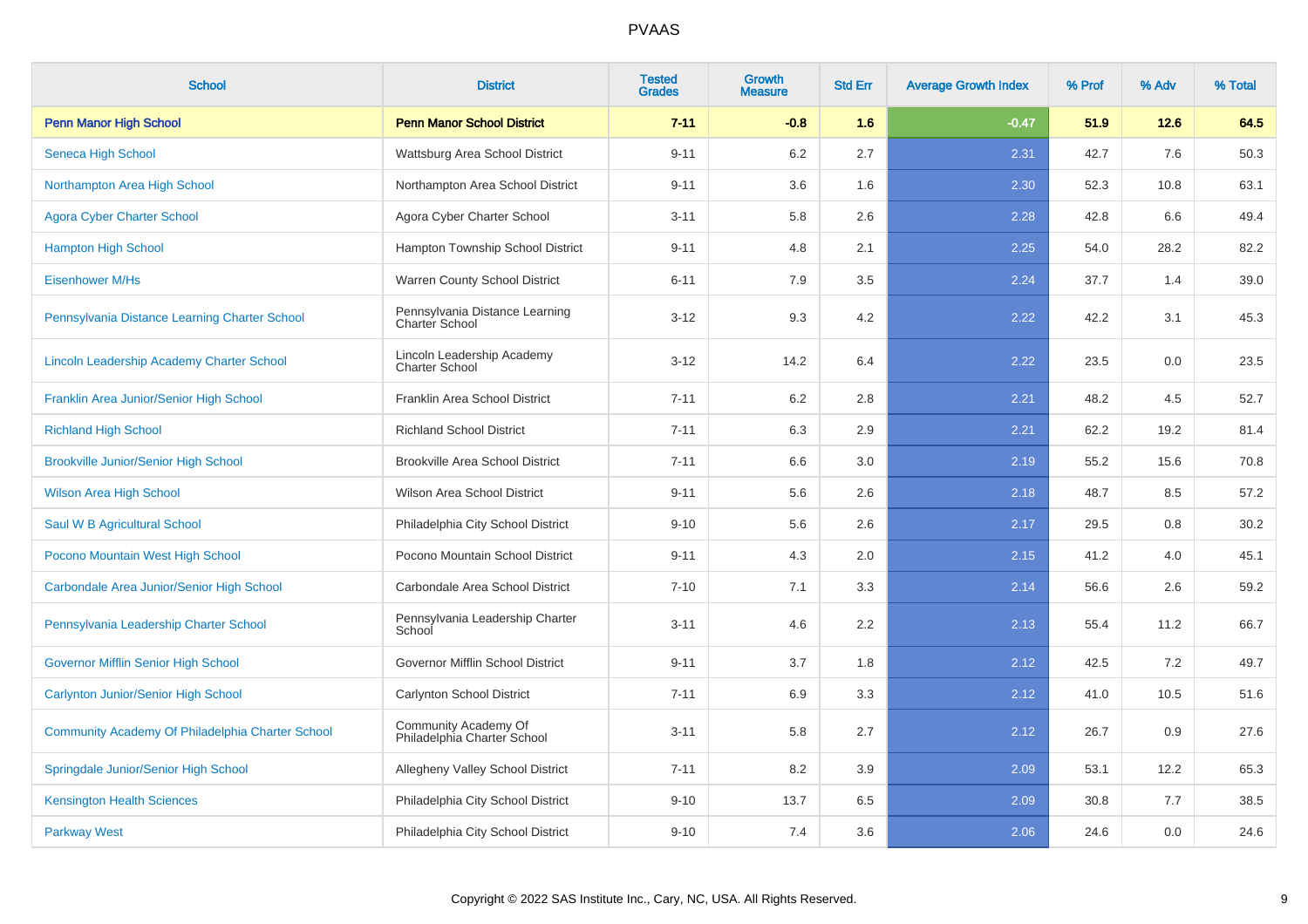| <b>School</b>                                          | <b>District</b>                                                  | <b>Tested</b><br><b>Grades</b> | <b>Growth</b><br><b>Measure</b> | <b>Std Err</b> | <b>Average Growth Index</b> | % Prof | % Adv | % Total |
|--------------------------------------------------------|------------------------------------------------------------------|--------------------------------|---------------------------------|----------------|-----------------------------|--------|-------|---------|
| <b>Penn Manor High School</b>                          | <b>Penn Manor School District</b>                                | $7 - 11$                       | $-0.8$                          | 1.6            | $-0.47$                     | 51.9   | 12.6  | 64.5    |
| <b>Penn Treaty School</b>                              | Philadelphia City School District                                | $6 - 11$                       | 8.0                             | 3.9            | 2.05                        | 16.4   | 0.0   | 16.4    |
| Dr Robert Ketterer Charter School Inc                  | Dr Robert Ketterer Charter School<br>Inc.                        | $6 - 12$                       | 10.1                            | 5.0            | 2.04                        | 14.9   | 0.4   | 15.3    |
| <b>Chester Charter Scholars Academy Charter School</b> | <b>Chester Charter Scholars Academy</b><br><b>Charter School</b> | $3 - 12$                       | 8.4                             | 4.1            | 2.03                        | 23.4   | 0.0   | 23.4    |
| <b>Motivation High School</b>                          | Philadelphia City School District                                | $9 - 10$                       | 6.3                             | 3.2            | 1.99                        | 21.8   | 0.0   | 21.8    |
| <b>Keystone Oaks High School</b>                       | Keystone Oaks School District                                    | $9 - 11$                       | 5.2                             | 2.6            | 1.97                        | 53.2   | 12.1  | 65.4    |
| <b>Grove City Area High School</b>                     | Grove City Area School District                                  | $8 - 12$                       | 4.8                             | 2.4            | 1.97                        | 41.3   | 18.7  | 60.0    |
| <b>Coudersport Area Junior/Senior High School</b>      | <b>Coudersport Area School District</b>                          | $7 - 11$                       | 7.4                             | 3.7            | 1.97                        | 55.7   | 8.2   | 63.9    |
| <b>Garden Spot Senior High School</b>                  | Eastern Lancaster County School<br><b>District</b>               | $8 - 12$                       | 4.2                             | $2.2\,$        | 1.94                        | 46.3   | 11.4  | 57.6    |
| <b>Bodine William W High School</b>                    | Philadelphia City School District                                | $8 - 11$                       | 4.6                             | 2.4            | 1.91                        | 60.8   | 5.7   | 66.5    |
| South Western Senior High School                       | South Western School District                                    | $9 - 12$                       | 3.6                             | 1.9            | 1.91                        | 60.2   | 8.1   | 68.3    |
| <b>Muhlenberg High School</b>                          | Muhlenberg School District                                       | $10 - 10$                      | 3.6                             | 1.9            | 1.87                        | 34.2   | 2.6   | 36.8    |
| <b>Central Valley High School</b>                      | <b>Central Valley School District</b>                            | $9 - 10$                       | 4.5                             | 2.4            | 1.86                        | 56.9   | 9.0   | 65.9    |
| <b>Blackhawk High School</b>                           | <b>Blackhawk School District</b>                                 | $8 - 11$                       | 4.3                             | 2.3            | 1.85                        | 55.8   | 8.8   | 64.6    |
| <b>Mcdowell High School</b>                            | Millcreek Township School District                               | $9 - 11$                       | 2.7                             | 1.5            | 1.85                        | 55.6   | 14.2  | 69.7    |
| <b>West Allegheny Senior High School</b>               | West Allegheny School District                                   | $9 - 12$                       | 3.7                             | 2.1            | 1.82                        | 63.1   | 15.7  | 78.8    |
| <b>Beaver Area Senior High School</b>                  | <b>Beaver Area School District</b>                               | $9 - 10$                       | 4.4                             | 2.4            | 1.82                        | 57.4   | 16.8  | 74.2    |
| Randolph A. Philip AVT High School                     | Philadelphia City School District                                | $9 - 10$                       | 6.8                             | 3.8            | 1.82                        | 7.3    | 0.0   | 7.3     |
| <b>Western Wayne High School</b>                       | Western Wayne School District                                    | $9 - 11$                       | 5.3                             | 2.9            | 1.82                        | 41.3   | 17.4  | 58.7    |
| <b>Steel Valley Senior High School</b>                 | <b>Steel Valley School District</b>                              | $9 - 11$                       | 6.1                             | 3.4            | 1.79                        | 50.7   | 5.6   | 56.3    |
| Pottsville Area High School                            | Pottsville Area School District                                  | $9 - 12$                       | 4.1                             | 2.3            | 1.79                        | 44.8   | 5.4   | 50.2    |
| <b>York Academy Regional Charter School</b>            | York Academy Regional Charter<br>School                          | $3 - 11$                       | 9.0                             | 5.0            | 1.79                        | 55.2   | 0.0   | 55.2    |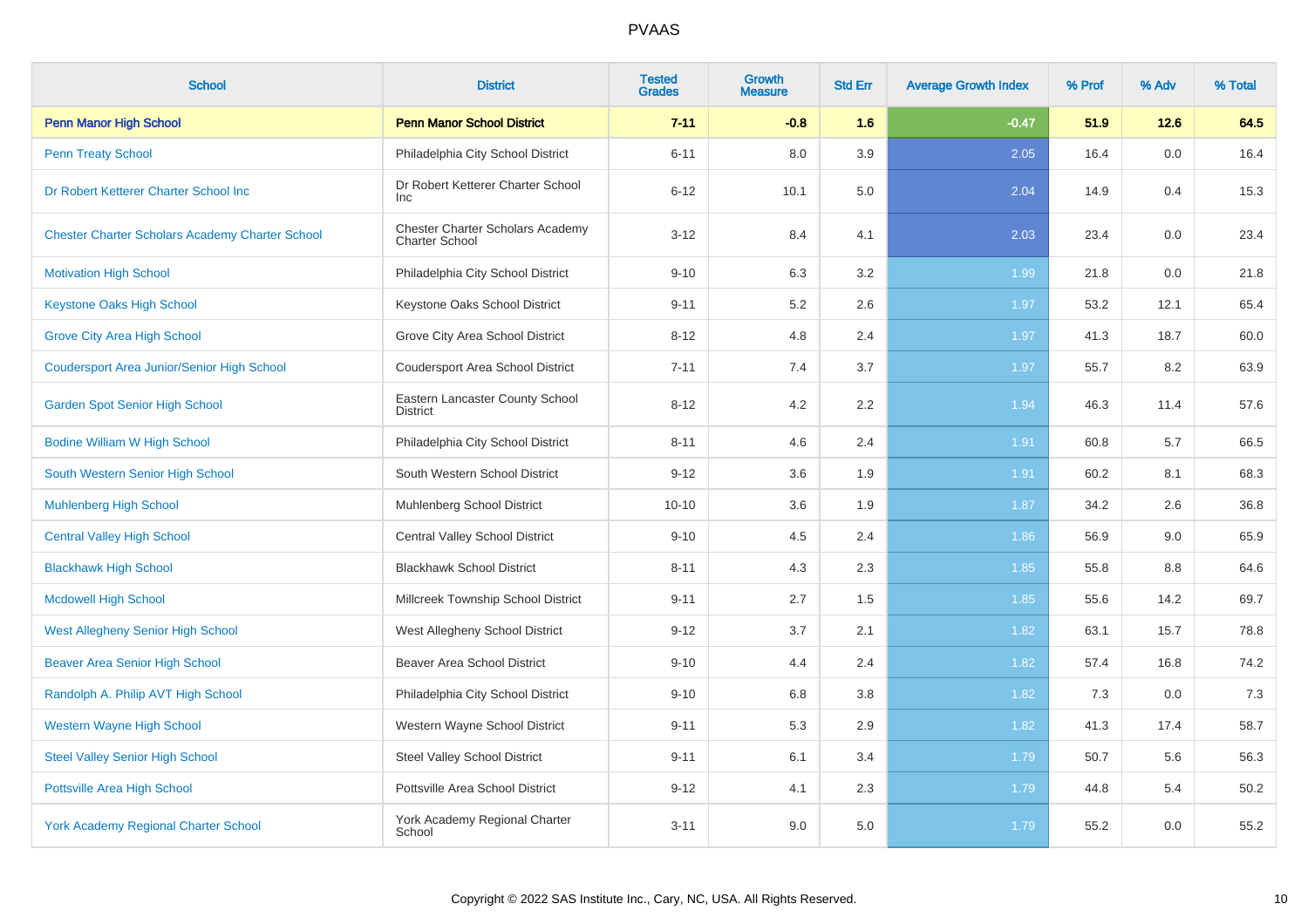| <b>School</b>                                     | <b>District</b>                                    | <b>Tested</b><br><b>Grades</b> | <b>Growth</b><br><b>Measure</b> | <b>Std Err</b> | <b>Average Growth Index</b> | % Prof | % Adv | % Total |
|---------------------------------------------------|----------------------------------------------------|--------------------------------|---------------------------------|----------------|-----------------------------|--------|-------|---------|
| <b>Penn Manor High School</b>                     | <b>Penn Manor School District</b>                  | $7 - 11$                       | $-0.8$                          | 1.6            | $-0.47$                     | 51.9   | 12.6  | 64.5    |
| <b>Monessen Senior High School</b>                | Monessen City School District                      | $8 - 10$                       | 7.9                             | 4.5            | 1.77                        | 42.9   | 2.9   | 45.7    |
| Altoona Area High School                          | Altoona Area School District                       | $9 - 12$                       | 2.9                             | 1.6            | 1.77                        | 47.7   | 8.2   | 55.9    |
| <b>Blacklick Valley Junior/Senior High School</b> | <b>Blacklick Valley School District</b>            | $7 - 11$                       | 7.6                             | 4.3            | 1.77                        | 34.1   | 0.0   | 34.1    |
| <b>Washington George High School</b>              | Philadelphia City School District                  | $9 - 11$                       | 5.3                             | 3.0            | 1.76                        | 37.2   | 2.9   | 40.2    |
| Uniontown Area Senior High School                 | Uniontown Area School District                     | $9 - 11$                       | 5.6                             | 3.2            | 1.76                        | 62.4   | 5.9   | 68.2    |
| <b>Sharon High School</b>                         | Sharon City School District                        | $8 - 11$                       | 4.5                             | 2.6            | 1.73                        | 48.2   | 5.3   | 53.4    |
| Pittsburgh Obama 6-12                             | Pittsburgh School District                         | $6 - 11$                       | 5.1                             | 3.0            | 1.72                        | 42.3   | 5.2   | 47.4    |
| <b>Hanover Senior High School</b>                 | Hanover Public School District                     | $9 - 11$                       | 4.9                             | 2.8            | 1.72                        | 52.2   | 14.4  | 66.7    |
| <b>Reach Cyber Charter School</b>                 | Reach Cyber Charter School                         | $3 - 11$                       | 8.1                             | 4.7            | 1.72                        | 42.4   | 4.6   | 47.0    |
| <b>Salisbury Senior High School</b>               | Salisbury Township School District                 | $9 - 11$                       | 6.0                             | 3.6            | 1.68                        | 46.2   | 6.6   | 52.8    |
| Sto-Rox Junior/Senior High School                 | <b>Sto-Rox School District</b>                     | $7 - 10$                       | 6.2                             | 3.7            | 1.67                        | 13.4   | 0.0   | 13.4    |
| Northgate Middle School High School               | Northgate School District                          | $7 - 11$                       | 6.0                             | 3.6            | 1.65                        | 53.3   | 16.7  | 70.0    |
| <b>Laurel Highlands Senior High School</b>        | Laurel Highlands School District                   | $9 - 11$                       | 3.9                             | 2.4            | 1.65                        | 44.9   | 9.6   | 54.5    |
| <b>Bentworth Senior High School</b>               | <b>Bentworth School District</b>                   | $9 - 11$                       | 5.3                             | 3.2            | 1.65                        | 44.2   | 19.5  | 63.6    |
| <b>Oswayo Valley High School</b>                  | Oswayo Valley School District                      | $9 - 12$                       | 8.3                             | 5.0            | 1.64                        | 50.0   | 16.7  | 66.7    |
| <b>Esperanza Academy Charter School</b>           | Esperanza Academy Charter School                   | $4 - 11$                       | 4.0                             | 2.5            | 1.61                        | 32.4   | 0.7   | 33.1    |
| <b>Allegheny-Clarion Valley High School</b>       | Allegheny-Clarion Valley School<br><b>District</b> | $7 - 10$                       | 7.5                             | 4.7            | 1.59                        | 53.3   | 3.3   | 56.7    |
| <b>Furness Horace High School</b>                 | Philadelphia City School District                  | $8 - 12$                       | 4.7                             | 2.9            | 1.59                        | 19.6   | 0.0   | 19.6    |
| Millersburg Area Senior High School               | Millersburg Area School District                   | $8 - 11$                       | 5.9                             | 3.8            | 1.56                        | 51.8   | 7.4   | 59.3    |
| Central Dauphin East Senior High School           | Central Dauphin School District                    | $9 - 11$                       | 3.2                             | 2.1            | 1.55                        | 39.3   | 3.6   | 42.9    |
| <b>Hickory High School</b>                        | Hermitage School District                          | $7 - 12$                       | 3.5                             | 2.4            | 1.46                        | 57.5   | 9.3   | 66.8    |
| <b>Conrad Weiser High School</b>                  | Conrad Weiser Area School District                 | $9 - 11$                       | 3.3                             | 2.2            | 1.46                        | 52.1   | 2.1   | 54.2    |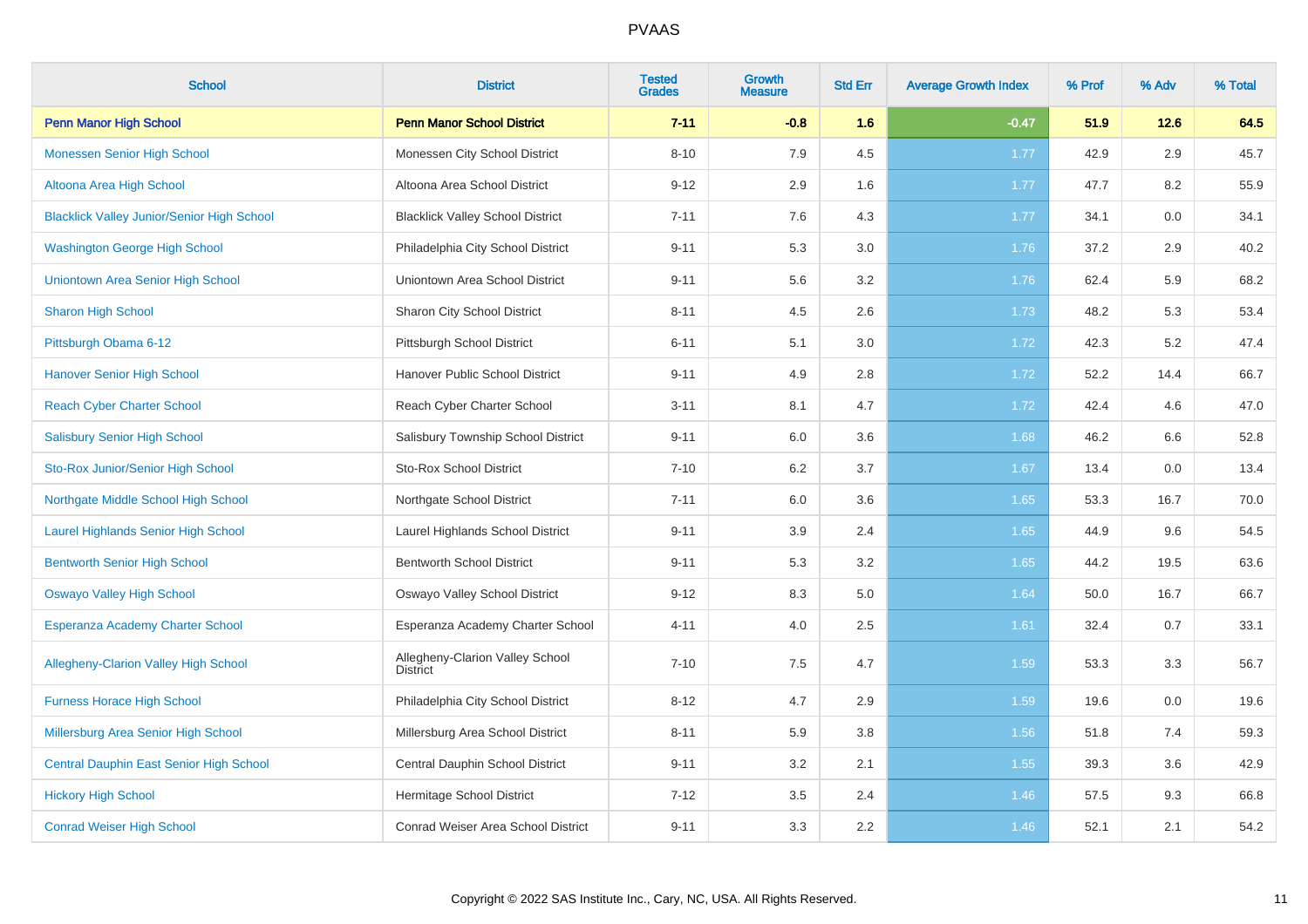| <b>School</b>                                      | <b>District</b>                                     | <b>Tested</b><br><b>Grades</b> | <b>Growth</b><br><b>Measure</b> | <b>Std Err</b> | <b>Average Growth Index</b> | % Prof | % Adv  | % Total |
|----------------------------------------------------|-----------------------------------------------------|--------------------------------|---------------------------------|----------------|-----------------------------|--------|--------|---------|
| <b>Penn Manor High School</b>                      | <b>Penn Manor School District</b>                   | $7 - 11$                       | $-0.8$                          | 1.6            | $-0.47$                     | 51.9   | $12.6$ | 64.5    |
| Pittsburgh Capa 6-12                               | Pittsburgh School District                          | $6 - 11$                       | 4.0                             | $2.8\,$        | 1.45                        | 56.4   | 25.0   | 81.4    |
| James M Coughlin Junior/Senior High School         | Wilkes-Barre Area School District                   | $9 - 11$                       | 7.7                             | 5.5            | 1.42                        | 31.8   | 4.6    | 36.4    |
| <b>Lincoln Park Performing Arts Charter School</b> | Lincoln Park Performing Arts Charter<br>School      | $7 - 11$                       | 3.6                             | 2.5            | 1.42                        | 59.6   | 14.7   | 74.3    |
| <b>Warrior Run High School</b>                     | <b>Warrior Run School District</b>                  | $8 - 11$                       | 4.3                             | 3.0            | 1.41                        | 40.9   | 8.1    | 49.0    |
| <b>Knoch High School</b>                           | South Butler County School District                 | $9 - 10$                       | 3.5                             | 2.5            | 1.41                        | 53.1   | 16.6   | 69.7    |
| <b>KIPP Dubois Charter School</b>                  | KIPP Dubois Charter School                          | $9 - 10$                       | 4.7                             | 3.3            | 1.40                        | 31.0   | 1.4    | 32.4    |
| Capital Area School for the Arts Charter School    | Capital Area School for the Arts<br>Charter School  | $9 - 11$                       | 5.8                             | 4.1            | 1.39                        | 59.3   | 18.6   | 78.0    |
| <b>Burrell High School</b>                         | <b>Burrell School District</b>                      | $9 - 11$                       | 4.2                             | 3.0            | 1.39                        | 58.5   | 13.8   | 72.3    |
| <b>Pleasant Valley High School</b>                 | Pleasant Valley School District                     | $9 - 11$                       | 2.7                             | 2.0            | 1.39                        | 57.2   | 5.5    | 62.8    |
| <b>Everett Area High School</b>                    | <b>Everett Area School District</b>                 | $9 - 11$                       | 4.6                             | 3.4            | 1.37                        | 60.5   | 1.3    | 61.8    |
| <b>MaST Community Charter School II</b>            | MaST Community Charter School II                    | $3 - 10$                       | 4.4                             | 3.2            | 1.37                        | 28.4   | 3.4    | 31.8    |
| <b>Armstrong Junior/Senior High School</b>         | Armstrong School District                           | $6 - 11$                       | 2.7                             | 2.0            | 1.37                        | 51.1   | 6.2    | 57.3    |
| New Brighton Area High School                      | New Brighton Area School District                   | $9 - 11$                       | 4.2                             | 3.1            | 1.36                        | 60.9   | 5.8    | 66.7    |
| <b>Kensington High School</b>                      | Philadelphia City School District                   | $9 - 11$                       | 4.9                             | 3.6            | 1.36                        | 10.7   | 0.0    | 10.7    |
| <b>Loyalsock Township Senior High School</b>       | Loyalsock Township School District                  | $8 - 12$                       | 3.9                             | 2.8            | 1.36                        | 54.3   | 2.1    | 56.4    |
| Lankenau High School                               | Philadelphia City School District                   | $9 - 10$                       | 4.4                             | 3.3            | 1.35                        | 43.6   | 1.3    | 44.9    |
| <b>Fels Samuel High School</b>                     | Philadelphia City School District                   | $9 - 11$                       | 5.0                             | 3.8            | 1.34                        | 13.9   | 0.0    | 13.9    |
| <b>Mastery Charter School - Shoemaker Campus</b>   | Mastery Charter School -<br><b>Shoemaker Campus</b> | $7 - 10$                       | 4.1                             | 3.0            | 1.34                        | 20.9   | 3.3    | 24.2    |
| <b>Punxsutawney Area High School</b>               | Punxsutawney Area School District                   | $7 - 11$                       | 3.8                             | 2.9            | 1.33                        | 55.0   | 5.5    | 60.6    |
| Cambridge Springs Junior/Senior High School        | Penncrest School District                           | $7 - 11$                       | 4.9                             | 3.7            | 1.30                        | 45.9   | 9.8    | 55.7    |
| Towanda Area Junior/Senior High School             | Towanda Area School District                        | $7 - 11$                       | 3.6                             | 2.8            | 1.29                        | 39.4   | 6.6    | 46.0    |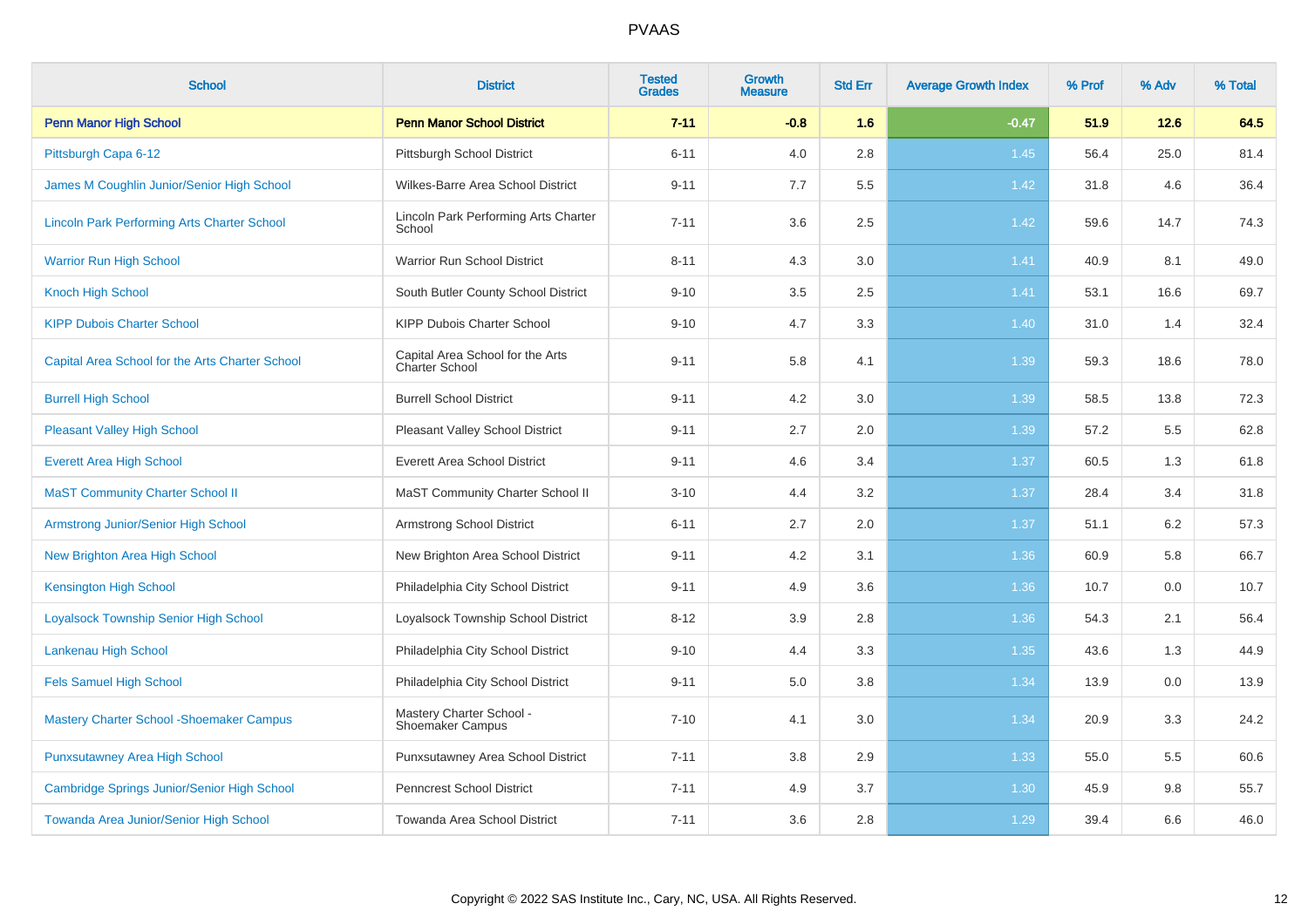| <b>School</b>                             | <b>District</b>                                  | <b>Tested</b><br><b>Grades</b> | <b>Growth</b><br><b>Measure</b> | <b>Std Err</b> | <b>Average Growth Index</b> | % Prof | % Adv  | % Total |
|-------------------------------------------|--------------------------------------------------|--------------------------------|---------------------------------|----------------|-----------------------------|--------|--------|---------|
| <b>Penn Manor High School</b>             | <b>Penn Manor School District</b>                | $7 - 11$                       | $-0.8$                          | 1.6            | $-0.47$                     | 51.9   | $12.6$ | 64.5    |
| <b>Methacton High School</b>              | <b>Methacton School District</b>                 | $9 - 11$                       | 2.1                             | 1.7            | 1.25                        | 62.5   | 16.4   | 79.0    |
| <b>West York Area High School</b>         | West York Area School District                   | $8 - 12$                       | 2.9                             | 2.3            | 1.24                        | 53.8   | 4.4    | 58.2    |
| <b>Ligonier Valley High School</b>        | <b>Ligonier Valley School District</b>           | $9 - 11$                       | 3.8                             | 3.1            | 1.24                        | 59.1   | 10.3   | 69.5    |
| <b>Fairview High School</b>               | <b>Fairview School District</b>                  | $9 - 11$                       | 3.1                             | 2.6            | 1.21                        | 57.2   | 17.6   | 74.8    |
| <b>Central High School</b>                | Spring Cove School District                      | $9 - 11$                       | 3.0                             | 2.5            | 1.20                        | 47.8   | 12.7   | 60.4    |
| <b>Science Leadership Academy</b>         | Philadelphia City School District                | $8 - 11$                       | 4.1                             | 3.5            | 1.19                        | 65.8   | 6.6    | 72.4    |
| <b>Constitution High School</b>           | Philadelphia City School District                | $8 - 11$                       | 3.9                             | 3.3            | 1.17                        | 40.0   | 2.4    | 42.4    |
| <b>Harrisburg High School</b>             | Harrisburg City School District                  | $9 - 11$                       | 3.4                             | 2.9            | 1.17                        | 4.2    | 0.0    | 4.2     |
| <b>Shanksville-Stonycreek High School</b> | Shanksville-Stonycreek School<br><b>District</b> | $9 - 10$                       | 6.9                             | 5.9            | 1.17                        | 64.7   | 17.6   | 82.4    |
| <b>Pottsgrove Senior High School</b>      | Pottsgrove School District                       | $9 - 11$                       | 2.4                             | 2.0            | 1.17                        | 44.0   | 10.0   | 53.9    |
| Line Mountain High School                 | Line Mountain School District                    | $9 - 11$                       | 3.7                             | $3.2\,$        | 1.16                        | 52.9   | 9.2    | 62.1    |
| <b>Bucktail High School</b>               | Keystone Central School District                 | $9 - 10$                       | 6.3                             | 5.5            | 1.16                        | 65.0   | 0.0    | 65.0    |
| <b>Donegal High School</b>                | Donegal School District                          | $8 - 12$                       | 2.8                             | 2.4            | 1.16                        | 60.6   | 9.1    | 69.7    |
| <b>Esperanza Cyber Charter School</b>     | Esperanza Cyber Charter School                   | $3 - 11$                       | 7.1                             | 6.1            | 1.16                        | 9.1    | 0.0    | 9.1     |
| <b>Halifax Area High School</b>           | <b>Halifax Area School District</b>              | $9 - 11$                       | 4.4                             | 3.9            | 1.14                        | 61.5   | 9.6    | 71.2    |
| Port Allegany Junior/Senior High School   | Port Allegany School District                    | $7 - 11$                       | 4.0                             | 3.6            | 1.11                        | 28.1   | 9.4    | 37.5    |
| <b>Tidioute Community Charter School</b>  | <b>Tidioute Community Charter School</b>         | $3 - 11$                       | 5.7                             | 5.1            | 1.11                        | 34.4   | 21.9   | 56.2    |
| <b>Woodland Hills High School</b>         | Woodland Hills School District                   | $8 - 12$                       | 2.8                             | 2.6            | 1.05                        | 31.4   | 3.6    | 35.0    |
| <b>Central Cambria High School</b>        | Central Cambria School District                  | $9 - 11$                       | 2.6                             | 2.5            | 1.04                        | 56.2   | 9.7    | 66.0    |
| Morrisville High School (8381)            | Morrisville Borough School District              | $6 - 11$                       | 4.4                             | 4.3            | 1.02                        | 30.2   | 2.3    | 32.6    |
| Gamp                                      | Philadelphia City School District                | $5 - 10$                       | 5.3                             | 5.2            | 1.01                        | 66.7   | 20.8   | 87.5    |
| Leechburg Area High School                | Leechburg Area School District                   | $8 - 11$                       | 4.1                             | 4.0            | 1.01                        | 47.8   | 19.6   | 67.4    |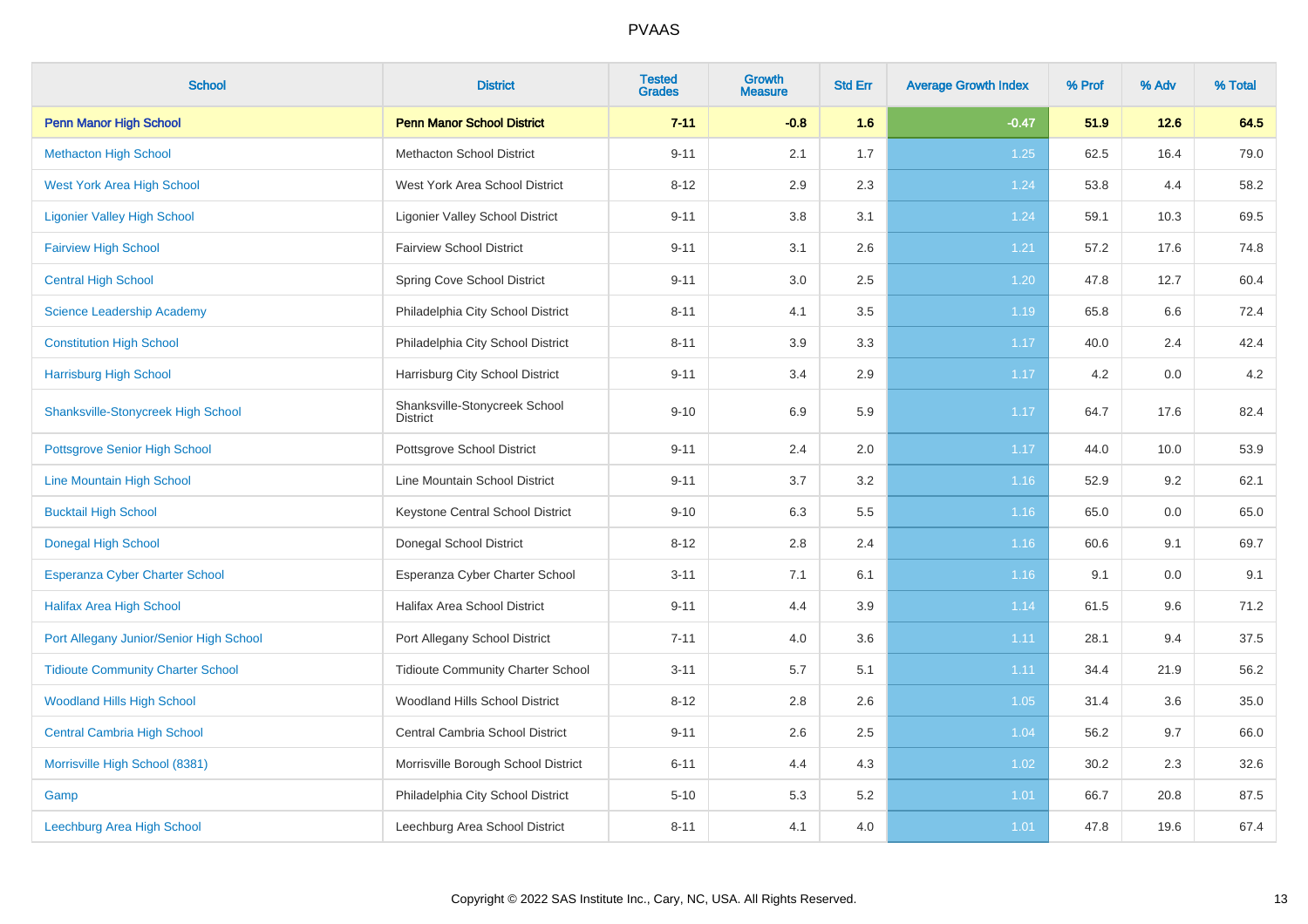| <b>School</b>                                   | <b>District</b>                                   | <b>Tested</b><br><b>Grades</b> | <b>Growth</b><br><b>Measure</b> | <b>Std Err</b> | <b>Average Growth Index</b> | % Prof | % Adv | % Total |
|-------------------------------------------------|---------------------------------------------------|--------------------------------|---------------------------------|----------------|-----------------------------|--------|-------|---------|
| <b>Penn Manor High School</b>                   | <b>Penn Manor School District</b>                 | $7 - 11$                       | $-0.8$                          | 1.6            | $-0.47$                     | 51.9   | 12.6  | 64.5    |
| <b>Mastery Charter School-Pickett Campus</b>    | Mastery Charter School - Pickett<br>Campus        | $6 - 10$                       | 5.6                             | 5.7            | 1.00                        | 27.8   | 0.0   | 27.8    |
| Meyersdale Area High School                     | Meyersdale Area School District                   | $9 - 11$                       | 3.9                             | 4.0            | 1.00                        | 43.1   | 6.9   | 50.0    |
| East Stroudsburg Senior High School South       | East Stroudsburg Area School<br><b>District</b>   | $9 - 11$                       | 2.0                             | 2.0            | 0.99                        | 48.8   | 7.7   | 56.4    |
| <b>Stem At Showalter</b>                        | <b>Chester-Upland School District</b>             | $7 - 10$                       | 3.2                             | 3.2            | 0.99                        | 19.8   | 1.2   | 21.0    |
| <b>Lehigh Career &amp; Technical Institute</b>  | Lehigh Career & Technical Institute               | $10 - 12$                      | 5.6                             | 5.6            | 0.99                        | 78.3   | 0.0   | 78.3    |
| <b>Building 21 Allentown</b>                    | Allentown City School District                    | $9 - 11$                       | 3.6                             | 3.8            | 0.96                        | 24.6   | 0.0   | 24.6    |
| <b>General Mclane High School</b>               | <b>General Mclane School District</b>             | $8 - 11$                       | 2.7                             | 2.9            | 0.95                        | 62.3   | 4.9   | 67.2    |
| <b>Berlin Brothersvalley Senior High School</b> | Berlin Brothersvalley School District             | $9 - 11$                       | 3.8                             | 4.2            | 0.90                        | 48.8   | 14.0  | 62.8    |
| <b>Manheim Central Senior High School</b>       | Manheim Central School District                   | $9 - 11$                       | 1.8                             | 2.1            | 0.87                        | 53.2   | 11.6  | 64.8    |
| <b>Franklin Regional Senior High School</b>     | Franklin Regional School District                 | $9 - 11$                       | 1.7                             | 1.9            | 0.87                        | 66.7   | 15.5  | 82.1    |
| Keystone Junior/Senior High School              | Keystone School District                          | $7 - 11$                       | 2.7                             | 3.3            | 0.84                        | 50.6   | 6.5   | 57.1    |
| <b>Williamsport Area Senior High School</b>     | Williamsport Area School District                 | $9 - 11$                       | 1.5                             | 1.8            | 0.84                        | 44.1   | 12.8  | 56.9    |
| <b>Tunkhannock High School</b>                  | <b>Tunkhannock Area School District</b>           | $8 - 11$                       | 1.9                             | 2.2            | 0.84                        | 44.9   | 9.6   | 54.6    |
| <b>Hopewell Senior High School</b>              | Hopewell Area School District                     | $9 - 11$                       | 2.2                             | 2.7            | 0.82                        | 58.4   | 4.0   | 62.4    |
| <b>Clairton Middle/High School</b>              | <b>Clairton City School District</b>              | $6 - 11$                       | 3.0                             | 3.7            | 0.82                        | 13.4   | 0.0   | 13.4    |
| Louis E Dieruff High School                     | Allentown City School District                    | $8 - 12$                       | 1.6                             | 1.9            | 0.81                        | 27.2   | 0.7   | 28.0    |
| <b>Lower Moreland High School</b>               | Lower Moreland Township School<br><b>District</b> | $8 - 11$                       | 1.8                             | 2.2            | 0.81                        | 62.8   | 17.0  | 79.8    |
| <b>Bedford Senior High School</b>               | <b>Bedford Area School District</b>               | $9 - 11$                       | 2.1                             | 2.6            | 0.80                        | 48.5   | 10.0  | 58.5    |
| North Clarion County Junior/Senior High School  | North Clarion County School District              | $7 - 12$                       | 3.5                             | 4.3            | 0.80                        | 67.5   | 15.0  | 82.5    |
| Northwestern Lehigh High School                 | Northwestern Lehigh School District               | $9 - 11$                       | 1.8                             | 2.3            | 0.79                        | 53.3   | 9.7   | 63.0    |
| South Fayette Township High School              | South Fayette Township School<br><b>District</b>  | $9 - 11$                       | 1.5                             | 1.9            | 0.77                        | 61.0   | 26.5  | 87.6    |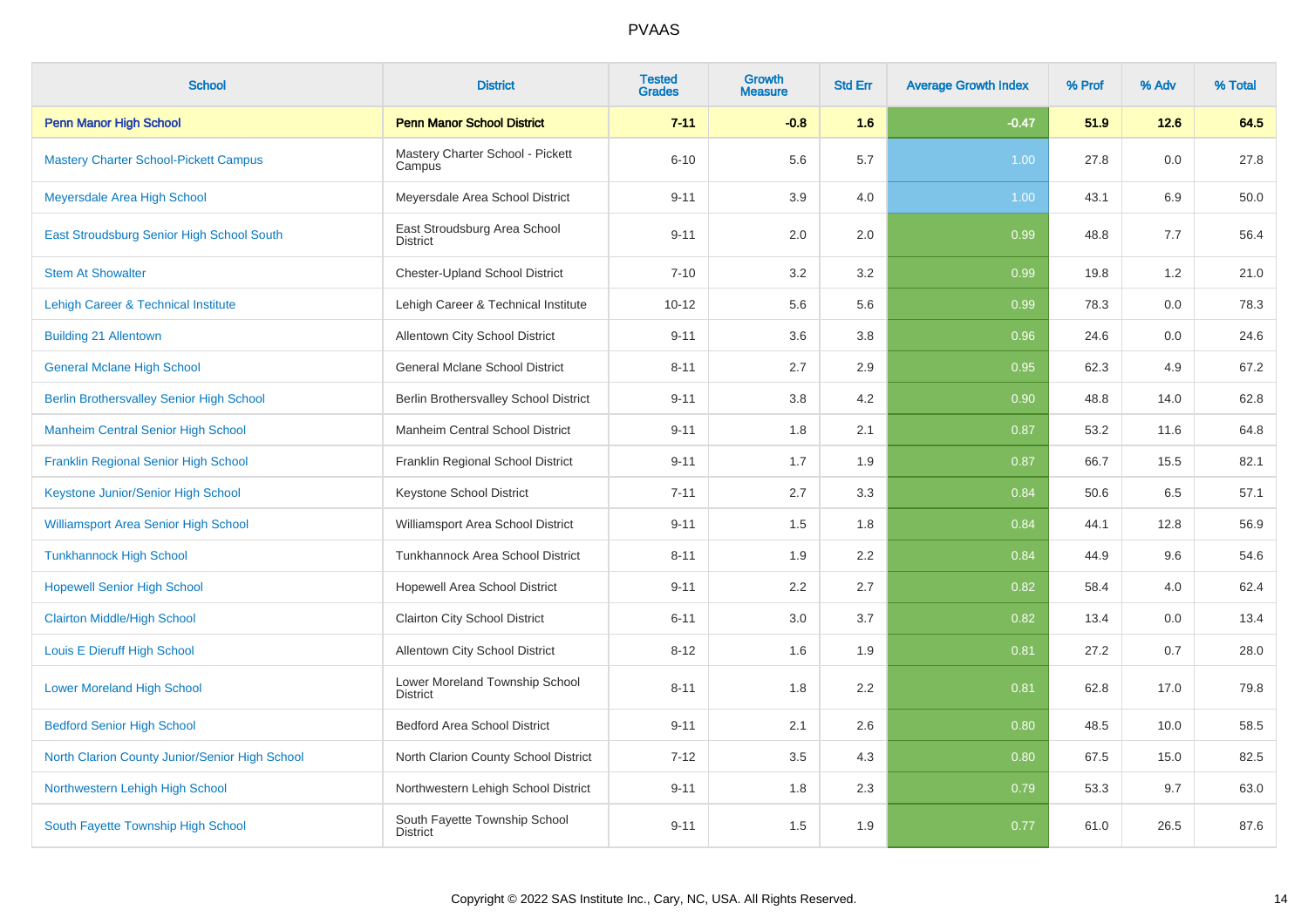| <b>School</b>                                     | <b>District</b>                          | <b>Tested</b><br><b>Grades</b> | Growth<br><b>Measure</b> | <b>Std Err</b> | <b>Average Growth Index</b> | % Prof | % Adv | % Total |
|---------------------------------------------------|------------------------------------------|--------------------------------|--------------------------|----------------|-----------------------------|--------|-------|---------|
| <b>Penn Manor High School</b>                     | <b>Penn Manor School District</b>        | $7 - 11$                       | $-0.8$                   | 1.6            | $-0.47$                     | 51.9   | 12.6  | 64.5    |
| <b>Baldwin Senior High School</b>                 | <b>Baldwin-Whitehall School District</b> | $7 - 11$                       | 1.4                      | 1.9            | 0.76                        | 58.6   | 8.6   | 67.1    |
| Urban Pathways 6-12 Charter School                | Urban Pathways 6-12 Charter<br>School    | $6 - 11$                       | 4.8                      | 6.4            | 0.75                        | 28.6   | 0.0   | 28.6    |
| Thomas Jefferson High School                      | West Jefferson Hills School District     | $8 - 11$                       | 1.5                      | 2.1            | 0.74                        | 55.7   | 20.8  | 76.4    |
| <b>Bensalem Township High School</b>              | Bensalem Township School District        | $7 - 11$                       | 1.2                      | 1.6            | 0.74                        | 38.8   | 8.3   | 47.1    |
| <b>Scranton High School</b>                       | <b>Scranton School District</b>          | $9 - 11$                       | 2.7                      | 3.7            | 0.72                        | 49.2   | 6.4   | 55.6    |
| Harmony Area Junior/Senior High School            | Harmony Area School District             | $7 - 10$                       | 4.4                      | 6.3            | 0.69                        | 33.3   | 13.3  | 46.7    |
| Camp Hill Senior High School                      | Camp Hill School District                | $9 - 12$                       | 2.0                      | 3.0            | 0.69                        | 53.6   | 17.5  | 71.1    |
| Marple Newtown Senior High School                 | Marple Newtown School District           | $9 - 11$                       | 1.7                      | 2.4            | 0.69                        | 57.6   | 12.8  | 70.4    |
| <b>Mcguffey High School</b>                       | <b>Mcguffey School District</b>          | $9 - 11$                       | 1.8                      | 2.6            | 0.67                        | 57.7   | 3.1   | 60.8    |
| Mapletown Junior/Senior High School               | Southeastern Greene School District      | $7 - 10$                       | 3.1                      | 4.6            | 0.66                        | 57.6   | 6.1   | 63.6    |
| Kensington Creative & Performing Arts High School | Philadelphia City School District        | $8 - 11$                       | 2.2                      | 3.4            | 0.65                        | 10.4   | 3.9   | 14.3    |
| <b>Strawberry Mansion High School</b>             | Philadelphia City School District        | $9 - 11$                       | 3.6                      | 5.6            | 0.64                        | 16.7   | 0.0   | 16.7    |
| <b>Creative And Performing Arts</b>               | Philadelphia City School District        | $8 - 11$                       | 1.5                      | 2.3            | 0.64                        | 65.6   | 9.8   | 75.4    |
| <b>Central Bucks High School - East</b>           | <b>Central Bucks School District</b>     | $9 - 11$                       | 0.9                      | 1.5            | 0.60                        | 61.6   | 16.0  | 77.6    |
| <b>Wilkes-Barre Area Sd Stem Academy</b>          | Wilkes-Barre Area School District        | $9 - 11$                       | 3.8                      | 6.6            | 0.57                        | 72.7   | 27.3  | 100.0   |
| <b>Commodore Perry Junior/Senior High School</b>  | Commodore Perry School District          | $7 - 11$                       | 2.9                      | 5.6            | 0.53                        | 58.3   | 0.0   | 58.3    |
| <b>United Junior/Senior High School</b>           | <b>United School District</b>            | $7 - 11$                       | 1.8                      | 3.4            | 0.53                        | 60.3   | 6.6   | 66.9    |
| Forbes Road Junior/Senior High School             | <b>Forbes Road School District</b>       | $7 - 11$                       | 2.6                      | 5.1            | 0.51                        | 41.4   | 10.3  | 51.7    |
| Athens Area High School                           | Athens Area School District              | $9 - 11$                       | 1.2                      | 2.5            | 0.49                        | 46.9   | 7.6   | 54.5    |
| <b>Laurel High School</b>                         | <b>Laurel School District</b>            | $9 - 11$                       | 1.5                      | 3.1            | 0.48                        | 70.1   | 2.3   | 72.4    |
| <b>Union High School</b>                          | <b>Union School District</b>             | $6 - 12$                       | 1.9                      | 4.2            | 0.45                        | 32.6   | 7.0   | 39.5    |
| <b>Roberto Clemente Charter School</b>            | Roberto Clemente Charter School          | $3 - 12$                       | 2.2                      | 4.9            | 0.45                        | 27.5   | 5.0   | 32.5    |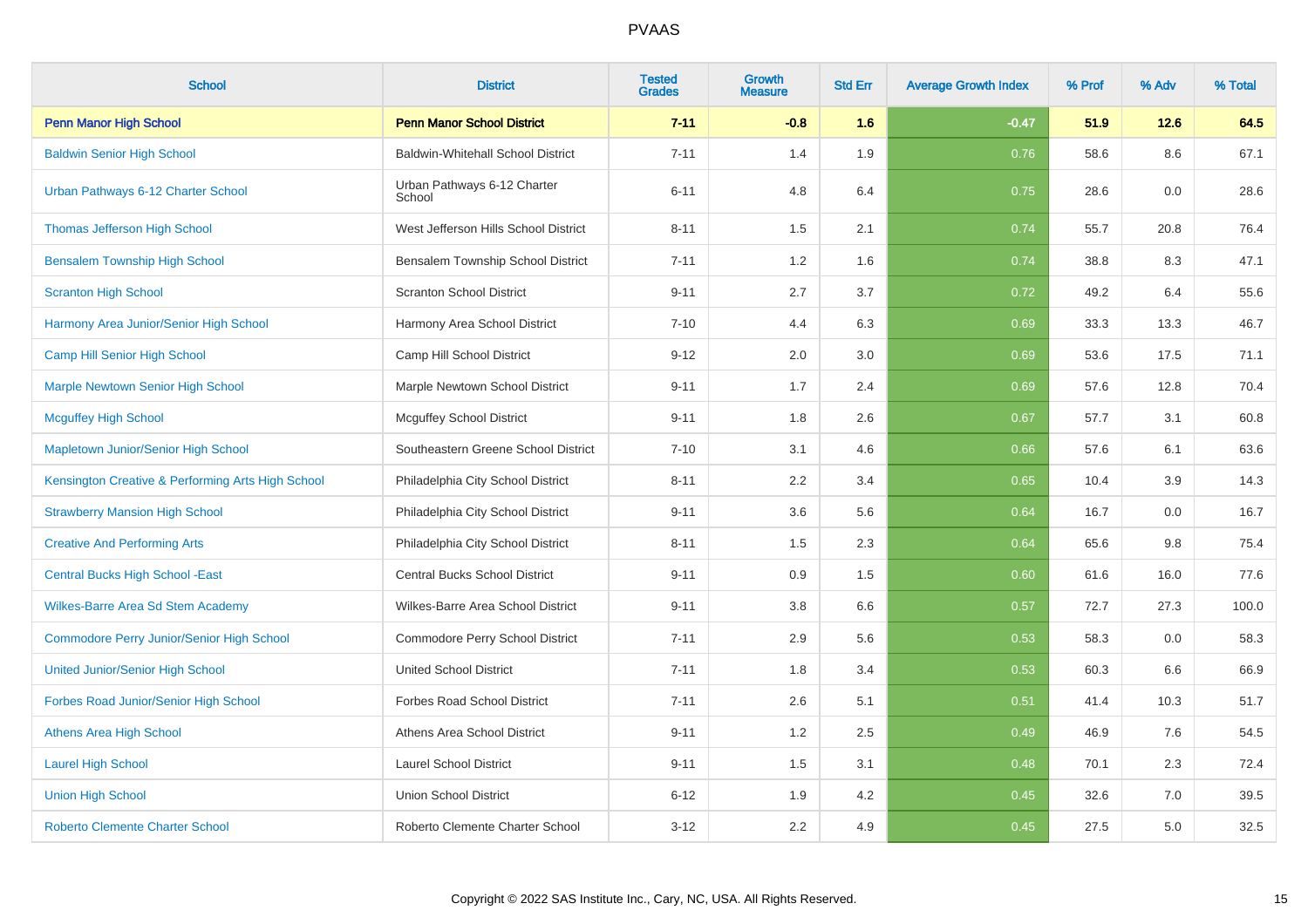| <b>School</b>                                  | <b>District</b>                                         | <b>Tested</b><br><b>Grades</b> | Growth<br><b>Measure</b> | <b>Std Err</b> | <b>Average Growth Index</b> | % Prof | % Adv | % Total |
|------------------------------------------------|---------------------------------------------------------|--------------------------------|--------------------------|----------------|-----------------------------|--------|-------|---------|
| <b>Penn Manor High School</b>                  | <b>Penn Manor School District</b>                       | $7 - 11$                       | $-0.8$                   | 1.6            | $-0.47$                     | 51.9   | 12.6  | 64.5    |
| <b>Schuylkill Valley High School</b>           | Schuylkill Valley School District                       | $9 - 11$                       | 1.1                      | 2.5            | 0.43                        | 55.1   | 10.2  | 65.3    |
| Mastery Charter High School-Lenfest Campus     | Mastery Charter High School-<br>Lenfest Campus          | $7 - 11$                       | 2.5                      | 5.7            | 0.43                        | 40.0   | 0.0   | 40.0    |
| Hanover Area Junior/Senior High School         | Hanover Area School District                            | $7 - 11$                       | 1.9                      | 4.6            | 0.41                        | 42.9   | 5.7   | 48.6    |
| Pittsburgh Science And Technology Academy 6-12 | Pittsburgh School District                              | $6 - 11$                       | 1.2                      | 3.0            | 0.41                        | 53.8   | 10.6  | 64.4    |
| <b>Radnor Senior High School</b>               | Radnor Township School District                         | $8 - 12$                       | 0.8                      | 2.1            | 0.39                        | 65.0   | 23.2  | 88.2    |
| <b>Union Area High School</b>                  | Union Area School District                              | $9 - 11$                       | 1.6                      | 4.3            | 0.37                        | 61.5   | 0.0   | 61.5    |
| <b>Galeton Area School</b>                     | Galeton Area School District                            | $3 - 11$                       | 2.0                      | 5.3            | 0.37                        | 41.3   | 4.4   | 45.6    |
| <b>Biglerville High School</b>                 | <b>Upper Adams School District</b>                      | $9 - 11$                       | 1.0                      | 2.9            | 0.35                        | 55.2   | 8.6   | 63.8    |
| Purchase Line Junior/Senior High School        | <b>Purchase Line School District</b>                    | $7 - 12$                       | 1.2                      | 3.5            | 0.35                        | 43.1   | 5.4   | 48.5    |
| <b>Mastery Charter School - Thomas Campus</b>  | Mastery Charter School - Thomas<br>Campus               | $3 - 10$                       | 2.1                      | 6.2            | 0.33                        | 28.6   | 0.0   | 28.6    |
| <b>Newport High School</b>                     | <b>Newport School District</b>                          | $9 - 12$                       | 1.1                      | 3.5            | 0.32                        | 51.5   | 10.3  | 61.8    |
| Lehigh Valley Academy Regional Charter School  | Lehigh Valley Academy Regional<br><b>Charter School</b> | $3 - 11$                       | 0.7                      | 2.3            | 0.32                        | 46.3   | 5.0   | 51.4    |
| Warren Area High School                        | Warren County School District                           | $8 - 11$                       | 0.8                      | 2.4            | 0.32                        | 41.2   | 9.6   | 50.8    |
| West Shamokin Junior/Senior High School        | Armstrong School District                               | $7 - 10$                       | 0.9                      | 2.9            | 0.31                        | 52.4   | 5.7   | 58.1    |
| <b>Tussey Mountain High School</b>             | <b>Tussey Mountain School District</b>                  | $9 - 12$                       | 1.1                      | 3.7            | 0.29                        | 38.6   | 1.8   | 40.4    |
| <b>Strath Haven High School</b>                | Wallingford-Swarthmore School<br><b>District</b>        | $9 - 10$                       | 0.7                      | 2.4            | 0.28                        | 64.4   | 22.7  | 87.1    |
| <b>Lakeland Junior/Senior High School</b>      | <b>Lakeland School District</b>                         | $7 - 11$                       | 0.7                      | 2.8            | 0.25                        | 48.6   | 3.7   | 52.3    |
| Kennard-Dale High School                       | South Eastern School District                           | $9 - 11$                       | 0.6                      | 2.4            | 0.24                        | 54.8   | 6.6   | 61.4    |
| Sheffield M/Hs                                 | Warren County School District                           | $6 - 11$                       | 1.1                      | 4.7            | 0.23                        | 42.2   | 0.0   | 42.2    |
| Edison High School/Fareira Skills              | Philadelphia City School District                       | $8 - 12$                       | 0.7                      | 3.1            | 0.23                        | 11.0   | 0.0   | 11.0    |
| <b>Gateway Senior High School</b>              | <b>Gateway School District</b>                          | $9 - 11$                       | 0.5                      | 2.2            | 0.22                        | 52.1   | 13.8  | 65.9    |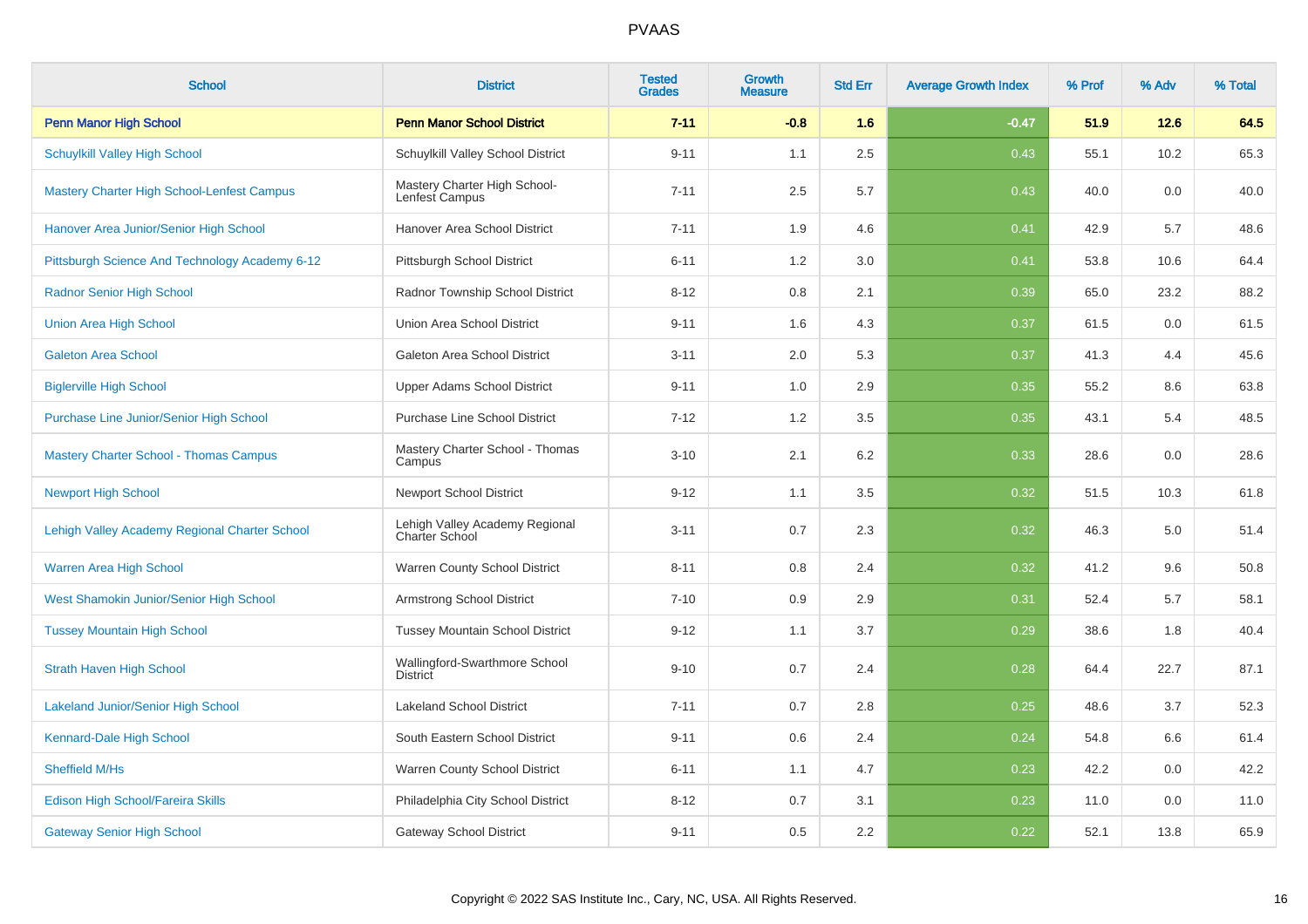| <b>School</b>                               | <b>District</b>                        | <b>Tested</b><br><b>Grades</b> | <b>Growth</b><br><b>Measure</b> | <b>Std Err</b> | <b>Average Growth Index</b> | % Prof | % Adv | % Total |
|---------------------------------------------|----------------------------------------|--------------------------------|---------------------------------|----------------|-----------------------------|--------|-------|---------|
| <b>Penn Manor High School</b>               | <b>Penn Manor School District</b>      | $7 - 11$                       | $-0.8$                          | 1.6            | $-0.47$                     | 51.9   | 12.6  | 64.5    |
| Wyomissing Area Junior/Senior High School   | Wyomissing Area School District        | $7 - 12$                       | 0.5                             | 2.6            | 0.21                        | 55.7   | 17.6  | 73.3    |
| Lower Dauphin High School                   | Lower Dauphin School District          | $9 - 10$                       | 0.3                             | 1.9            | 0.17                        | 49.6   | 12.7  | 62.3    |
| <b>Cougar Academy</b>                       | Harrisburg City School District        | $3 - 10$                       | 0.9                             | 6.2            | 0.15                        | 15.8   | 0.0   | 15.8    |
| <b>Greenville Junior/Senior High School</b> | Greenville Area School District        | $7 - 11$                       | 0.4                             | 2.9            | 0.15                        | 53.4   | 6.9   | 60.3    |
| <b>Greater Latrobe Senior High School</b>   | <b>Greater Latrobe School District</b> | $9 - 11$                       | 0.3                             | 1.9            | 0.14                        | 55.5   | 14.1  | 69.5    |
| <b>Bloomsburg Area High School</b>          | Bloomsburg Area School District        | $8 - 10$                       | 0.4                             | 3.0            | 0.12                        | 55.9   | 11.8  | 67.6    |
| Insight PA Cyber Charter School             | Insight PA Cyber Charter School        | $3 - 11$                       | 0.7                             | 5.7            | 0.12                        | 50.0   | 4.8   | 54.8    |
| <b>Parkway Northwest</b>                    | Philadelphia City School District      | $9 - 10$                       | 0.4                             | 3.8            | 0.09                        | 32.7   | 1.8   | 34.6    |
| Juniata Senior High School                  | Juniata County School District         | $8 - 11$                       | 0.2                             | 2.6            | 0.08                        | 38.2   | 1.5   | 39.7    |
| Smethport Area Junior/Senior High School    | Smethport Area School District         | $7 - 12$                       | 0.2                             | 3.9            | 0.06                        | 37.0   | 1.8   | 38.9    |
| Reynolds Junior/Senior High School          | <b>Reynolds School District</b>        | $7 - 10$                       | 0.2                             | 3.4            | 0.06                        | 52.1   | 7.0   | 59.2    |
| Brockway Area Junior/Senior High School     | Brockway Area School District          | $7 - 11$                       | 0.2                             | 3.6            | 0.06                        | 49.2   | 7.7   | 56.9    |
| Jersey Shore Area Senior High School        | Jersey Shore Area School District      | $9 - 11$                       | 0.1                             | 2.5            | 0.05                        | 47.1   | 9.2   | 56.2    |
| Danville Area Senior High School            | Danville Area School District          | $9 - 11$                       | 0.1                             | 2.6            | 0.05                        | 57.4   | 18.4  | 75.7    |
| <b>Cedar Cliff High School</b>              | <b>West Shore School District</b>      | $9 - 12$                       | 0.0                             | 1.9            | 0.01                        | 55.4   | 8.6   | 64.0    |
| Northern Lebanon Senior High School         | Northern Lebanon School District       | $9 - 11$                       | $-0.0$                          | 2.4            | $-0.01$                     | 28.0   | 3.0   | 31.0    |
| West Branch Area High School                | West Branch Area School District       | $9 - 11$                       | $-0.2$                          | 3.8            | $-0.04$                     | 47.2   | 1.9   | 49.1    |
| South Philadelphia High School              | Philadelphia City School District      | $9 - 10$                       | $-0.4$                          | 4.3            | $-0.08$                     | 20.0   | 0.0   | 20.0    |
| Avella Area Junior/Senior High School       | Avella Area School District            | $7 - 12$                       | $-0.6$                          | 4.7            | $-0.11$                     | 49.3   | 14.5  | 63.8    |
| Philadelphia Military Acad At Elverson      | Philadelphia City School District      | $9 - 10$                       | $-0.4$                          | 3.7            | $-0.12$                     | 8.5    | 0.0   | 8.5     |
| Penn Cambria High School                    | Penn Cambria School District           | $9 - 11$                       | $-0.3$                          | 2.7            | $-0.12$                     | 61.5   | 7.7   | 69.2    |
| <b>Susquenita High School</b>               | Susquenita School District             | $9 - 11$                       | $-0.4$                          | 2.8            | $-0.14$                     | 47.7   | 10.1  | 57.8    |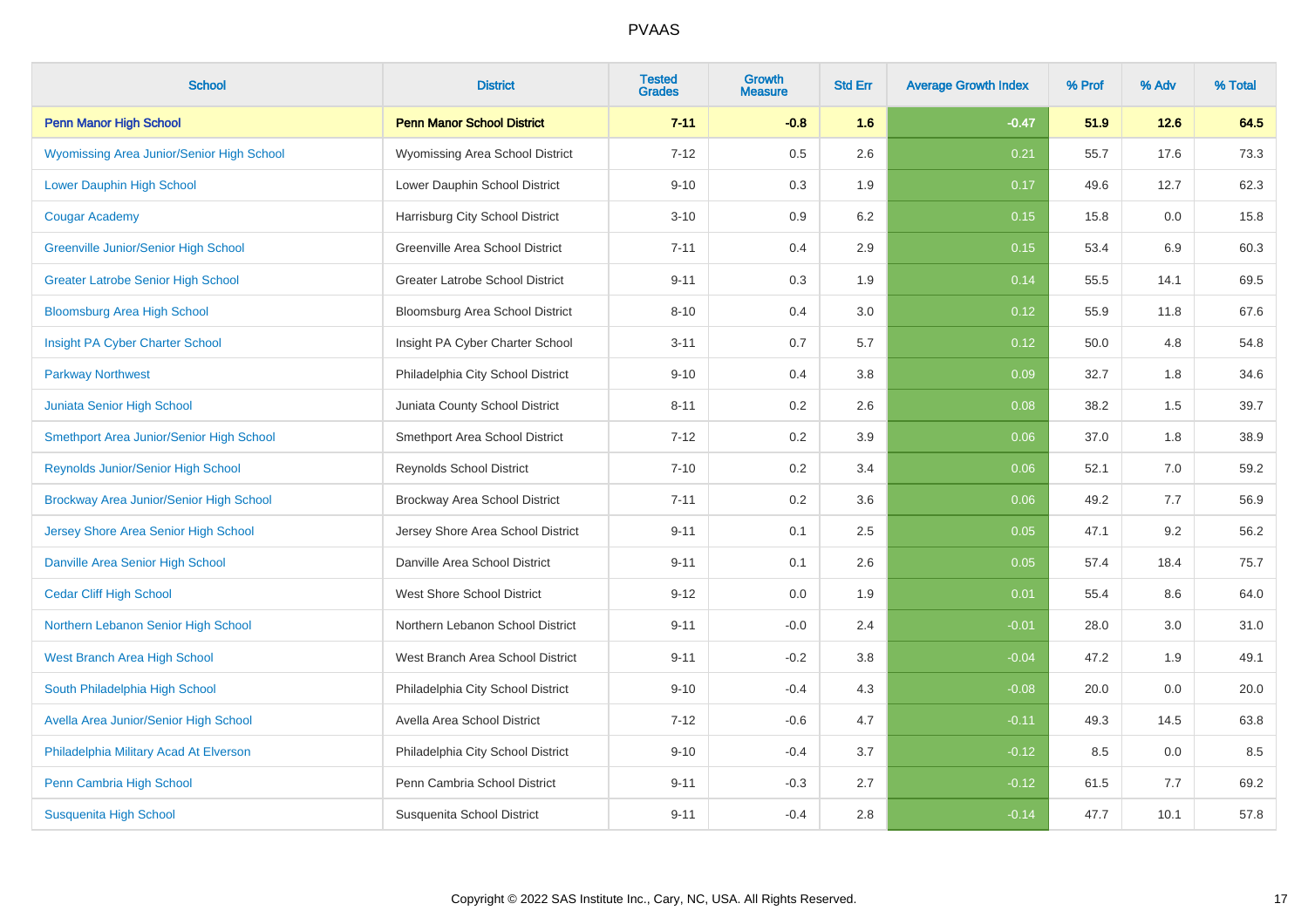| <b>School</b>                                      | <b>District</b>                                       | <b>Tested</b><br><b>Grades</b> | Growth<br><b>Measure</b> | <b>Std Err</b> | <b>Average Growth Index</b> | % Prof | % Adv | % Total |
|----------------------------------------------------|-------------------------------------------------------|--------------------------------|--------------------------|----------------|-----------------------------|--------|-------|---------|
| <b>Penn Manor High School</b>                      | <b>Penn Manor School District</b>                     | $7 - 11$                       | $-0.8$                   | 1.6            | $-0.47$                     | 51.9   | 12.6  | 64.5    |
| <b>Hempfield Senior High School</b>                | <b>Hempfield School District</b>                      | $9 - 11$                       | $-0.2$                   | 1.4            | $-0.15$                     | 58.2   | 9.9   | 68.2    |
| Kutztown Area Senior High School                   | Kutztown Area School District                         | $9 - 12$                       | $-0.5$                   | 3.2            | $-0.15$                     | 55.4   | 13.3  | 68.7    |
| Philadelphia Electrical & Tech Charter High School | Philadelphia Electrical & Tech<br>Charter High School | $10 - 10$                      | $-0.5$                   | 2.9            | $-0.15$                     | 8.8    | 0.0   | 8.8     |
| <b>Achievement House Charter School</b>            | Achievement House Charter School                      | $7 - 11$                       | $-0.7$                   | 4.0            | $-0.17$                     | 32.5   | 2.6   | 35.1    |
| <b>Westinghouse Arts Academy Charter School</b>    | Westinghouse Arts Academy<br>Charter School           | $9 - 10$                       | $-0.7$                   | 3.6            | $-0.19$                     | 59.2   | 8.4   | 67.6    |
| Valley Junior/Senior High School                   | New Kensington-Arnold School<br><b>District</b>       | $7 - 11$                       | $-0.8$                   | 3.8            | $-0.22$                     | 40.7   | 3.7   | 44.4    |
| <b>Mcconnellsburg High School</b>                  | <b>Central Fulton School District</b>                 | $9 - 11$                       | $-0.8$                   | 3.5            | $-0.23$                     | 51.4   | 8.6   | 60.0    |
| <b>Blue Ridge High School</b>                      | <b>Blue Ridge School District</b>                     | $9 - 11$                       | $-0.8$                   | 3.6            | $-0.23$                     | 44.6   | 3.1   | 47.7    |
| <b>Otto-Eldred Junior/Senior High School</b>       | <b>Otto-Eldred School District</b>                    | $7 - 11$                       | $-1.0$                   | 4.2            | $-0.23$                     | 56.2   | 6.2   | 62.5    |
| Mercer Area Senior High School                     | Mercer Area School District                           | $8 - 11$                       | $-0.8$                   | 3.3            | $-0.23$                     | 56.8   | 8.1   | 64.9    |
| Millville Area Junior/Senior High School           | Millville Area School District                        | $7 - 12$                       | $-1.1$                   | 4.7            | $-0.24$                     | 51.4   | 5.4   | 56.8    |
| <b>Oley Valley Senior High School</b>              | Oley Valley School District                           | $9 - 11$                       | $-0.8$                   | 2.7            | $-0.29$                     | 43.1   | 12.9  | 56.0    |
| <b>Crestwood Secondary Campus</b>                  | <b>Crestwood School District</b>                      | $7 - 11$                       | $-0.7$                   | 2.3            | $-0.31$                     | 57.4   | 17.0  | 74.4    |
| Southern Lehigh Senior High School                 | Southern Lehigh School District                       | $9 - 11$                       | $-0.7$                   | 2.3            | $-0.31$                     | 66.1   | 11.9  | 78.0    |
| Panther Valley Junior/Senior High School           | Panther Valley School District                        | $7 - 12$                       | $-1.0$                   | 3.3            | $-0.31$                     | 47.9   | 4.3   | 52.1    |
| Mount Carmel Area High School                      | Mount Carmel Area School District                     | $6 - 11$                       | $-1.0$                   | 3.1            | $-0.32$                     | 45.3   | 2.1   | 47.4    |
| Hope For Hyndman Charter School                    | Hope For Hyndman Charter School                       | $3 - 11$                       | $-2.0$                   | 6.1            | $-0.32$                     | 33.3   | 0.0   | 33.3    |
| <b>Bellefonte Area High School</b>                 | Bellefonte Area School District                       | $9 - 11$                       | $-0.7$                   | 2.2            | $-0.33$                     | 47.6   | 10.6  | 58.2    |
| <b>Lakeview Middle-High School</b>                 | <b>Lakeview School District</b>                       | $6 - 11$                       | $-1.2$                   | 3.7            | $-0.33$                     | 60.3   | 3.2   | 63.5    |
| <b>Girard High School</b>                          | <b>Girard School District</b>                         | $9 - 11$                       | $-0.9$                   | 2.7            | $-0.33$                     | 53.9   | 15.6  | 69.6    |
| <b>Glendale Junior/Senior High School</b>          | <b>Glendale School District</b>                       | $7 - 10$                       | $-1.3$                   | 3.7            | $-0.34$                     | 50.0   | 5.4   | 55.4    |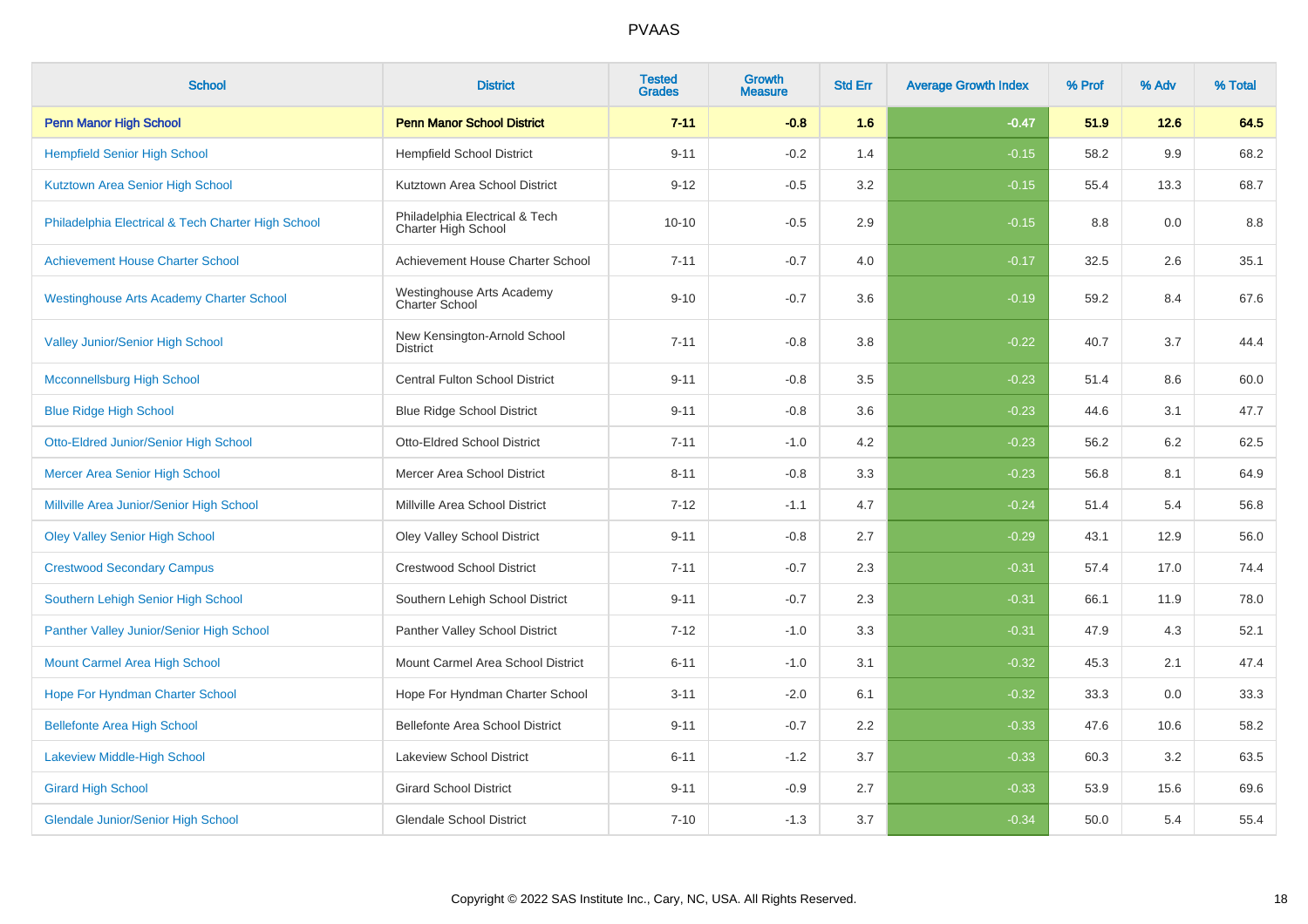| <b>School</b>                                      | <b>District</b>                                            | <b>Tested</b><br><b>Grades</b> | <b>Growth</b><br><b>Measure</b> | <b>Std Err</b> | <b>Average Growth Index</b> | % Prof | % Adv | % Total |
|----------------------------------------------------|------------------------------------------------------------|--------------------------------|---------------------------------|----------------|-----------------------------|--------|-------|---------|
| <b>Penn Manor High School</b>                      | <b>Penn Manor School District</b>                          | $7 - 11$                       | $-0.8$                          | 1.6            | $-0.47$                     | 51.9   | 12.6  | 64.5    |
| <b>Cornell High School</b>                         | <b>Cornell School District</b>                             | $7 - 11$                       | $-2.0$                          | 5.0            | $-0.39$                     | 33.8   | 1.5   | 35.4    |
| James Buchanan High School                         | <b>Tuscarora School District</b>                           | $9 - 11$                       | $-1.0$                          | 2.3            | $-0.43$                     | 45.1   | 8.1   | 53.2    |
| <b>Penn Manor High School</b>                      | <b>Penn Manor School District</b>                          | $7 - 11$                       | $-0.8$                          | 1.6            | $-0.47$                     | 51.9   | 12.6  | 64.5    |
| Center For Student Lrng Charter School Pennsbury   | Center For Student Learning Charter<br>School At Pennsbury | $6 - 12$                       | $-2.9$                          | 6.1            | $-0.47$                     | 42.9   | 0.0   | 42.9    |
| Albert Gallatin Area Senior High School            | Albert Gallatin Area School District                       | $8 - 11$                       | $-1.1$                          | 2.4            | $-0.47$                     | 54.5   | 10.0  | 64.6    |
| <b>Sharpsville Area Senior High School</b>         | Sharpsville Area School District                           | $7 - 11$                       | $-1.7$                          | 3.5            | $-0.48$                     | 55.2   | 13.4  | 68.7    |
| <b>Cowanesque Valley Junior/Senior High School</b> | Northern Tioga School District                             | $7 - 12$                       | $-2.1$                          | 4.4            | $-0.48$                     | 56.3   | 1.2   | 57.5    |
| <b>Bellwood-Antis High School</b>                  | <b>Bellwood-Antis School District</b>                      | $9 - 10$                       | $-1.6$                          | 3.2            | $-0.50$                     | 55.1   | 10.1  | 65.2    |
| Pittsburgh Allderdice High School                  | Pittsburgh School District                                 | $9 - 10$                       | $-1.0$                          | 2.0            | $-0.51$                     | 44.4   | 13.9  | 58.3    |
| <b>Palmerton Area High School</b>                  | Palmerton Area School District                             | $9 - 11$                       | $-1.6$                          | 3.0            | $-0.52$                     | 57.4   | 5.0   | 62.4    |
| North Schuylkill Junior/Senior High School         | North Schuylkill School District                           | $7 - 11$                       | $-1.4$                          | 2.4            | $-0.58$                     | 41.8   | 5.1   | 46.8    |
| South Side High School                             | South Side Area School District                            | $9 - 11$                       | $-2.0$                          | 3.3            | $-0.59$                     | 50.0   | 6.8   | 56.8    |
| <b>Cochranton Junior/Senior High School</b>        | <b>Crawford Central School District</b>                    | $7 - 11$                       | $-2.3$                          | 3.8            | $-0.62$                     | 47.9   | 18.3  | 66.2    |
| <b>New Oxford Senior High School</b>               | Conewago Valley School District                            | $7 - 12$                       | $-1.2$                          | 2.0            | $-0.62$                     | 51.7   | 9.6   | 61.3    |
| <b>Shaler Area High School</b>                     | <b>Shaler Area School District</b>                         | $9 - 11$                       | $-1.2$                          | 1.9            | $-0.63$                     | 49.1   | 9.6   | 58.7    |
| <b>Wyoming Area Sec Center</b>                     | Wyoming Area School District                               | $7 - 10$                       | $-1.7$                          | 2.6            | $-0.64$                     | 53.8   | 10.8  | 64.6    |
| <b>Bangor Area High School</b>                     | <b>Bangor Area School District</b>                         | $9 - 12$                       | $-1.3$                          | 2.0            | $-0.66$                     | 44.3   | 4.7   | 49.0    |
| Maplewood Junior/Senior High School                | <b>Penncrest School District</b>                           | $7 - 11$                       | $-2.4$                          | 3.6            | $-0.66$                     | 46.3   | 5.2   | 51.5    |
| Clarion-Limestone Area Junior/Senior High School   | Clarion-Limestone Area School<br><b>District</b>           | $7 - 12$                       | $-2.8$                          | 4.1            | $-0.67$                     | 56.8   | 6.8   | 63.6    |
| <b>Waynesburg Central High School</b>              | <b>Central Greene School District</b>                      | $9 - 11$                       | $-1.9$                          | 2.8            | $-0.67$                     | 54.2   | 2.8   | 57.0    |
| Elizabethtown Area Senior High School              | Elizabethtown Area School District                         | $9 - 12$                       | $-1.2$                          | 1.8            | $-0.67$                     | 50.0   | 11.2  | 61.2    |
| Sayre William L Middle School                      | Philadelphia City School District                          | $9 - 12$                       | $-2.8$                          | 4.2            | $-0.67$                     | 8.2    | 0.0   | $8.2\,$ |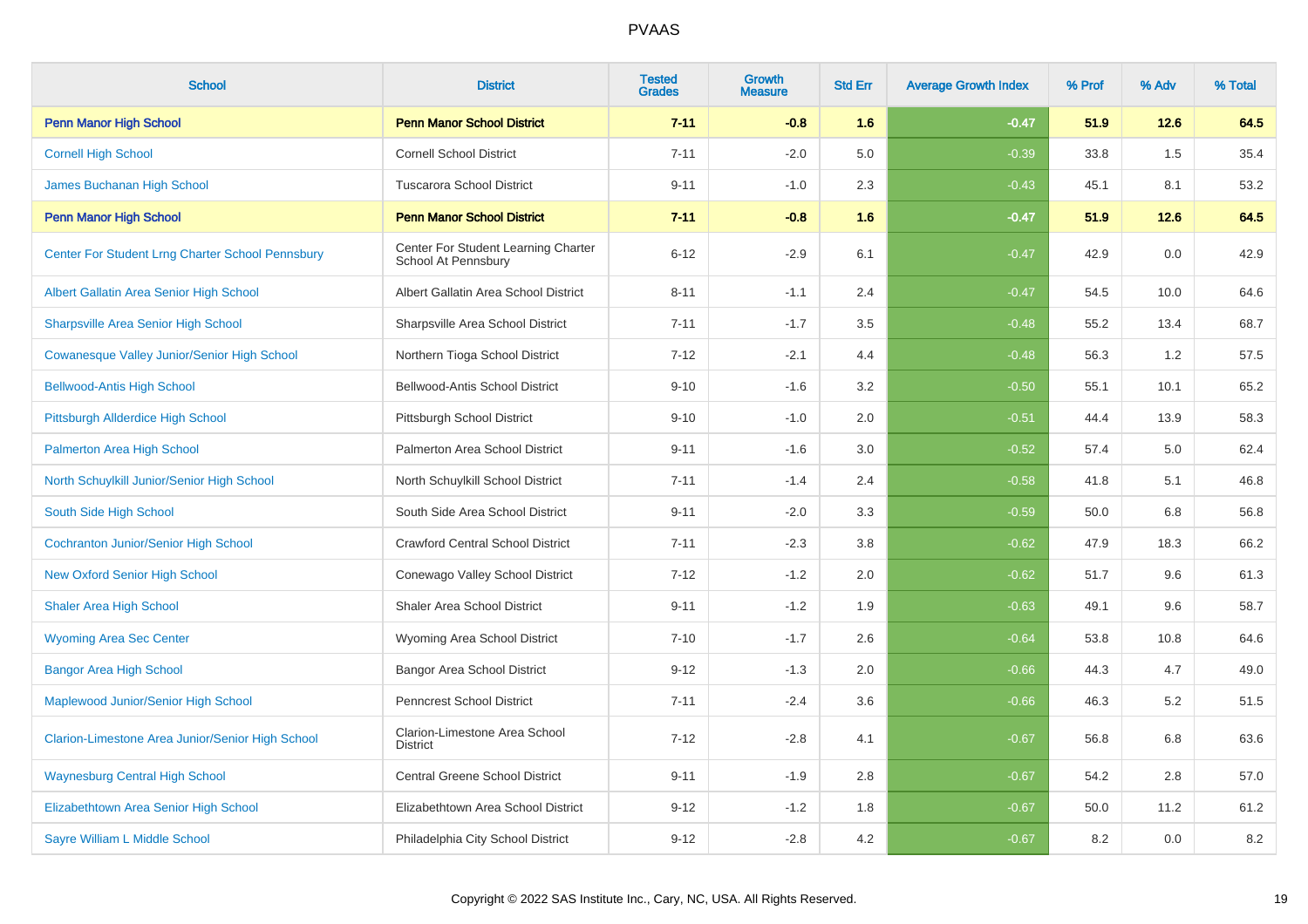| <b>School</b>                                           | <b>District</b>                                  | <b>Tested</b><br><b>Grades</b> | Growth<br><b>Measure</b> | <b>Std Err</b> | <b>Average Growth Index</b> | % Prof | % Adv | % Total |
|---------------------------------------------------------|--------------------------------------------------|--------------------------------|--------------------------|----------------|-----------------------------|--------|-------|---------|
| <b>Penn Manor High School</b>                           | <b>Penn Manor School District</b>                | $7 - 11$                       | $-0.8$                   | 1.6            | $-0.47$                     | 51.9   | 12.6  | 64.5    |
| <b>Mid Valley Secondary Center</b>                      | Mid Valley School District                       | $7 - 10$                       | $-2.0$                   | 2.9            | $-0.69$                     | 45.1   | 7.8   | 52.9    |
| Canon-Mcmillan Senior High School                       | Canon-Mcmillan School District                   | $9 - 11$                       | $-1.1$                   | 1.6            | $-0.69$                     | 58.7   | 15.9  | 74.6    |
| <b>Burgettstown Middle/High School</b>                  | <b>Burgettstown Area School District</b>         | $6 - 11$                       | $-2.5$                   | 3.4            | $-0.73$                     | 50.0   | 1.4   | 51.4    |
| <b>Fannett-Metal Senior High School</b>                 | Fannett-Metal School District                    | $9 - 11$                       | $-3.8$                   | 5.1            | $-0.73$                     | 38.7   | 8.1   | 46.8    |
| Susquehanna Community Junior/Senior High School         | Susquehanna Community School<br><b>District</b>  | $7 - 11$                       | $-3.1$                   | 4.2            | $-0.74$                     | 49.4   | 6.9   | 56.3    |
| North Pocono High School                                | North Pocono School District                     | $9 - 11$                       | $-2.6$                   | 3.4            | $-0.76$                     | 52.0   | 16.4  | 68.5    |
| King Martin Luther High School                          | Philadelphia City School District                | $9 - 10$                       | $-3.6$                   | 4.7            | $-0.76$                     | 13.3   | 0.0   | 13.3    |
| <b>Manheim Township High School</b>                     | Manheim Township School District                 | $8 - 12$                       | $-1.2$                   | 1.6            | $-0.77$                     | 53.2   | 15.5  | 68.7    |
| <b>Gillingham Charter School</b>                        | Gillingham Charter School                        | $3 - 11$                       | $-4.4$                   | 5.6            | $-0.77$                     | 20.8   | 8.3   | 29.2    |
| <b>Turkeyfoot Valley Area Junior/Senior High School</b> | Turkeyfoot Valley Area School<br><b>District</b> | $7 - 12$                       | $-4.6$                   | 5.6            | $-0.83$                     | 22.0   | 5.1   | 27.1    |
| <b>Cheltenham High School</b>                           | <b>Cheltenham School District</b>                | $9 - 11$                       | $-1.7$                   | 2.0            | $-0.84$                     | 46.1   | 10.0  | 56.1    |
| Huntingdon Area Senior High School                      | Huntingdon Area School District                  | $9 - 11$                       | $-2.4$                   | 2.7            | $-0.86$                     | 36.8   | 10.3  | 47.0    |
| Conemaugh Valley Junior/Senior High School              | Conemaugh Valley School District                 | $7 - 12$                       | $-3.5$                   | 4.1            | $-0.86$                     | 48.2   | 5.6   | 53.7    |
| <b>Lehighton Area High School</b>                       | Lehighton Area School District                   | $9 - 11$                       | $-2.0$                   | 2.3            | $-0.87$                     | 51.1   | 5.6   | 56.7    |
| Mt Lebanon Senior High School                           | Mt Lebanon School District                       | $8 - 11$                       | $-1.3$                   | 1.5            | $-0.87$                     | 61.9   | 24.0  | 85.9    |
| Northeast Bradford Junior/Senior High School            | Northeast Bradford School District               | $7 - 10$                       | $-3.5$                   | 4.0            | $-0.87$                     | 33.9   | 3.4   | 37.3    |
| West Forest Junior/Senior High School                   | <b>Forest Area School District</b>               | $7 - 11$                       | $-5.5$                   | 6.2            | $-0.88$                     | 22.2   | 3.7   | 25.9    |
| <b>Shenango High School</b>                             | Shenango Area School District                    | $7 - 11$                       | $-2.9$                   | 3.3            | $-0.88$                     | 50.6   | 13.9  | 64.6    |
| <b>Bald Eagle Area Junior/Senior High School</b>        | Bald Eagle Area School District                  | $6 - 11$                       | $-2.4$                   | 2.7            | $-0.88$                     | 48.4   | 9.4   | 57.7    |
| Bartram John - Main                                     | Philadelphia City School District                | $8 - 11$                       | $-2.9$                   | 3.3            | $-0.89$                     | 5.0    | 0.0   | 5.0     |
| <b>G A R Middle School</b>                              | Wilkes-Barre Area School District                | $7 - 11$                       | $-5.1$                   | 5.5            | $-0.92$                     | 25.9   | 0.0   | 25.9    |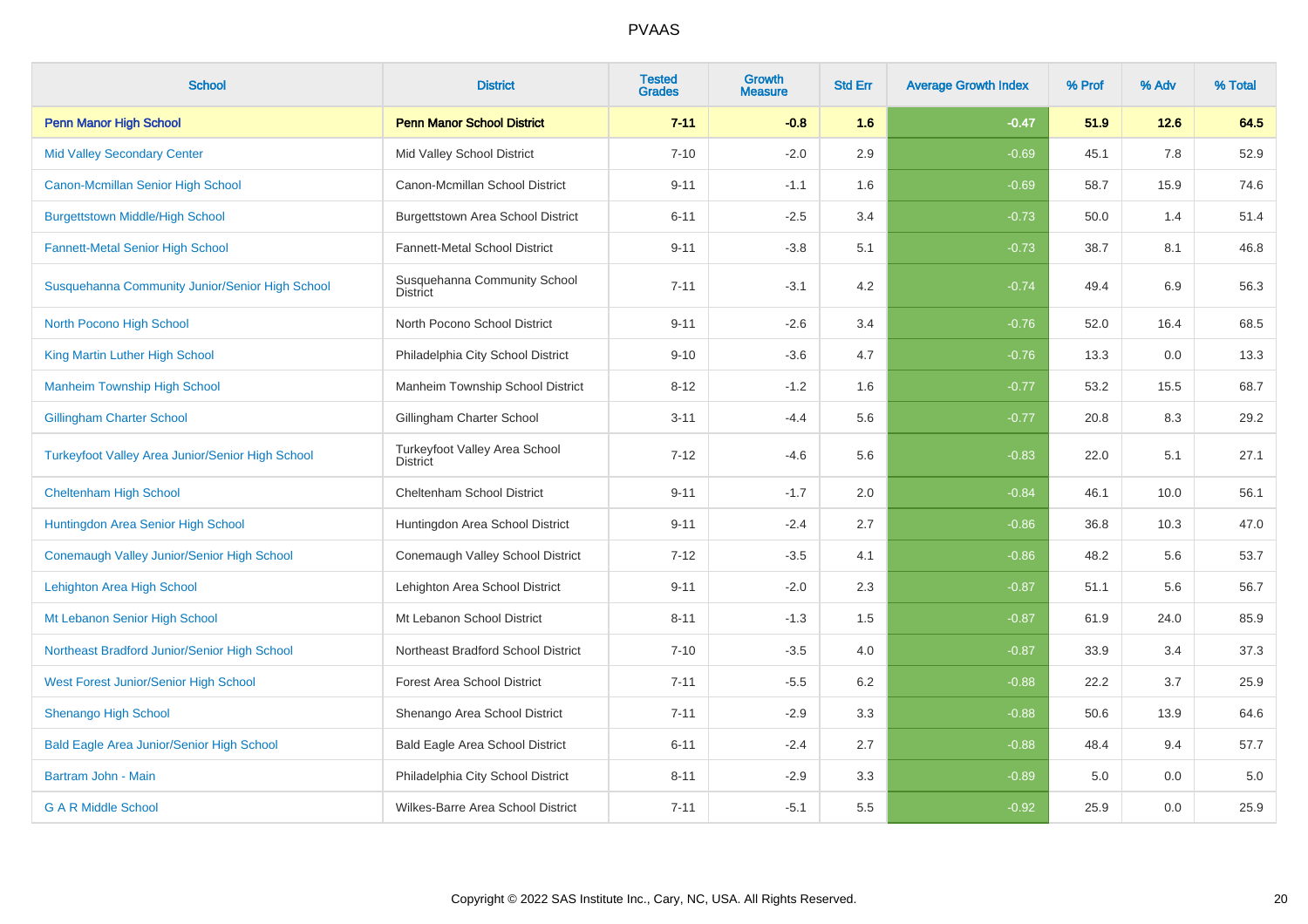| <b>School</b>                                     | <b>District</b>                                   | <b>Tested</b><br><b>Grades</b> | <b>Growth</b><br><b>Measure</b> | <b>Std Err</b> | <b>Average Growth Index</b> | % Prof | % Adv  | % Total |
|---------------------------------------------------|---------------------------------------------------|--------------------------------|---------------------------------|----------------|-----------------------------|--------|--------|---------|
| <b>Penn Manor High School</b>                     | <b>Penn Manor School District</b>                 | $7 - 11$                       | $-0.8$                          | 1.6            | $-0.47$                     | 51.9   | $12.6$ | 64.5    |
| Imhotep Institute Charter High School             | Imhotep Institute Charter High<br>School          | $9 - 11$                       | $-5.3$                          | 5.8            | $-0.92$                     | 25.0   | 0.0    | 25.0    |
| <b>Central Bucks High School - West</b>           | <b>Central Bucks School District</b>              | $10 - 11$                      | $-1.4$                          | 1.5            | $-0.93$                     | 63.9   | 16.1   | 80.0    |
| Austin Area Junior/Senior High School             | Austin Area School District                       | $7 - 11$                       | $-6.0$                          | 6.4            | $-0.93$                     | 33.3   | 5.6    | 38.9    |
| <b>Sullivan County Junior/Senior High School</b>  | <b>Sullivan County School District</b>            | $7 - 10$                       | $-4.3$                          | 4.4            | $-0.97$                     | 66.7   | 2.6    | 69.2    |
| Roxborough High School                            | Philadelphia City School District                 | $9 - 10$                       | $-3.1$                          | 3.2            | $-0.97$                     | 14.1   | 2.2    | 16.3    |
| Elmer L Meyers Junior/Senior High School          | Wilkes-Barre Area School District                 | $7 - 11$                       | $-4.7$                          | 4.8            | $-0.98$                     | 33.3   | 3.0    | 36.4    |
| <b>Phoenixville Area High School</b>              | Phoenixville Area School District                 | $9 - 11$                       | $-2.0$                          | 2.1            | $-0.98$                     | 59.9   | 10.6   | 70.5    |
| <b>Overbrook High School</b>                      | Philadelphia City School District                 | $9 - 11$                       | $-4.4$                          | 4.4            | $-0.99$                     | 8.7    | 0.0    | 8.7     |
| Charleroi Area High School                        | Charleroi School District                         | $8 - 11$                       | $-2.9$                          | 3.0            | $-0.99$                     | 55.7   | 7.4    | 63.1    |
| <b>Chartiers Valley High School</b>               | <b>Chartiers Valley School District</b>           | $9 - 11$                       | $-2.0$                          | 2.0            | $-1.00$                     | 54.7   | 8.4    | 63.1    |
| <b>Columbia High School</b>                       | Columbia Borough School District                  | $8 - 12$                       | $-3.6$                          | 3.5            | $-1.02$                     | 29.5   | 1.9    | 31.4    |
| <b>Montour High School</b>                        | <b>Montour School District</b>                    | $9 - 11$                       | $-2.1$                          | 2.1            | $-1.03$                     | 61.4   | 15.1   | 76.5    |
| <b>Lebanon Senior High School</b>                 | <b>Lebanon School District</b>                    | $9 - 11$                       | $-2.0$                          | 1.9            | $-1.06$                     | 24.4   | 2.6    | 27.0    |
| Wyoming Valley West Senior High School            | Wyoming Valley West School<br><b>District</b>     | $9 - 11$                       | $-2.6$                          | 2.4            | $-1.08$                     | 49.4   | 3.0    | 52.4    |
| Rocky Grove Junior/Senior High School             | Valley Grove School District                      | $7 - 10$                       | $-4.1$                          | 3.7            | $-1.11$                     | 51.2   | 6.1    | 57.3    |
| West Greene Junior/Senior High School             | West Greene School District                       | $7 - 11$                       | $-4.9$                          | 4.3            | $-1.12$                     | 36.6   | 7.3    | 43.9    |
| <b>Lewisburg High School</b>                      | Lewisburg Area School District                    | $9 - 11$                       | $-2.9$                          | 2.6            | $-1.13$                     | 57.0   | 18.5   | 75.6    |
| <b>North Hills Senior High School</b>             | North Hills School District                       | $9 - 11$                       | $-2.1$                          | 1.8            | $-1.14$                     | 59.1   | 14.1   | 73.2    |
| <b>Quaker Valley High School</b>                  | Quaker Valley School District                     | $9 - 11$                       | $-3.1$                          | 2.6            | $-1.19$                     | 55.2   | 13.2   | 68.4    |
| Conemaugh Township Area Middle/Senior High School | Conemaugh Township Area School<br><b>District</b> | $6 - 12$                       | $-4.0$                          | 3.4            | $-1.19$                     | 53.8   | 17.6   | 71.4    |
| Juniata Valley Junior/Senior High School          | Juniata Valley School District                    | $6 - 11$                       | $-4.3$                          | 3.5            | $-1.21$                     | 44.4   | 3.5    | 47.8    |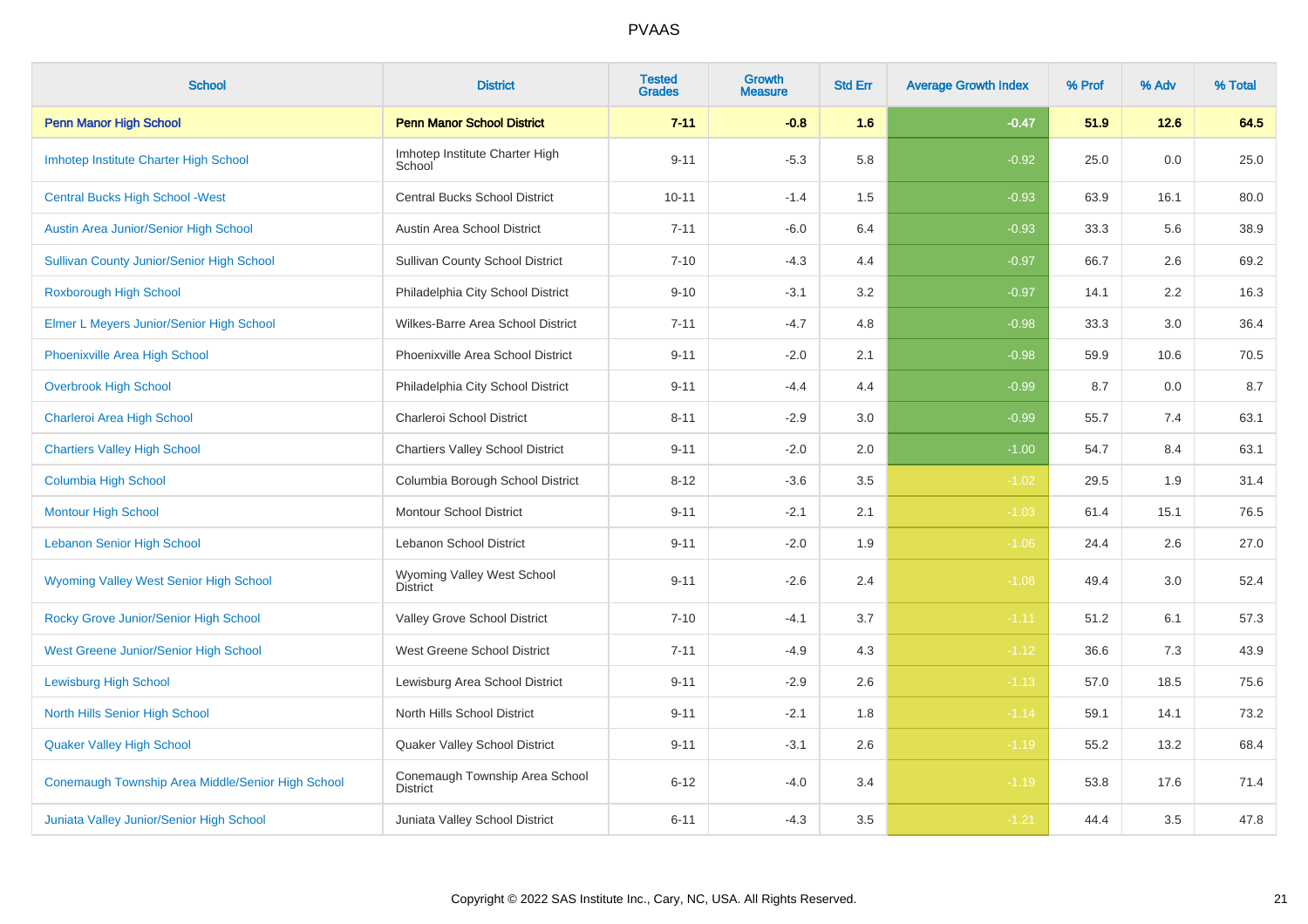| <b>School</b>                                  | <b>District</b>                                 | <b>Tested</b><br><b>Grades</b> | <b>Growth</b><br><b>Measure</b> | <b>Std Err</b> | <b>Average Growth Index</b> | % Prof | % Adv  | % Total |
|------------------------------------------------|-------------------------------------------------|--------------------------------|---------------------------------|----------------|-----------------------------|--------|--------|---------|
| <b>Penn Manor High School</b>                  | <b>Penn Manor School District</b>               | $7 - 11$                       | $-0.8$                          | 1.6            | $-0.47$                     | 51.9   | $12.6$ | 64.5    |
| Riverside Junior/Senior High School            | <b>Riverside School District</b>                | $7 - 11$                       | $-3.6$                          | 2.9            | $-1.22$                     | 43.0   | 9.0    | 52.0    |
| <b>Antietam Middle/High School</b>             | Antietam School District                        | $7 - 10$                       | $-4.7$                          | 3.8            | $-1.23$                     | 36.4   | 5.4    | 41.8    |
| Seneca Valley High School                      | Seneca Valley School District                   | $7 - 11$                       | $-1.7$                          | 1.4            | $-1.23$                     | 57.2   | 11.4   | 68.6    |
| Oil City Senior High School                    | Oil City Area School District                   | $9 - 11$                       | $-3.3$                          | 2.6            | $-1.24$                     | 44.4   | 5.8    | 50.2    |
| Jeannette High School                          | Jeannette City School District                  | $7 - 11$                       | $-4.8$                          | 3.8            | $-1.24$                     | 46.7   | 7.5    | 54.2    |
| <b>Dallas Senior High School</b>               | <b>Dallas School District</b>                   | $9 - 11$                       | $-2.9$                          | 2.2            | $-1.28$                     | 54.9   | 7.6    | 62.4    |
| <b>Riverview Junior/Senior High School</b>     | <b>Riverview School District</b>                | $7 - 11$                       | $-4.8$                          | 3.8            | $-1.28$                     | 57.9   | 15.8   | 73.7    |
| Kane Area High School                          | Kane Area School District                       | $9 - 10$                       | $-4.1$                          | 3.1            | $-1.29$                     | 39.5   | 9.9    | 49.4    |
| North Penn-Mansfield Junior/Senior High School | Southern Tioga School District                  | $7 - 10$                       | $-4.3$                          | 3.4            | $-1.29$                     | 53.2   | 7.2    | 60.4    |
| <b>Chestnut Ridge Senior High School</b>       | Chestnut Ridge School District                  | $8 - 12$                       | $-3.8$                          | 2.9            | $-1.29$                     | 46.6   | 5.8    | 52.4    |
| Beaver Falls Area Senior High School           | Big Beaver Falls Area School District           | $9 - 11$                       | $-4.3$                          | 3.3            | $-1.30$                     | 34.1   | 3.5    | 37.6    |
| <b>Apollo-Ridge High School</b>                | Apollo-Ridge School District                    | $9 - 12$                       | $-5.0$                          | 3.7            | $-1.32$                     | 50.0   | 10.0   | 60.0    |
| <b>Chichester Senior High School</b>           | <b>Chichester School District</b>               | $9 - 11$                       | $-3.1$                          | 2.3            | $-1.33$                     | 44.6   | 6.6    | 51.2    |
| Shade Junior/Senior High School                | Shade-Central City School District              | $7 - 11$                       | $-6.3$                          | 4.6            | $-1.36$                     | 27.8   | 0.0    | 27.8    |
| Elk Lake Junior/Senior High School             | Elk Lake School District                        | $7 - 11$                       | $-4.5$                          | 3.2            | $-1.37$                     | 46.2   | 3.3    | 49.4    |
| Troy Area Junior/Senior High School            | Troy Area School District                       | $7 - 10$                       | $-4.7$                          | 3.4            | $-1.38$                     | 43.2   | 5.7    | 48.9    |
| <b>Bristol High School</b>                     | <b>Bristol Borough School District</b>          | $9 - 12$                       | $-4.7$                          | 3.4            | $-1.39$                     | 39.7   | 1.3    | 41.0    |
| <b>Lincoln Junior/Senior High School</b>       | Ellwood City Area School District               | $7 - 11$                       | $-4.5$                          | 3.2            | $-1.39$                     | 54.1   | 14.1   | 68.2    |
| <b>Greater Johnstown Senior High School</b>    | Greater Johnstown School District               | $8 - 11$                       | $-3.6$                          | 2.6            | $-1.40$                     | 26.1   | 0.0    | 26.1    |
| East Stroudsburg Senior High School North      | East Stroudsburg Area School<br><b>District</b> | $9 - 11$                       | $-3.3$                          | 2.3            | $-1.41$                     | 41.8   | 7.9    | 49.7    |
| Ferndale Area Junior/Senior High School        | Ferndale Area School District                   | $7 - 10$                       | $-6.1$                          | 4.3            | $-1.42$                     | 40.0   | 0.0    | 40.0    |
| <b>Cambria Heights Senior High School</b>      | Cambria Heights School District                 | $9 - 10$                       | $-4.5$                          | 3.1            | $-1.44$                     | 51.0   | 6.0    | 57.0    |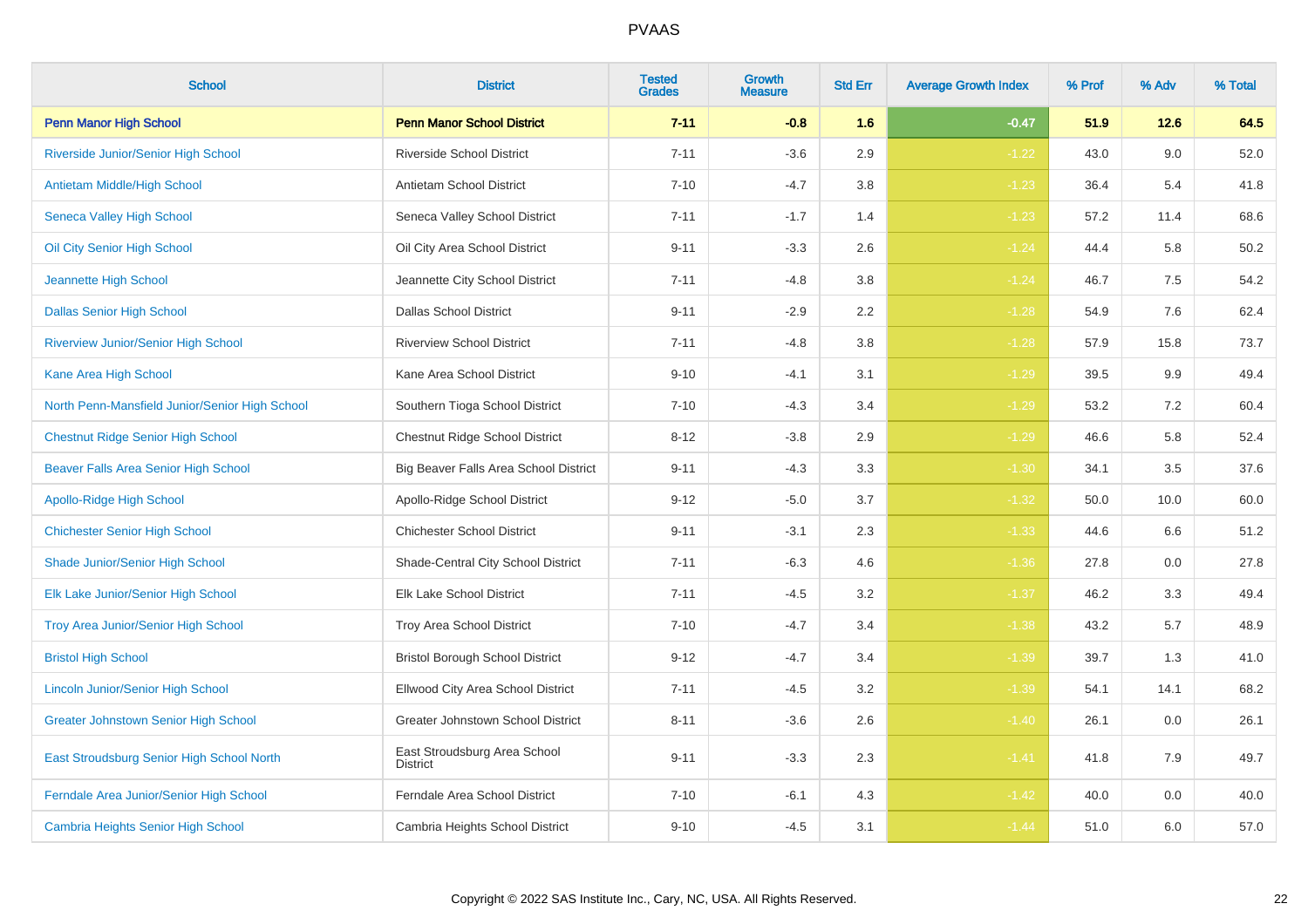| <b>School</b>                                                                   | <b>District</b>                                                             | <b>Tested</b><br><b>Grades</b> | <b>Growth</b><br><b>Measure</b> | <b>Std Err</b> | <b>Average Growth Index</b> | % Prof | % Adv | % Total |
|---------------------------------------------------------------------------------|-----------------------------------------------------------------------------|--------------------------------|---------------------------------|----------------|-----------------------------|--------|-------|---------|
| <b>Penn Manor High School</b>                                                   | <b>Penn Manor School District</b>                                           | $7 - 11$                       | $-0.8$                          | 1.6            | $-0.47$                     | 51.9   | 12.6  | 64.5    |
| Greencastle-Antrim Senior High School                                           | Greencastle-Antrim School District                                          | $9 - 11$                       | $-3.3$                          | 2.2            | $-1.51$                     | 62.4   | 9.9   | 72.3    |
| <b>Westmont Hilltop Junior/Senior High School</b>                               | Westmont Hilltop School District                                            | $7 - 11$                       | $-4.3$                          | 2.8            | $-1.52$                     | 36.3   | 13.3  | 49.6    |
| <b>Claysburg-Kimmel High School</b>                                             | Claysburg-Kimmel School District                                            | $7 - 11$                       | $-6.0$                          | 4.0            | $-1.52$                     | 42.9   | 8.2   | 51.0    |
| <b>MaST Community Charter School</b>                                            | <b>MaST Community Charter School</b>                                        | $3 - 10$                       | $-4.1$                          | 2.7            | $-1.52$                     | 44.0   | 9.5   | 53.4    |
| Preparatory Charter School Of Mathematics, Science,<br><b>Tech, And Careers</b> | Preparatory Charter School Of<br>Mathematics, Science, Tech, And<br>Careers | $9 - 10$                       | $-4.0$                          | 2.5            | $-1.59$                     | 15.0   | 0.0   | 15.0    |
| <b>Carbon Career &amp; Technical Institute</b>                                  | Carbon Career & Technical Institute                                         | $9 - 11$                       | $-5.7$                          | 3.6            | $-1.59$                     | 34.5   | 1.2   | 35.7    |
| Pittsburgh Carrick High School                                                  | Pittsburgh School District                                                  | $9 - 10$                       | $-4.8$                          | 3.0            | $-1.60$                     | 22.3   | 3.2   | 25.5    |
| Fort Cherry Junior/Senior High School                                           | Fort Cherry School District                                                 | $7 - 10$                       | $-6.3$                          | 3.8            | $-1.66$                     | 55.2   | 5.2   | 60.3    |
| <b>Shamokin Area High School</b>                                                | Shamokin Area School District                                               | $8 - 11$                       | $-8.0$                          | 4.8            | $-1.66$                     | 38.1   | 3.2   | 41.3    |
| The U School: Innovative Lab                                                    | Philadelphia City School District                                           | $9 - 11$                       | $-7.1$                          | 4.2            | $-1.67$                     | 2.2    | 0.0   | 2.2     |
| <b>Tri-Valley Junior/Senior High School</b>                                     | Tri-Valley School District                                                  | $7 - 10$                       | $-6.8$                          | 4.1            | $-1.67$                     | 37.0   | 4.4   | 41.3    |
| Perseus House Charter School Of Excellence                                      | Perseus House Charter School Of<br>Excellence                               | $6 - 11$                       | $-5.2$                          | 3.0            | $-1.72$                     | 16.5   | 0.0   | 16.5    |
| Saltsburg Middle/High School                                                    | Blairsville-Saltsburg School District                                       | $6 - 11$                       | $-7.6$                          | 4.3            | $-1.76$                     | 36.7   | 8.9   | 45.6    |
| <b>Fairfield Area High School</b>                                               | Fairfield Area School District                                              | $8 - 11$                       | $-6.0$                          | 3.4            | $-1.76$                     | 57.9   | 4.0   | 61.8    |
| <b>Chester High School</b>                                                      | <b>Chester-Upland School District</b>                                       | $9 - 11$                       | $-8.2$                          | 4.5            | $-1.84$                     | 2.4    | 0.0   | 2.4     |
| <b>Brentwood Senior High School</b>                                             | <b>Brentwood Borough School District</b>                                    | $9 - 11$                       | $-5.6$                          | 3.0            | $-1.84$                     | 52.0   | 6.1   | 58.2    |
| <b>Pittston Area Senior High School</b>                                         | <b>Pittston Area School District</b>                                        | $9 - 11$                       | $-10.3$                         | 5.6            | $-1.85$                     | 38.1   | 9.5   | 47.6    |
| Old Forge Junior/Senior High School                                             | Old Forge School District                                                   | $7 - 12$                       | $-6.3$                          | 3.4            | $-1.85$                     | 52.9   | 7.1   | 60.0    |
| East Pennsboro Area Senior High School                                          | East Pennsboro Area School District                                         | $9 - 11$                       | $-4.5$                          | 2.4            | $-1.85$                     | 60.8   | 8.5   | 69.3    |
| <b>Twin Valley High School</b>                                                  | Twin Valley School District                                                 | $9 - 12$                       | $-4.0$                          | 2.1            | $-1.86$                     | 49.6   | 7.1   | 56.8    |
| <b>Pottstown Senior High School</b>                                             | <b>Pottstown School District</b>                                            | $9 - 12$                       | $-4.5$                          | 2.4            | $-1.87$                     | 29.8   | 1.2   | 31.0    |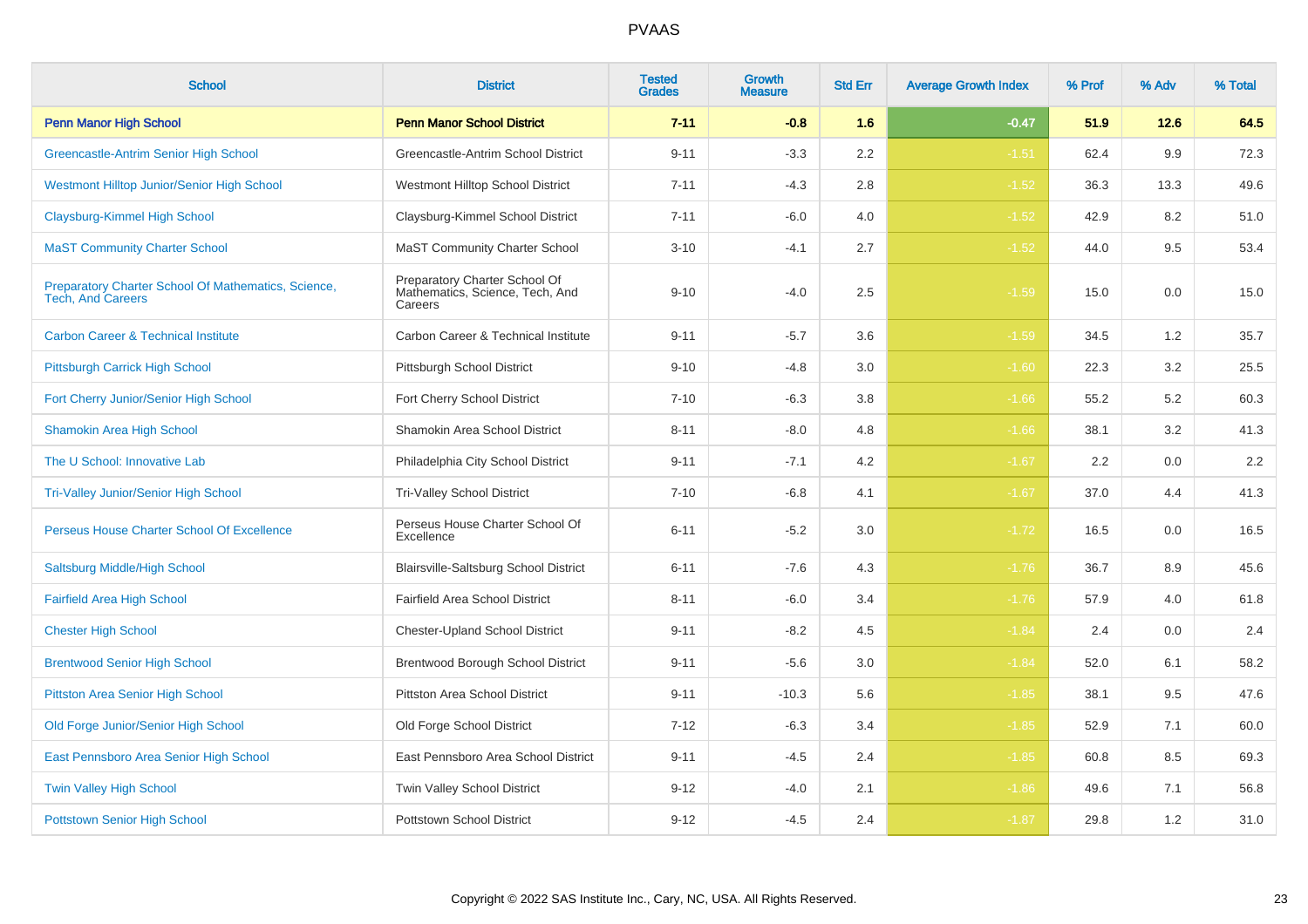| <b>School</b>                                     | <b>District</b>                                             | <b>Tested</b><br><b>Grades</b> | <b>Growth</b><br><b>Measure</b> | <b>Std Err</b> | <b>Average Growth Index</b> | % Prof | % Adv | % Total |
|---------------------------------------------------|-------------------------------------------------------------|--------------------------------|---------------------------------|----------------|-----------------------------|--------|-------|---------|
| <b>Penn Manor High School</b>                     | <b>Penn Manor School District</b>                           | $7 - 11$                       | $-0.8$                          | 1.6            | $-0.47$                     | 51.9   | 12.6  | 64.5    |
| <b>Canton Junior/Senior High School</b>           | Canton Area School District                                 | $7 - 11$                       | $-6.0$                          | 3.2            | $-1.88$                     | 40.7   | 2.3   | 43.0    |
| <b>Pequea Valley High School</b>                  | Pequea Valley School District                               | $9 - 11$                       | $-6.1$                          | 3.2            | $-1.90$                     | 39.8   | 9.1   | 48.9    |
| <b>Washington High School</b>                     | Washington School District                                  | $9 - 11$                       | $-5.3$                          | 2.8            | $-1.92$                     | 30.1   | 2.4   | 32.5    |
| <b>Brownsville Area High School</b>               | <b>Brownsville Area School District</b>                     | $7 - 12$                       | $-7.6$                          | 3.9            | $-1.93$                     | 34.4   | 6.1   | 40.5    |
| Montrose Area Junior/Senior High School           | Montrose Area School District                               | $7 - 10$                       | $-5.9$                          | 3.0            | $-1.95$                     | 46.7   | 5.4   | 52.2    |
| Western Beaver County Junior/Senior High School   | Western Beaver County School<br><b>District</b>             | $6 - 11$                       | $-8.1$                          | 4.2            | $-1.95$                     | 56.5   | 6.5   | 63.0    |
| <b>Brandywine Heights High School</b>             | Brandywine Heights Area School<br><b>District</b>           | $9 - 11$                       | $-5.3$                          | 2.7            | $-1.96$                     | 49.2   | 8.2   | 57.4    |
| Harrisburg High School - SciTech Cmp              | Harrisburg City School District                             | $9 - 11$                       | $-6.1$                          | 3.1            | $-1.97$                     | 32.2   | 1.1   | 33.3    |
| <b>Central Columbia Senior High School</b>        | Central Columbia School District                            | $9 - 12$                       | $-5.1$                          | 2.6            | $-1.97$                     | 53.7   | 14.8  | 68.5    |
| East Allegheny Junior/Senior High School          | East Allegheny School District                              | $7 - 11$                       | $-6.7$                          | 3.3            | $-1.99$                     | 31.9   | 9.7   | 41.7    |
| The New Academy Charter School                    | The New Academy Charter School                              | $8 - 11$                       | $-10.4$                         | 5.2            | $-2.00$                     | 0.0    | 0.0   | 0.0     |
| <b>Blairsville Senior High School</b>             | Blairsville-Saltsburg School District                       | $9 - 11$                       | $-7.7$                          | 3.8            | $-2.03$                     | 37.8   | 5.4   | 43.2    |
| Kiski Area High School                            | Kiski Area School District                                  | $8 - 11$                       | $-4.0$                          | 2.0            | $-2.03$                     | 57.4   | 10.4  | 67.8    |
| Greensburg-Salem High School                      | Greensburg Salem School District                            | $9 - 11$                       | $-4.8$                          | 2.3            | $-2.03$                     | 47.6   | 4.9   | 52.4    |
| Gettysburg Area High School                       | Gettysburg Area School District                             | $9 - 11$                       | $-4.3$                          | 2.1            | $-2.05$                     | 45.3   | 14.0  | 59.3    |
| <b>Bermudian Springs High School</b>              | Bermudian Springs School District                           | $9 - 11$                       | $-5.9$                          | 2.8            | $-2.06$                     | 56.4   | 6.8   | 63.2    |
| <b>Executive Education Academy Charter School</b> | <b>Executive Education Academy</b><br><b>Charter School</b> | $3 - 10$                       | $-6.5$                          | 3.1            | $-2.08$                     | 23.7   | 2.2   | 25.8    |
| Mount Pleasant Area High School                   | Mount Pleasant Area School District                         | $9 - 11$                       | $-5.4$                          | 2.6            | $-2.09$                     | 52.6   | 0.0   | 52.6    |
| Somerset Area Jr-Sr High School                   | Somerset Area School District                               | $6 - 11$                       | $-4.8$                          | 2.3            | $-2.09$                     | 44.4   | 14.9  | 59.3    |
| <b>Forest City Regional High School</b>           | Forest City Regional School District                        | $7 - 12$                       | $-6.4$                          | 3.0            | $-2.10$                     | 44.1   | 0.0   | 44.1    |
| Upper Dauphin Area High School                    | Upper Dauphin Area School District                          | $9 - 11$                       | $-6.7$                          | 3.2            | $-2.11$                     | 37.4   | 4.8   | 42.2    |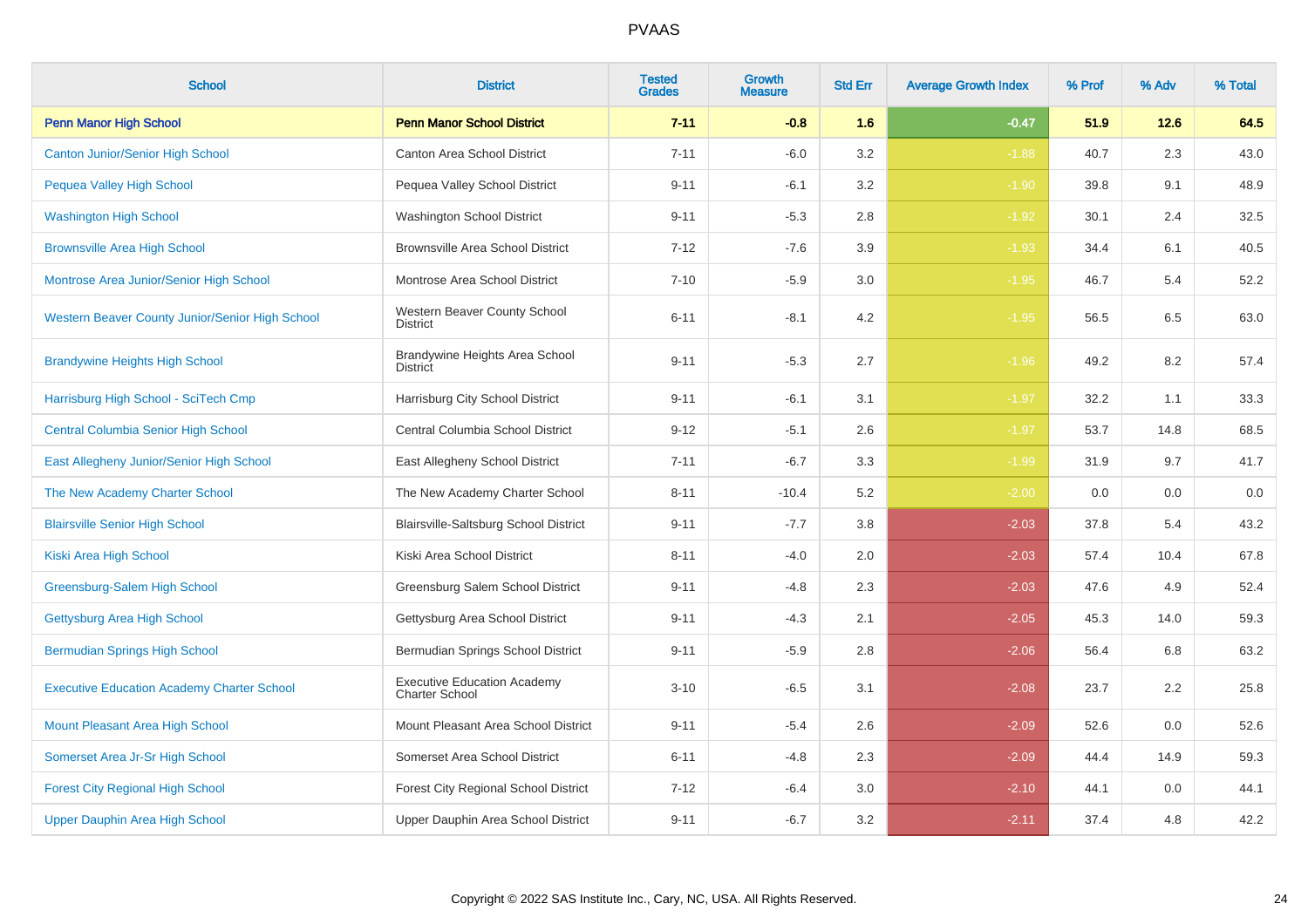| <b>School</b>                                       | <b>District</b>                                | <b>Tested</b><br><b>Grades</b> | <b>Growth</b><br><b>Measure</b> | <b>Std Err</b> | <b>Average Growth Index</b> | % Prof | % Adv | % Total |
|-----------------------------------------------------|------------------------------------------------|--------------------------------|---------------------------------|----------------|-----------------------------|--------|-------|---------|
| <b>Penn Manor High School</b>                       | <b>Penn Manor School District</b>              | $7 - 11$                       | $-0.8$                          | 1.6            | $-0.47$                     | 51.9   | 12.6  | 64.5    |
| <b>Mount Union Area Senior High School</b>          | Mount Union Area School District               | $9 - 10$                       | $-6.5$                          | 3.1            | $-2.11$                     | 32.2   | 3.4   | 35.6    |
| Corry Area High School                              | Corry Area School District                     | $9 - 11$                       | $-5.6$                          | 2.6            | $-2.12$                     | 38.1   | 6.0   | 44.1    |
| California Area Senior High School                  | California Area School District                | $9 - 10$                       | $-7.7$                          | 3.6            | $-2.12$                     | 42.6   | 9.8   | 52.5    |
| Moshannon Valley Junior/Senior High School          | Moshannon Valley School District               | $7 - 10$                       | $-7.4$                          | 3.4            | $-2.14$                     | 48.5   | 0.0   | 48.5    |
| Karns City High School                              | Karns City Area School District                | $7 - 11$                       | $-6.3$                          | 2.9            | $-2.15$                     | 53.1   | 8.3   | 61.5    |
| Philadelphia Learning Academy - South               | Philadelphia City School District              | $9 - 11$                       | $-13.8$                         | 6.4            | $-2.15$                     | 0.0    | 0.0   | $0.0\,$ |
| <b>Academy at Westinghouse</b>                      | Pittsburgh School District                     | $5 - 11$                       | $-8.8$                          | 4.0            | $-2.18$                     | 9.4    | 1.0   | 10.4    |
| <b>Keystone Education Center Charter School</b>     | Keystone Education Center Charter<br>School    | $3 - 12$                       | $-12.9$                         | 5.9            | $-2.19$                     | 28.0   | 0.0   | 28.0    |
| Middletown Area High School                         | Middletown Area School District                | $9 - 11$                       | $-5.7$                          | 2.6            | $-2.20$                     | 46.4   | 5.3   | 51.7    |
| <b>York County School Of Technology</b>             | York Co School Of Technology                   | $9 - 12$                       | $-3.8$                          | 1.7            | $-2.22$                     | 39.1   | 5.6   | 44.7    |
| Roosevelt Campus of the Norristown Area High School | Norristown Area School District                | $9 - 12$                       | $-12.8$                         | 5.8            | $-2.22$                     | 6.4    | 0.0   | $6.4\,$ |
| West Philadelphia High School                       | Philadelphia City School District              | $9 - 11$                       | $-9.3$                          | 4.1            | $-2.24$                     | 6.0    | 0.0   | $6.0\,$ |
| Aliquippa Junior/Senior High School                 | Aliquippa School District                      | $7 - 11$                       | $-9.4$                          | 4.2            | $-2.25$                     | 11.0   | 0.0   | 11.0    |
| <b>Benton Area High School</b>                      | Benton Area School District                    | $9 - 10$                       | $-10.1$                         | 4.5            | $-2.25$                     | 43.2   | 5.4   | 48.6    |
| Pittsburgh Milliones 6-12                           | Pittsburgh School District                     | $6 - 11$                       | $-10.8$                         | 4.8            | $-2.25$                     | 9.7    | 0.0   | 9.7     |
| Williams Valley Junior/Senior High School           | Williams Valley School District                | $7 - 11$                       | $-7.8$                          | 3.4            | $-2.26$                     | 23.2   | 0.0   | 23.2    |
| <b>West Scranton High School</b>                    | <b>Scranton School District</b>                | $9 - 12$                       | $-6.5$                          | 2.9            | $-2.27$                     | 43.4   | 1.9   | 45.3    |
| <b>Muncy Junior/Senior High School</b>              | <b>Muncy School District</b>                   | $7 - 11$                       | $-8.4$                          | 3.7            | $-2.30$                     | 42.0   | 3.8   | 45.8    |
| West Middlesex Area Junior/Senior High School       | West Middlesex Area School District            | $7 - 10$                       | $-8.8$                          | 3.8            | $-2.31$                     | 34.9   | 2.8   | 37.6    |
| Susquehanna Township High School                    | Susquehanna Township School<br><b>District</b> | $9 - 12$                       | $-6.2$                          | 2.7            | $-2.32$                     | 36.0   | 5.6   | 41.6    |
| <b>Coatesville Area Senior High School</b>          | Coatesville Area School District               | $10 - 11$                      | $-4.0$                          | 1.7            | $-2.33$                     | 37.2   | 4.5   | 41.7    |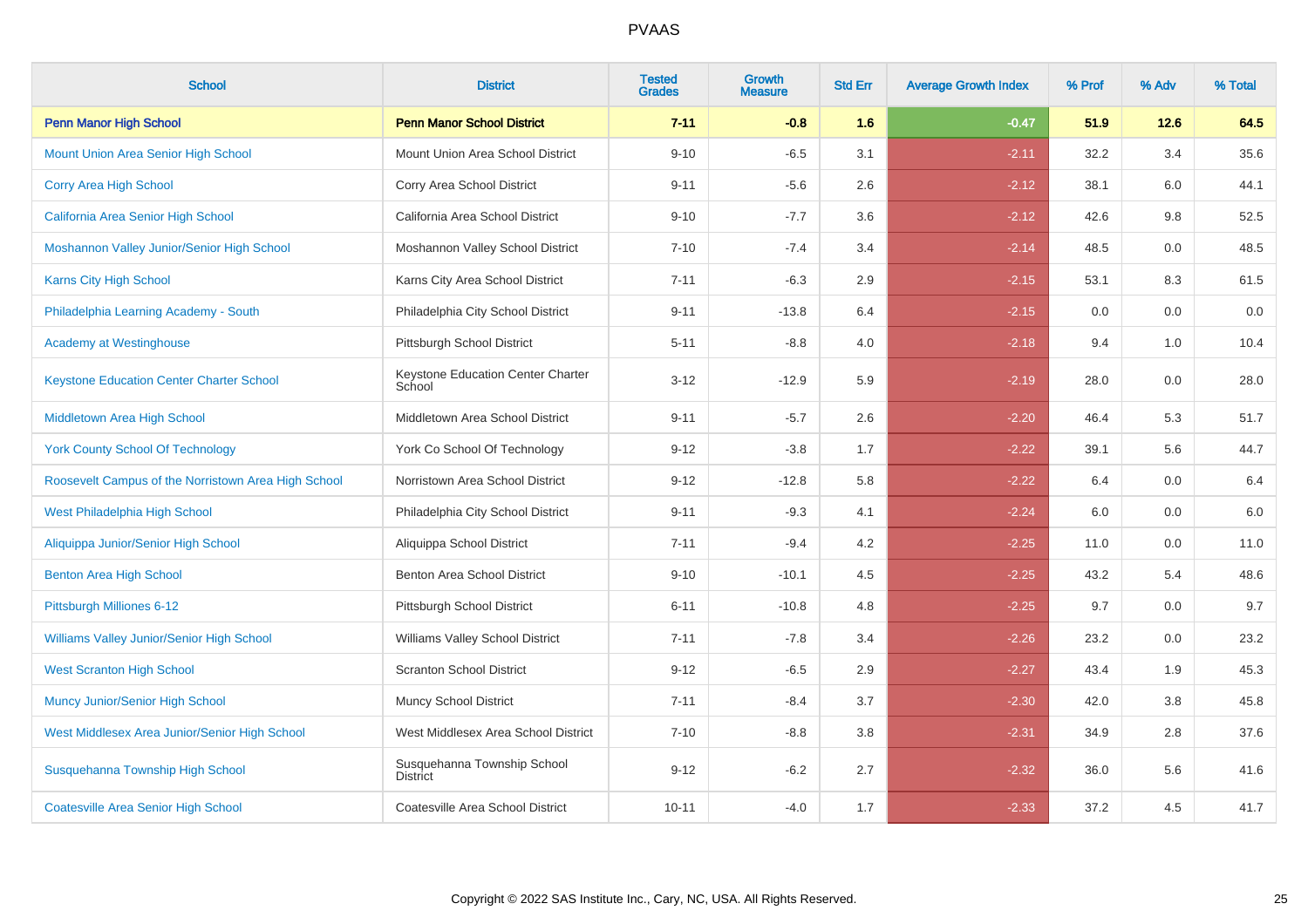| <b>School</b>                                         | <b>District</b>                                   | <b>Tested</b><br><b>Grades</b> | <b>Growth</b><br><b>Measure</b> | <b>Std Err</b> | <b>Average Growth Index</b> | % Prof | % Adv | % Total |
|-------------------------------------------------------|---------------------------------------------------|--------------------------------|---------------------------------|----------------|-----------------------------|--------|-------|---------|
| Penn Manor High School                                | <b>Penn Manor School District</b>                 | $7 - 11$                       | $-0.8$                          | 1.6            | $-0.47$                     | 51.9   | 12.6  | 64.5    |
| La Academia Partnership Charter School                | La Academia Partnership Charter<br>School         | $6 - 11$                       | $-11.0$                         | 4.7            | $-2.34$                     | 6.8    | 0.0   | 6.8     |
| <b>Windber Area High School</b>                       | Windber Area School District                      | $9 - 11$                       | $-7.5$                          | 3.2            | $-2.35$                     | 55.4   | 7.2   | 62.6    |
| Jim Thorpe Area High School                           | Jim Thorpe Area School District                   | $9 - 11$                       | $-6.2$                          | 2.7            | $-2.35$                     | 33.3   | 7.4   | 40.7    |
| <b>Meadville Area Senior High School</b>              | <b>Crawford Central School District</b>           | $9 - 11$                       | $-5.9$                          | 2.5            | $-2.35$                     | 37.2   | 6.8   | 43.9    |
| Portage Area Junior/Senior High School                | Portage Area School District                      | $7 - 10$                       | $-8.4$                          | 3.6            | $-2.36$                     | 40.6   | 9.4   | 50.0    |
| <b>Hughesville Junior/Senior High School</b>          | East Lycoming School District                     | $7 - 11$                       | $-6.4$                          | 2.7            | $-2.37$                     | 48.3   | 4.2   | 52.5    |
| Salisbury-Elk Lick Junior/Senior High School          | Salisbury-Elk Lick School District                | $7 - 11$                       | $-13.9$                         | 5.9            | $-2.37$                     | 27.8   | 0.0   | 27.8    |
| Perkiomen Valley High School                          | Perkiomen Valley School District                  | $9 - 11$                       | $-3.8$                          | 1.6            | $-2.40$                     | 53.8   | 13.4  | 67.2    |
| Southmoreland Senior High School                      | Southmoreland School District                     | $9 - 11$                       | $-8.6$                          | 3.6            | $-2.40$                     | 56.8   | 7.2   | 64.0    |
| <b>Universal Audenried Charter School</b>             | Universal Audenried Charter School                | $9 - 11$                       | $-5.8$                          | 2.4            | $-2.40$                     | 14.6   | 0.0   | 14.6    |
| Indiana Area Senior High School                       | Indiana Area School District                      | $9 - 11$                       | $-5.6$                          | 2.3            | $-2.42$                     | 47.6   | 18.4  | 66.1    |
| <b>Innovative Arts Academy Charter School</b>         | Innovative Arts Academy Charter<br>School         | $6 - 11$                       | $-9.1$                          | 3.7            | $-2.44$                     | 9.5    | 0.0   | 9.5     |
| Jefferson-Morgan Middle/High School                   | Jefferson-Morgan School District                  | $7 - 10$                       | $-10.2$                         | 4.2            | $-2.44$                     | 43.8   | 4.2   | 47.9    |
| <b>Sugar Valley Rural Charter School</b>              | Sugar Valley Rural Charter School                 | $3 - 11$                       | $-11.0$                         | 4.5            | $-2.46$                     | 14.9   | 0.0   | 14.9    |
| South Williamsport Area Junior/Senior High School     | South Williamsport Area School<br><b>District</b> | $7 - 10$                       | $-6.0$                          | 2.4            | $-2.47$                     | 45.5   | 4.5   | 50.0    |
| <b>Coatesville Area School District Cyber Academy</b> | Coatesville Area School District                  | $3 - 11$                       | $-16.3$                         | 6.6            | $-2.47$                     | 23.8   | 0.0   | 23.8    |
| <b>Oxford Area High School</b>                        | Oxford Area School District                       | $9 - 11$                       | $-4.7$                          | 1.9            | $-2.47$                     | 41.3   | 8.0   | 49.3    |
| <b>Upper Moreland High School</b>                     | Upper Moreland Township School<br>District        | $9 - 11$                       | $-5.4$                          | 2.2            | $-2.48$                     | 57.9   | 4.0   | 61.9    |
| <b>Chartiers-Houston Junior/Senior High School</b>    | <b>Chartiers-Houston School District</b>          | $7 - 10$                       | $-8.9$                          | 3.5            | $-2.50$                     | 59.7   | 4.5   | 64.2    |
| <b>School Of The Future</b>                           | Philadelphia City School District                 | $9 - 10$                       | $-6.8$                          | 2.7            | $-2.50$                     | 16.1   | 0.0   | 16.1    |
| Freedom Area Senior High School                       | Freedom Area School District                      | $9 - 11$                       | $-7.5$                          | 3.0            | $-2.51$                     | 43.8   | 4.2   | 47.9    |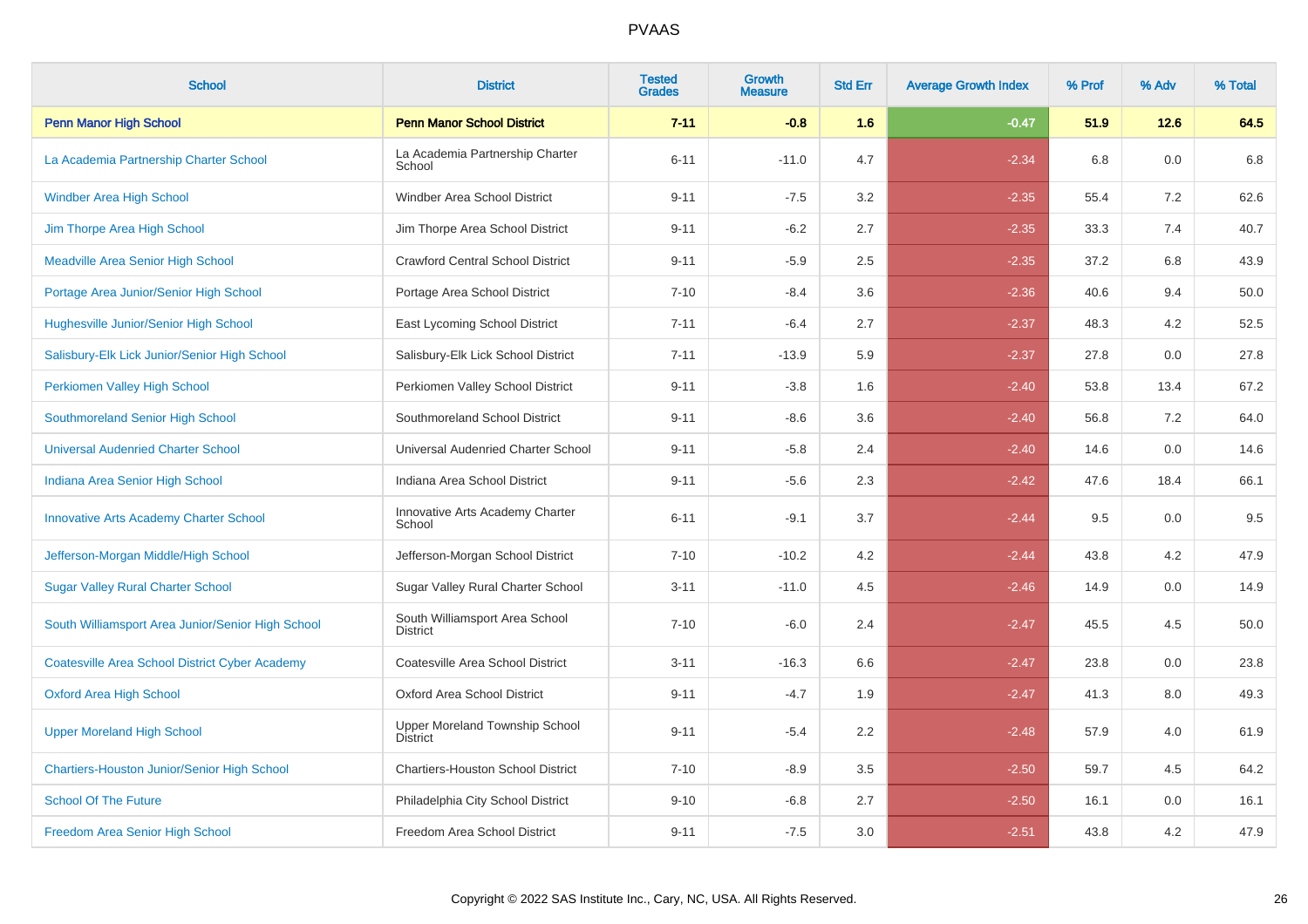| <b>School</b>                                 | <b>District</b>                                | <b>Tested</b><br><b>Grades</b> | Growth<br><b>Measure</b> | <b>Std Err</b> | <b>Average Growth Index</b> | % Prof | % Adv | % Total |
|-----------------------------------------------|------------------------------------------------|--------------------------------|--------------------------|----------------|-----------------------------|--------|-------|---------|
| <b>Penn Manor High School</b>                 | <b>Penn Manor School District</b>              | $7 - 11$                       | $-0.8$                   | 1.6            | $-0.47$                     | 51.9   | 12.6  | 64.5    |
| Farrell Area High School/Upper Middle School  | <b>Farrell Area School District</b>            | $7 - 11$                       | $-10.9$                  | 4.3            | $-2.52$                     | 19.0   | 0.0   | 19.0    |
| <b>Mohawk Senior High School</b>              | Mohawk Area School District                    | $9 - 11$                       | $-7.8$                   | 3.1            | $-2.57$                     | 49.4   | 11.0  | 60.4    |
| <b>Yough Senior High School</b>               | <b>Yough School District</b>                   | $9 - 10$                       | $-7.0$                   | 2.7            | $-2.59$                     | 50.8   | 4.0   | 54.8    |
| North Star High School                        | North Star School District                     | $9 - 11$                       | $-9.1$                   | 3.5            | $-2.61$                     | 47.8   | 6.0   | 53.7    |
| Mahanoy Area Junior/Senior High School        | Mahanoy Area School District                   | $7 - 10$                       | $-9.4$                   | 3.6            | $-2.61$                     | 26.2   | 1.6   | 27.9    |
| <b>Slippery Rock Area High School</b>         | Slippery Rock Area School District             | $9 - 11$                       | $-6.7$                   | 2.5            | $-2.65$                     | 56.2   | 9.5   | 65.7    |
| Northwest Area High School                    | Northwest Area School District                 | $7 - 10$                       | $-10.4$                  | 3.8            | $-2.70$                     | 34.6   | 7.3   | 41.8    |
| <b>Propel Charter School-Montour</b>          | Propel Charter School-Montour                  | $3 - 10$                       | $-10.7$                  | 3.9            | $-2.71$                     | 13.7   | 0.0   | 13.7    |
| <b>Blue Mountain High School</b>              | <b>Blue Mountain School District</b>           | $9 - 10$                       | $-6.2$                   | 2.3            | $-2.73$                     | 46.6   | 8.5   | 55.1    |
| Dunmore Junior/Senior High School             | Dunmore School District                        | $7 - 11$                       | $-8.1$                   | 2.9            | $-2.76$                     | 34.0   | 7.2   | 41.2    |
| <b>Pine Grove Area High School</b>            | Pine Grove Area School District                | $9 - 11$                       | $-8.1$                   | 2.9            | $-2.79$                     | 42.3   | 7.7   | 50.0    |
| <b>Harbor Creek Senior High School</b>        | Harbor Creek School District                   | $8 - 11$                       | $-7.4$                   | 2.6            | $-2.80$                     | 48.8   | 15.2  | 64.0    |
| South Allegheny High School                   | South Allegheny School District                | $8 - 11$                       | $-9.1$                   | 3.2            | $-2.83$                     | 40.5   | 0.0   | 40.5    |
| <b>Propel Charter School-Homestead</b>        | Propel Charter School-Homestead                | $3 - 11$                       | $-11.7$                  | 4.1            | $-2.84$                     | 15.9   | 0.0   | 15.9    |
| <b>New Castle Senior High School</b>          | New Castle Area School District                | $7 - 12$                       | $-6.9$                   | 2.4            | $-2.84$                     | 32.5   | 4.3   | 36.8    |
| <b>Trinity Senior High School</b>             | <b>Trinity Area School District</b>            | $9 - 11$                       | $-5.8$                   | $2.0\,$        | $-2.89$                     | 48.3   | 11.8  | 60.1    |
| <b>Forest Hills Junior/Senior High School</b> | Forest Hills School District                   | $7 - 11$                       | $-7.7$                   | 2.6            | $-2.89$                     | 41.1   | 13.7  | 54.8    |
| <b>Redbank Valley High School</b>             | Redbank Valley School District                 | $6 - 11$                       | $-9.9$                   | 3.4            | $-2.90$                     | 31.5   | 4.9   | 36.4    |
| <b>Franklin Benjamin High School</b>          | Philadelphia City School District              | $9 - 11$                       | $-10.4$                  | 3.6            | $-2.91$                     | 3.7    | 0.0   | 3.7     |
| <b>Highlands Senior High School</b>           | <b>Highlands School District</b>               | $9 - 11$                       | $-7.8$                   | 2.7            | $-2.92$                     | 44.4   | 3.7   | 48.2    |
| <b>Quakertown Community High School</b>       | Quakertown Community School<br><b>District</b> | $9 - 12$                       | $-4.8$                   | 1.6            | $-2.93$                     | 56.5   | 10.0  | 66.6    |
| Northern Potter Junior/Senior High School     | Northern Potter School District                | $7 - 12$                       | $-13.5$                  | 4.6            | $-2.94$                     | 37.5   | 0.0   | 37.5    |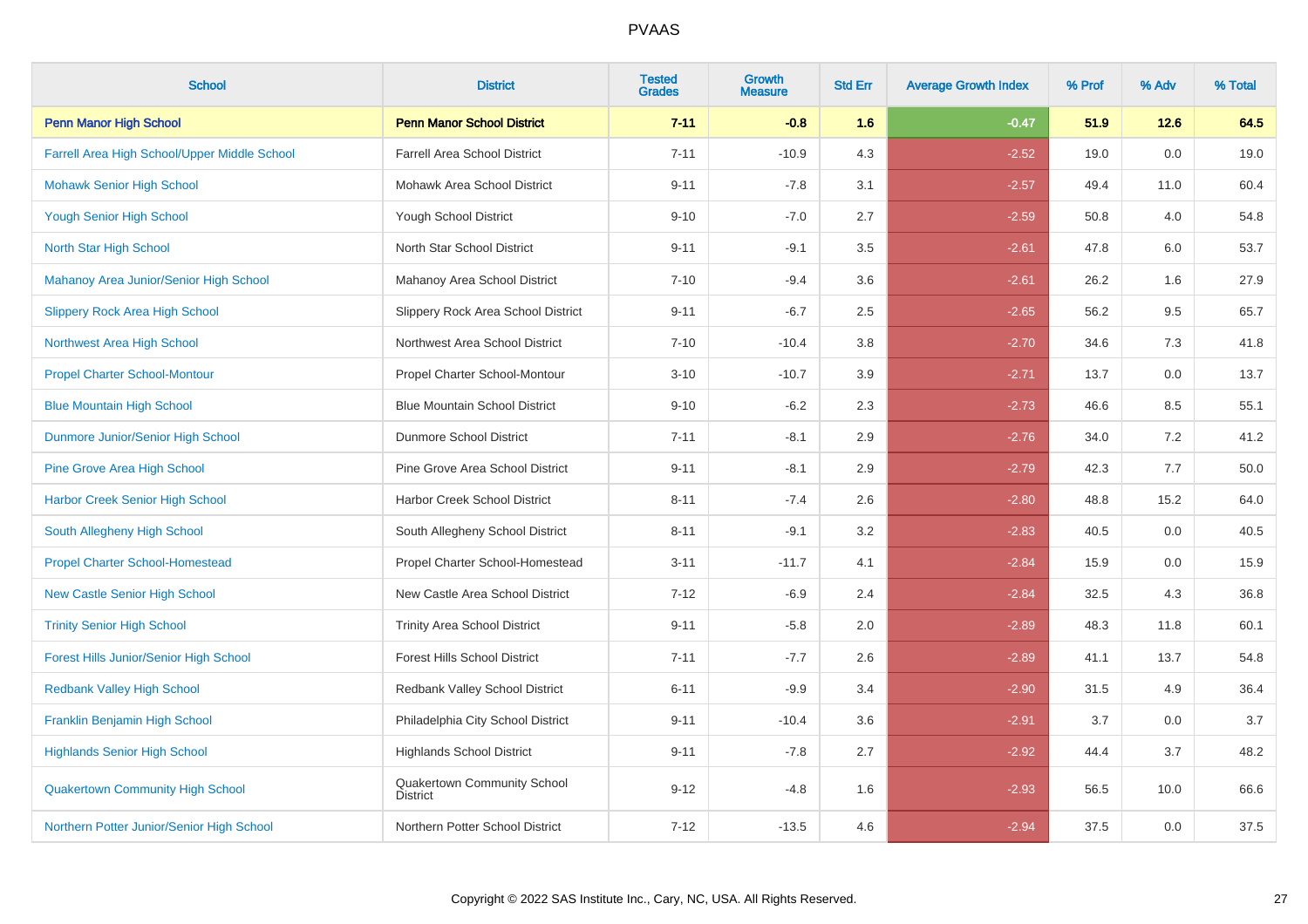| <b>School</b>                            | <b>District</b>                               | <b>Tested</b><br><b>Grades</b> | <b>Growth</b><br><b>Measure</b> | <b>Std Err</b> | <b>Average Growth Index</b> | % Prof | % Adv | % Total |
|------------------------------------------|-----------------------------------------------|--------------------------------|---------------------------------|----------------|-----------------------------|--------|-------|---------|
| <b>Penn Manor High School</b>            | <b>Penn Manor School District</b>             | $7 - 11$                       | $-0.8$                          | 1.6            | $-0.47$                     | 51.9   | 12.6  | 64.5    |
| <b>Carmichaels Area High School</b>      | Carmichaels Area School District              | $9 - 10$                       | $-9.7$                          | 3.3            | $-2.94$                     | 35.1   | 1.4   | 36.5    |
| <b>Rochester High School</b>             | Rochester Area School District                | $9 - 11$                       | $-13.6$                         | 4.6            | $-2.98$                     | 19.5   | 1.3   | 20.8    |
| <b>Union City High School</b>            | Union City Area School District               | $9 - 12$                       | $-10.8$                         | 3.6            | $-3.00$                     | 43.3   | 3.3   | 46.7    |
| <b>Carlisle Area High School</b>         | Carlisle Area School District                 | $9 - 11$                       | $-5.7$                          | 1.9            | $-3.00$                     | 54.0   | 6.3   | 60.3    |
| Pittsburgh Perry High School             | Pittsburgh School District                    | $8 - 11$                       | $-11.9$                         | 3.9            | $-3.02$                     | 16.1   | 0.0   | 16.1    |
| <b>Williamson Senior High School</b>     | Northern Tioga School District                | $7 - 10$                       | $-10.4$                         | 3.4            | $-3.03$                     | 51.3   | 1.3   | 52.6    |
| Nazareth Area High School                | Nazareth Area School District                 | $9 - 11$                       | $-5.0$                          | 1.7            | $-3.04$                     | 59.2   | 9.9   | 69.0    |
| Philadelphia Academy Charter School      | Philadelphia Academy Charter<br>School        | $3 - 11$                       | $-8.9$                          | 2.9            | $-3.04$                     | 50.5   | 2.9   | 53.4    |
| <b>Conneaut Area Senior High</b>         | <b>Conneaut School District</b>               | $9 - 12$                       | $-7.9$                          | 2.6            | $-3.07$                     | 38.4   | 7.4   | 45.8    |
| North East High School                   | North East School District                    | $9 - 11$                       | $-9.6$                          | 3.0            | $-3.13$                     | 62.6   | 14.4  | 77.0    |
| Penn Hills Senior High School            | Penn Hills School District                    | $9 - 11$                       | $-8.0$                          | 2.6            | $-3.13$                     | 33.1   | 0.7   | 33.8    |
| Vaux High School: A Big Picture School   | Philadelphia City School District             | $9 - 12$                       | $-10.2$                         | 3.2            | $-3.16$                     | 3.4    | 0.0   | 3.4     |
| <b>Palisades High School</b>             | Palisades School District                     | $9 - 11$                       | $-9.0$                          | 2.8            | $-3.18$                     | 53.8   | 6.7   | 60.5    |
| <b>Easton Area High School</b>           | Easton Area School District                   | $9 - 12$                       | $-4.5$                          | 1.4            | $-3.22$                     | 39.9   | 4.0   | 43.9    |
| <b>Central Mountain High School</b>      | Keystone Central School District              | $9 - 11$                       | $-6.9$                          | 2.1            | $-3.25$                     | 42.9   | 5.1   | 47.9    |
| <b>Wallenpaupack Area High School</b>    | Wallenpaupack Area School District            | $8 - 11$                       | $-7.5$                          | $2.3\,$        | $-3.26$                     | 40.8   | 2.4   | 43.1    |
| Dubois Area Senior High School           | Dubois Area School District                   | $8 - 11$                       | $-6.6$                          | 2.0            | $-3.26$                     | 50.9   | 13.4  | 64.3    |
| <b>Maritime Academy Charter School</b>   | Maritime Academy Charter School               | $3 - 10$                       | $-11.4$                         | 3.5            | $-3.29$                     | 15.2   | 0.0   | 15.2    |
| Waynesboro Area Senior High School       | Waynesboro Area School District               | $9 - 12$                       | $-6.4$                          | 1.9            | $-3.40$                     | 50.0   | 6.8   | 56.8    |
| <b>Boyertown Area Senior High School</b> | Boyertown Area School District                | $9 - 11$                       | $-5.0$                          | 1.5            | $-3.41$                     | 55.2   | 11.3  | 66.5    |
| <b>Tamaqua Area Senior High School</b>   | Tamaqua Area School District                  | $9 - 12$                       | $-8.6$                          | 2.5            | $-3.42$                     | 44.5   | 1.9   | 46.4    |
| Neshannock Junior/Senior High School     | Neshannock Township School<br><b>District</b> | $7 - 10$                       | $-10.1$                         | 2.9            | $-3.47$                     | 62.4   | 5.6   | 67.9    |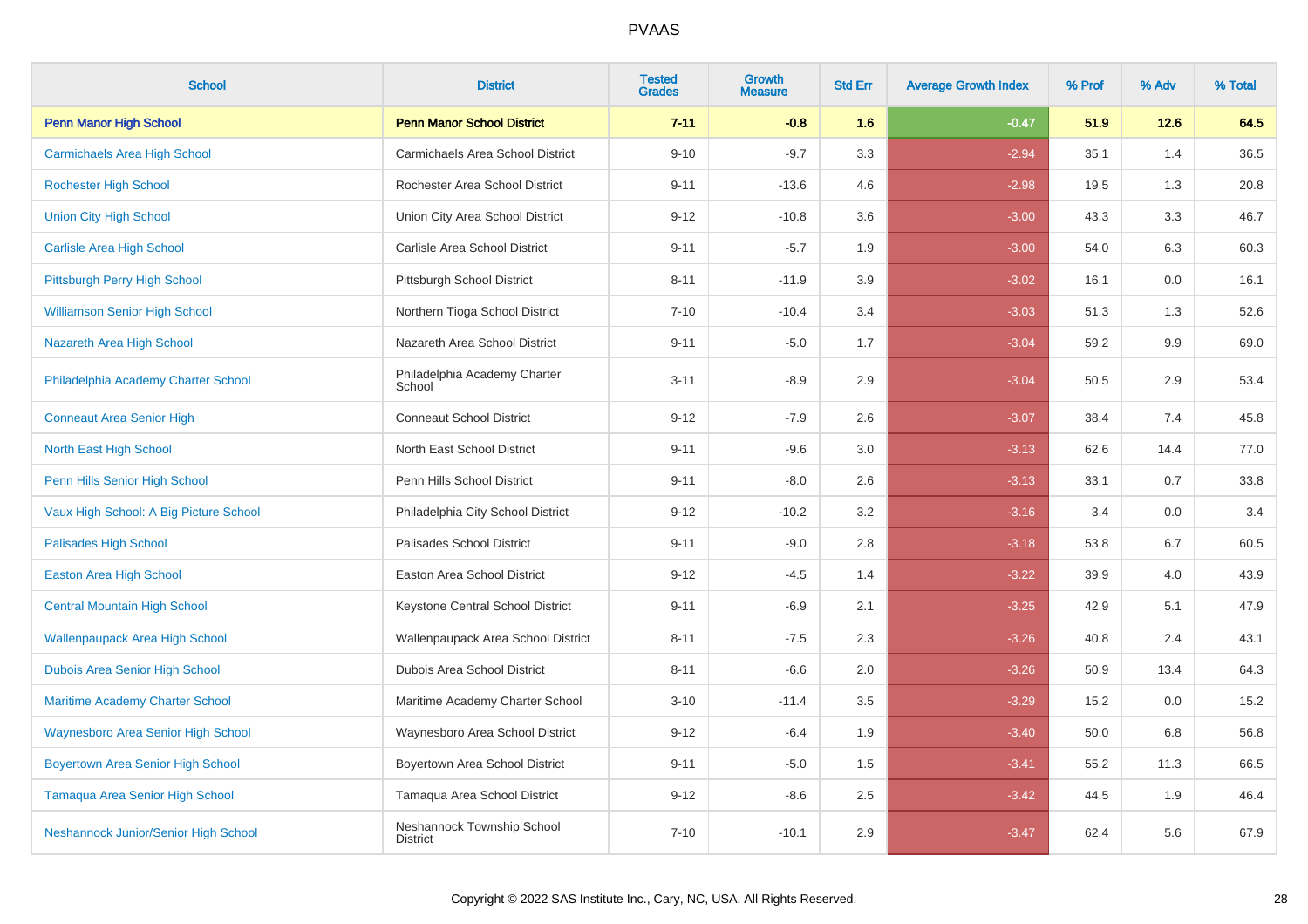| <b>School</b>                                           | <b>District</b>                                      | <b>Tested</b><br><b>Grades</b> | <b>Growth</b><br><b>Measure</b> | <b>Std Err</b> | <b>Average Growth Index</b> | % Prof | % Adv | % Total |
|---------------------------------------------------------|------------------------------------------------------|--------------------------------|---------------------------------|----------------|-----------------------------|--------|-------|---------|
| <b>Penn Manor High School</b>                           | <b>Penn Manor School District</b>                    | $7 - 11$                       | $-0.8$                          | 1.6            | $-0.47$                     | 51.9   | 12.6  | 64.5    |
| <b>Steelton-Highspire High School</b>                   | Steelton-Highspire School District                   | $7 - 11$                       | $-12.3$                         | 3.5            | $-3.55$                     | 14.5   | 0.0   | 14.5    |
| <b>Elizabeth Forward Senior High School</b>             | Elizabeth Forward School District                    | $9 - 11$                       | $-8.7$                          | 2.4            | $-3.57$                     | 51.7   | 4.0   | 55.7    |
| <b>Williamsburg Community Junior/Senior High School</b> | Williamsburg Community School<br><b>District</b>     | $7 - 11$                       | $-14.8$                         | 4.1            | $-3.59$                     | 28.3   | 0.0   | 28.3    |
| <b>Interboro Senior High School</b>                     | Interboro School District                            | $7 - 12$                       | $-7.7$                          | 2.1            | $-3.63$                     | 46.6   | 4.8   | 51.4    |
| <b>Ridgway Area High School</b>                         | Ridgway Area School District                         | $9 - 11$                       | $-14.8$                         | 4.1            | $-3.64$                     | 49.0   | 9.8   | 58.8    |
| Moniteau Junior/Senior High School                      | Moniteau School District                             | $7 - 11$                       | $-12.2$                         | 3.3            | $-3.68$                     | 50.0   | 6.3   | 56.3    |
| <b>Clearfield Area Junior/Senior High School</b>        | Clearfield Area School District                      | $7 - 10$                       | $-9.7$                          | 2.6            | $-3.71$                     | 43.0   | 3.1   | 46.1    |
| <b>Sun Valley High School</b>                           | Penn-Delco School District                           | $9 - 11$                       | $-7.2$                          | 1.9            | $-3.72$                     | 46.6   | 3.2   | 49.8    |
| Johnsonburg Area High School                            | Johnsonburg Area School District                     | $7 - 11$                       | $-14.5$                         | 3.9            | $-3.73$                     | 54.0   | 4.6   | 58.6    |
| <b>Berwick Area High School</b>                         | <b>Berwick Area School District</b>                  | $9 - 11$                       | $-9.6$                          | 2.6            | $-3.75$                     | 42.1   | 5.5   | 47.6    |
| <b>Milton High School</b>                               | Milton Area School District                          | $8 - 11$                       | $-9.4$                          | 2.5            | $-3.79$                     | 45.4   | 7.2   | 52.7    |
| <b>Propel Charter School-Braddock Hills</b>             | Propel Charter School - Braddock<br><b>Hills</b>     | $3 - 11$                       | $-13.6$                         | 3.6            | $-3.81$                     | 9.7    | 1.6   | 11.3    |
| Youngsville Middle/High School                          | Warren County School District                        | $6 - 11$                       | $-14.8$                         | 3.9            | $-3.82$                     | 23.3   | 0.8   | 24.1    |
| Northern Lehigh Senior High School                      | Northern Lehigh School District                      | $9 - 12$                       | $-10.9$                         | 2.7            | $-3.98$                     | 28.0   | 9.3   | 37.3    |
| Marion Center Area Jr/Sr High School                    | Marion Center Area School District                   | $7 - 10$                       | $-12.4$                         | 3.1            | $-4.01$                     | 33.7   | 1.1   | 34.8    |
| Minersville Area Junior/Senior High School              | Minersville Area School District                     | $7 - 11$                       | $-14.8$                         | 3.7            | $-4.02$                     | 39.3   | 3.3   | 42.6    |
| <b>Bradford Area High School</b>                        | <b>Bradford Area School District</b>                 | $9 - 12$                       | $-9.6$                          | 2.4            | $-4.02$                     | 45.8   | 8.3   | 54.2    |
| East Juniata Junior/Senior High School                  | Juniata County School District                       | $7 - 12$                       | $-13.9$                         | 3.4            | $-4.08$                     | 39.0   | 5.2   | 44.2    |
| Northwest PA Collegiate Academy                         | Erie City School District                            | $6 - 11$                       | $-10.1$                         | 2.5            | $-4.11$                     | 62.7   | 8.6   | 71.4    |
| Southern Huntingdon County HS/MS                        | Southern Huntingdon County School<br><b>District</b> | $6 - 11$                       | $-13.4$                         | 3.2            | $-4.12$                     | 32.5   | 2.5   | 35.0    |
| <b>Avonworth High School</b>                            | Avonworth School District                            | $9 - 10$                       | $-12.9$                         | 3.1            | $-4.13$                     | 59.8   | 4.6   | 64.4    |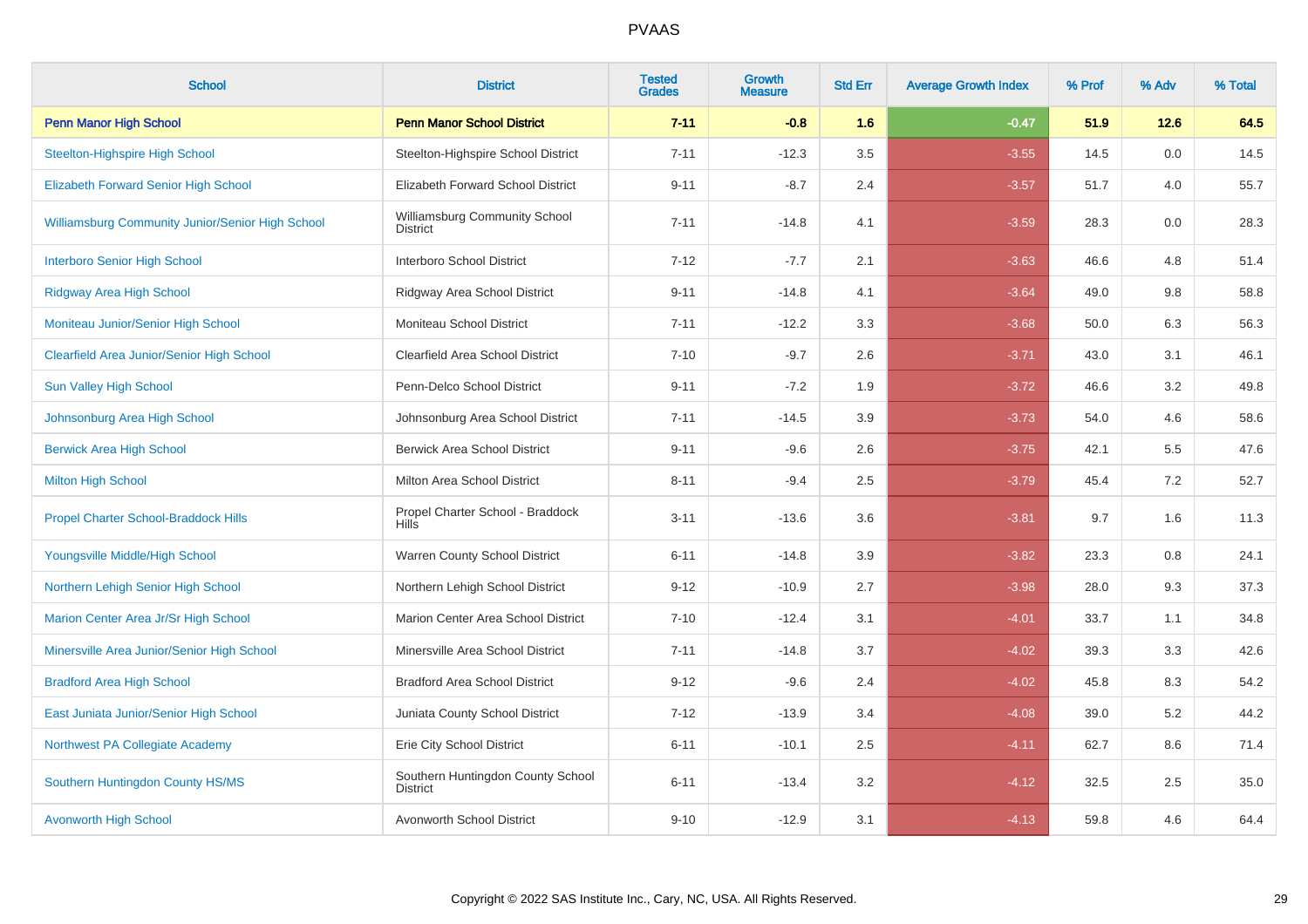| <b>School</b>                              | <b>District</b>                                  | <b>Tested</b><br><b>Grades</b> | <b>Growth</b><br><b>Measure</b> | <b>Std Err</b> | <b>Average Growth Index</b> | % Prof | % Adv   | % Total |
|--------------------------------------------|--------------------------------------------------|--------------------------------|---------------------------------|----------------|-----------------------------|--------|---------|---------|
| <b>Penn Manor High School</b>              | <b>Penn Manor School District</b>                | $7 - 11$                       | $-0.8$                          | 1.6            | $-0.47$                     | 51.9   | 12.6    | 64.5    |
| Catasauqua Senior High School              | Catasauqua Area School District                  | $9 - 12$                       | $-12.4$                         | 3.0            | $-4.14$                     | 36.8   | 7.6     | 44.3    |
| <b>Columbia-Montour AVTS</b>               | Columbia-Montour AVTS                            | $9 - 10$                       | $-12.5$                         | 3.0            | $-4.16$                     | 22.3   | 0.6     | 22.9    |
| Jefferson County-Dubois AVTS               | Jefferson County-Dubois AVTS                     | $9 - 11$                       | $-16.2$                         | 3.9            | $-4.16$                     | 23.0   | $0.0\,$ | 23.0    |
| <b>Big Spring High School</b>              | <b>Big Spring School District</b>                | $9 - 11$                       | $-10.2$                         | 2.4            | $-4.17$                     | 38.6   | 8.9     | 47.5    |
| <b>Wellsboro Area High School</b>          | Wellsboro Area School District                   | $8 - 11$                       | $-12.7$                         | 3.0            | $-4.24$                     | 49.2   | 11.9    | 61.1    |
| Chambersburg Area Senior High School       | Chambersburg Area School District                | $9 - 11$                       | $-6.8$                          | 1.6            | $-4.36$                     | 40.8   | 10.1    | 50.9    |
| South Park Senior High School              | South Park School District                       | $7 - 11$                       | $-11.6$                         | 2.7            | $-4.37$                     | 53.5   | 13.7    | 67.3    |
| West Mifflin Area High School              | West Mifflin Area School District                | $8 - 12$                       | $-12.7$                         | 2.9            | $-4.38$                     | 38.8   | 9.6     | 48.3    |
| Lampeter-Strasburg Senior High School      | Lampeter-Strasburg School District               | $9 - 12$                       | $-8.9$                          | 2.0            | $-4.52$                     | 55.1   | 9.8     | 64.8    |
| <b>Butler Area Senior High School</b>      | <b>Butler Area School District</b>               | $10 - 11$                      | $-6.9$                          | 1.5            | $-4.54$                     | 42.5   | 9.4     | 51.9    |
| <b>Annville Cleona High School</b>         | Annville-Cleona School District                  | $9 - 12$                       | $-12.5$                         | 2.7            | $-4.61$                     | 34.9   | 7.8     | 42.6    |
| Penns Manor Area Junior/Senior High School | Penns Manor Area School District                 | $6 - 12$                       | $-17.4$                         | 3.7            | $-4.63$                     | 29.7   | 3.1     | 32.8    |
| Pittsburgh Brashear High School            | Pittsburgh School District                       | $9 - 11$                       | $-10.6$                         | 2.3            | $-4.68$                     | 17.6   | 0.0     | 17.6    |
| <b>Riverside High School</b>               | Riverside Beaver County School<br>District       | $9 - 11$                       | $-14.4$                         | 3.0            | $-4.77$                     | 49.4   | 8.8     | 58.2    |
| <b>Phoenix Academy</b>                     | <b>Lancaster School District</b>                 | $7 - 12$                       | $-16.1$                         | 3.4            | $-4.80$                     | 6.8    | 0.0     | 6.8     |
| <b>Frazier High School</b>                 | <b>Frazier School District</b>                   | $9 - 11$                       | $-17.6$                         | 3.6            | $-4.82$                     | 37.1   | 1.6     | 38.7    |
| <b>Tacony Academy Charter School</b>       | Tacony Academy Charter School                    | $3 - 11$                       | $-14.7$                         | 3.0            | $-4.82$                     | 22.4   | 1.8     | 24.1    |
| <b>Bucks County Technical High School</b>  | <b>Bucks County Technical High</b><br>School     | $9 - 10$                       | $-12.0$                         | 2.5            | $-4.84$                     | 35.9   | 3.2     | 39.2    |
| Tulpehocken Junior/Senior High School      | Tulpehocken Area School District                 | $7 - 12$                       | $-14.1$                         | 2.8            | $-4.96$                     | 36.7   | 2.8     | 39.4    |
| Schuylkill Haven Senior High School        | Schuylkill Haven Area School<br><b>District</b>  | $8 - 11$                       | $-15.6$                         | 3.1            | $-5.00$                     | 49.7   | 2.4     | 52.1    |
| Southern Columbia High School              | Southern Columbia Area School<br><b>District</b> | $9 - 11$                       | $-15.0$                         | 3.0            | $-5.06$                     | 55.0   | 4.0     | 59.0    |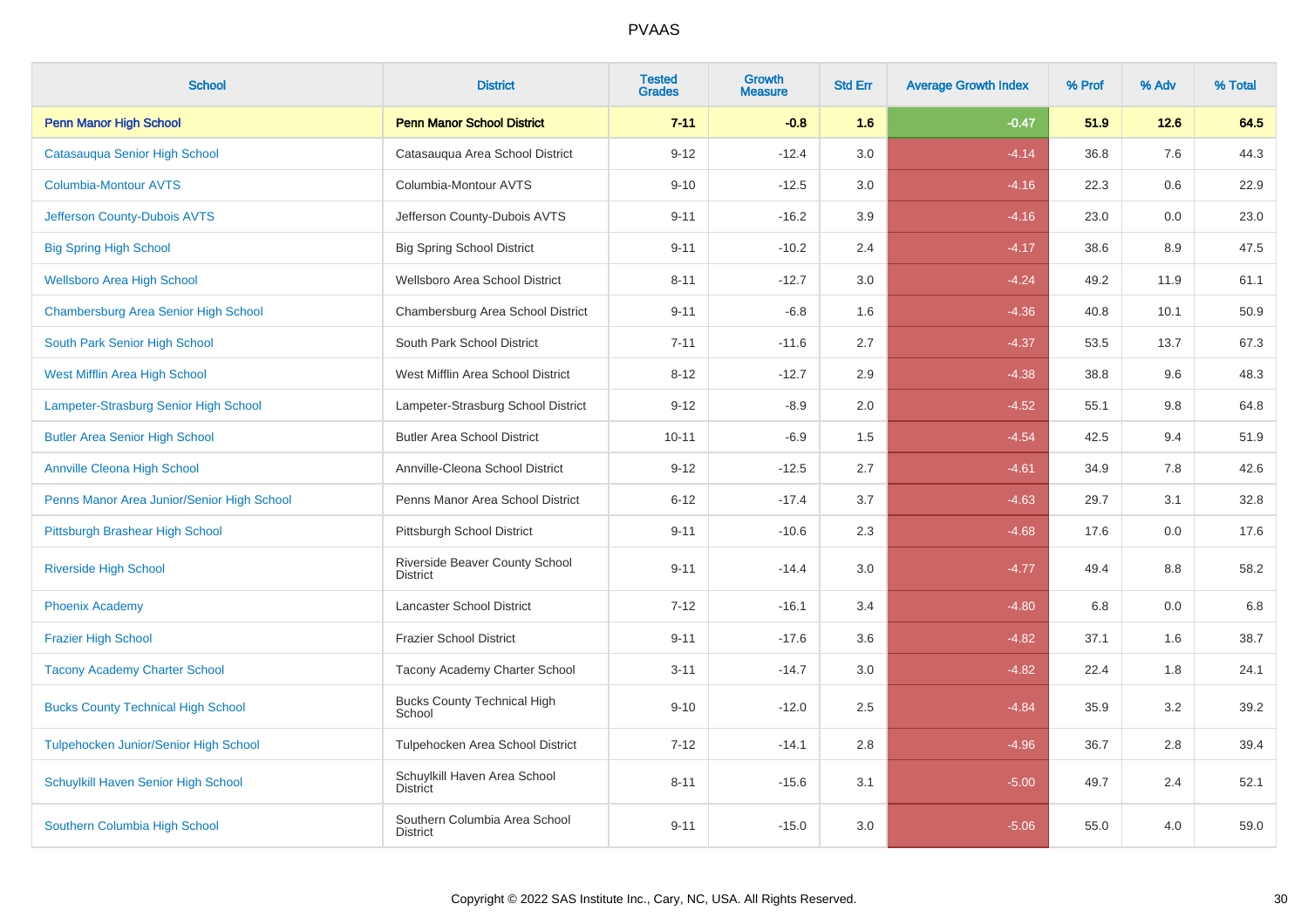| <b>School</b>                                      | <b>District</b>                                    | <b>Tested</b><br><b>Grades</b> | <b>Growth</b><br><b>Measure</b> | <b>Std Err</b> | <b>Average Growth Index</b> | % Prof | % Adv | % Total |
|----------------------------------------------------|----------------------------------------------------|--------------------------------|---------------------------------|----------------|-----------------------------|--------|-------|---------|
| <b>Penn Manor High School</b>                      | <b>Penn Manor School District</b>                  | $7 - 11$                       | $-0.8$                          | 1.6            | $-0.47$                     | 51.9   | 12.6  | 64.5    |
| North Penn-Liberty Junior/Senior High School       | Southern Tioga School District                     | $7 - 11$                       | $-20.4$                         | 4.0            | $-5.10$                     | 40.0   | 5.3   | 45.3    |
| <b>Titusville Senior High School</b>               | <b>Titusville Area School District</b>             | $9 - 11$                       | $-13.6$                         | 2.6            | $-5.15$                     | 43.2   | 4.8   | 48.0    |
| <b>Mastery Charter School-Gratz Campus</b>         | Mastery Charter School - Gratz<br>Campus           | $7 - 10$                       | $-23.9$                         | 4.5            | $-5.29$                     | 2.9    | 0.0   | 2.9     |
| <b>Plum Senior High School</b>                     | Plum Borough School District                       | $9 - 11$                       | $-11.7$                         | 2.2            | $-5.37$                     | 51.1   | 9.0   | 60.1    |
| Southern Fulton Junior/Senior High School          | Southern Fulton School District                    | $7 - 11$                       | $-24.1$                         | 4.4            | $-5.45$                     | 34.2   | 10.5  | 44.7    |
| <b>Exeter Township Senior High School</b>          | <b>Exeter Township School District</b>             | $9 - 11$                       | $-10.8$                         | 1.9            | $-5.67$                     | 50.6   | 2.7   | 53.3    |
| Solanco High School                                | Solanco School District                            | $9 - 11$                       | $-11.3$                         | 2.0            | $-5.77$                     | 41.6   | 4.5   | 46.1    |
| <b>Springfield Township High School</b>            | Springfield Township School District               | $9 - 11$                       | $-19.2$                         | 3.2            | $-5.98$                     | 62.6   | 3.6   | 66.3    |
| <b>Lawrence County CTC</b>                         | Lawrence County CTC                                | $10 - 11$                      | $-21.7$                         | 3.6            | $-6.05$                     | 19.8   | 0.0   | 19.8    |
| <b>Abington Senior High School</b>                 | Abington School District                           | $10 - 10$                      | $-11.8$                         | 1.9            | $-6.18$                     | 56.2   | 11.6  | 67.8    |
| <b>Ringgold Senior High School</b>                 | Ringgold School District                           | $9 - 11$                       | $-15.1$                         | 2.4            | $-6.22$                     | 41.5   | 7.9   | 49.4    |
| Lackawanna Trail Junior/Senior High School         | Lackawanna Trail School District                   | $7 - 10$                       | $-22.0$                         | 3.5            | $-6.32$                     | 38.5   | 1.5   | 40.0    |
| Mifflinburg Area Senior High School                | Mifflinburg Area School District                   | $9 - 11$                       | $-16.2$                         | 2.5            | $-6.47$                     | 42.4   | 4.0   | 46.4    |
| <b>Curwensville Area Junior/Senior High School</b> | Curwensville Area School District                  | $7 - 11$                       | $-28.3$                         | 4.1            | $-6.83$                     | 42.5   | 4.1   | 46.6    |
| <b>Chambersburg Area Career Magnet School</b>      | Chambersburg Area School District                  | $9 - 11$                       | $-15.5$                         | 2.2            | $-7.12$                     | 46.7   | 5.5   | 52.3    |
| Northwestern Senior High School                    | Northwestern School District                       | $9 - 11$                       | $-25.3$                         | 3.5            | $-7.24$                     | 42.6   | 2.9   | 45.6    |
| <b>Truman Senior High School</b>                   | <b>Bristol Township School District</b>            | $9 - 11$                       | $-14.3$                         | 2.0            | $-7.31$                     | 31.0   | 3.7   | 34.7    |
| Philipsburg-Osceola Area High School               | Philipsburg-Osceola Area School<br><b>District</b> | $9 - 11$                       | $-25.2$                         | 3.3            | $-7.58$                     | 19.7   | 2.6   | 22.4    |
| Hatboro-Horsham Senior High School                 | Hatboro-Horsham School District                    | $9 - 11$                       | $-13.2$                         | 1.7            | $-7.72$                     | 45.6   | 7.2   | 52.8    |
| Owen J Roberts High School                         | Owen J Roberts School District                     | $9 - 11$                       | $-12.6$                         | 1.6            | $-7.84$                     | 57.0   | 11.9  | 69.0    |
| Norristown Area High School                        | Norristown Area School District                    | $9 - 12$                       | $-12.9$                         | 1.6            | $-7.92$                     | 24.8   | 2.4   | 27.2    |
| <b>West Side CTC</b>                               | West Side CTC                                      | $9 - 10$                       | $-37.4$                         | 4.3            | $-8.64$                     | 8.8    | 0.0   | 8.8     |